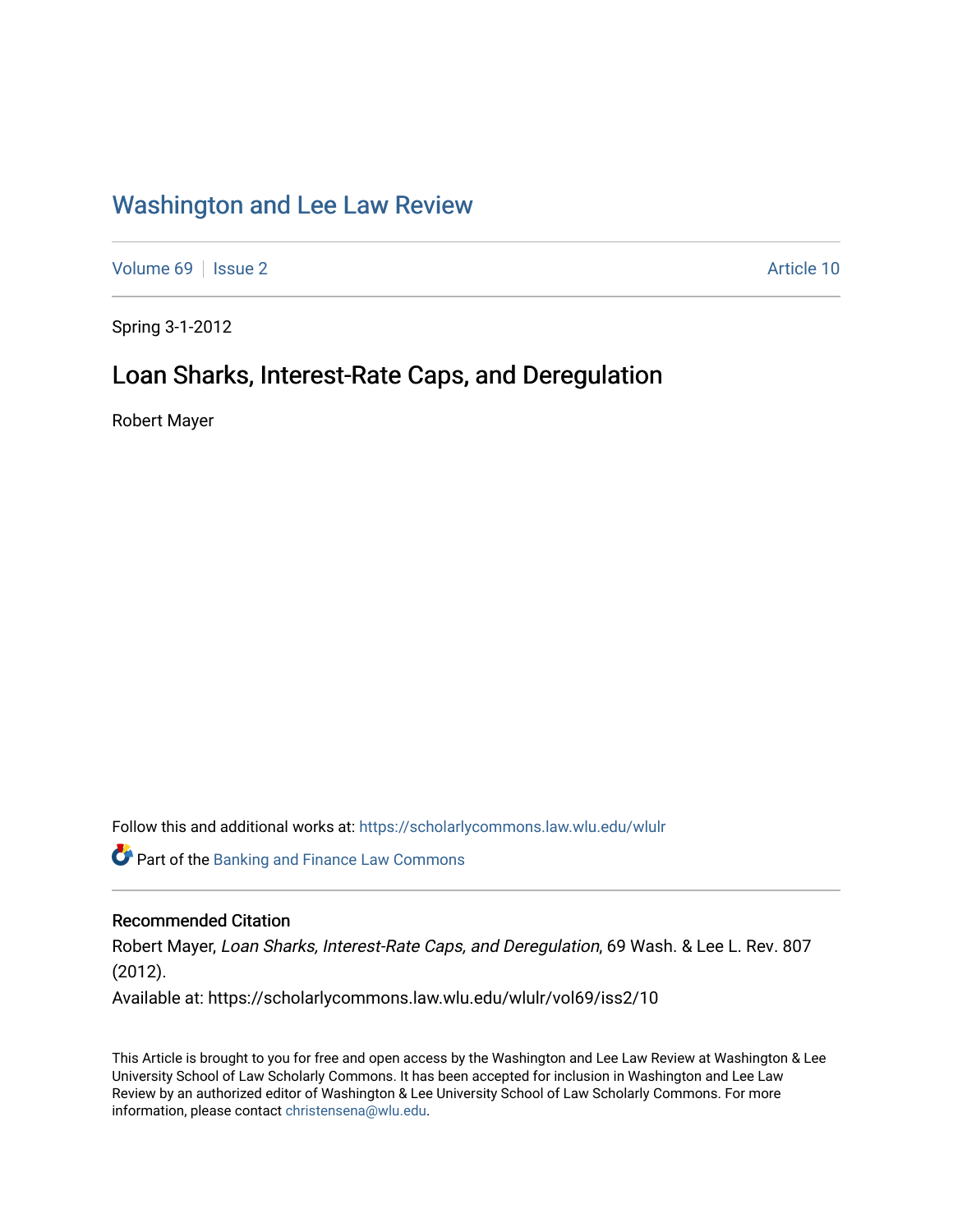# Loan Sharks, Interest-Rate Caps, and Deregulation

Robert Mayer\*

#### *Abstract*

*The specter of the loan shark is often conjured by advocates of price deregulation in the market for payday loans. If binding price caps are imposed, the argument goes, loan sharks will be spawned. This is the loan-shark thesis. This Article tests that thesis against the historical record of payday lending in the United States since the origins of the quick-cash business around the Civil War. Two different types of creditors have been derided as "loan sharks" since the epithet was first coined. One used threats of violence to collect its debts but the other did not. The former has been less common than the latter. In the United States, the violent loan sharks proliferated in the small-loan market after state usury caps were raised considerably and these loan sharks dwindled away as a source of credit for working people before interest-rate deregulation began to be adopted at the end of the 1970s. The other type of loan shark thrived both when usury ceilings were very low and when they were very high or even removed. Deregulation does not starve the nonviolent species of loan shark into extinction but instead feeds it. Hence the loanshark thesis is seriously flawed. It does not accord well with the historical record of the market for payday loans.* 

# *Table of Contents*

\* Loyola University Chicago.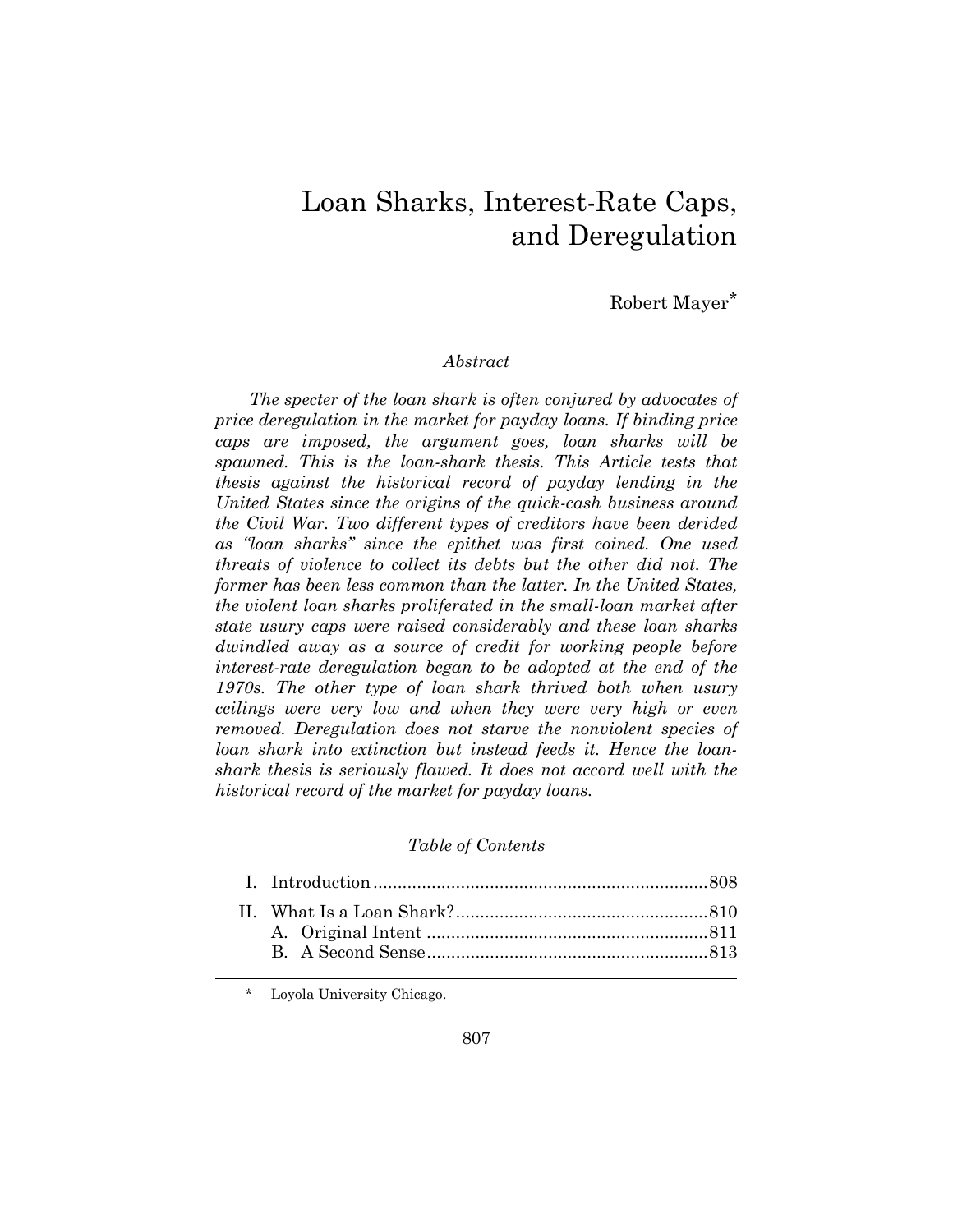| В.<br>C.                                                |  |
|---------------------------------------------------------|--|
|                                                         |  |
| В.<br>C.                                                |  |
| VIII. Conclusion: The Minimization of Loan-sharking 847 |  |

# *I. Introduction*

Defenders of expensive, subprime credit products like payday loans often claim that imposing interest-rate caps on consumer credit will bring back the loan sharks that were said to have been starved into extinction by the policy of financial deregulation. This is the loan-shark thesis. The thesis is often asserted in passing by advocates of interest-rate deregulation,<sup>1</sup> but it has recently been defended in detail in an article published in *Banking Law Journal* entitled "*History Repeats Itself: Why Interest Rate Caps Pave the Way for the Return of the Loan* 

 <sup>1</sup>*. See* Todd Zywicki, *Consumer Use and Government Regulation of Title Pledge Lending*, 22 LOY. CONSUMER L. REV. 425, 457 (2010) ("The flexibility and deregulation of consumer credit markets in the United States has substantially reduced the importance of illegal loan-shark lending." (citation omitted)).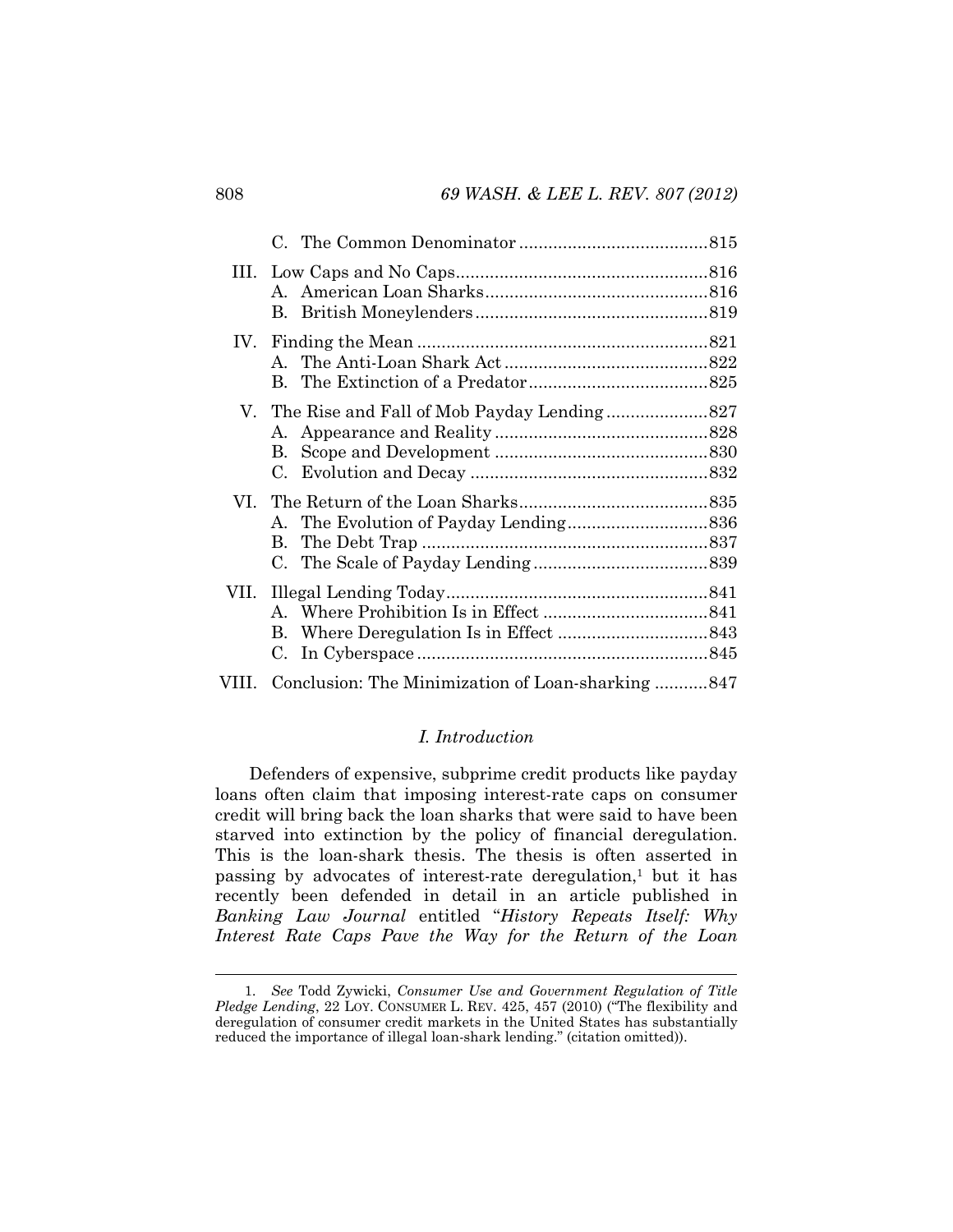*Sharks*."2 According to its authors, Justice David Baker and MacKenzie Breitenstein, "it is possible if interest-rate caps are again used as a primary means of regulating consumer credit that the loan-shark industry will return to prominence as regulated lenders will quit lending to high risk borrowers."3 This is said to be the perverse consequence of trying to regulate the price of consumer credit. Outlawing high prices spawns loan sharks, who are the worst sort of creditors. They beat or kill debtors who are late with their payments. Rate caps, we are told, unintentionally drive credit-constrained consumers into their clutches because price ceilings ration legal credit away from the least-advantaged and riskiest applicants. According to Baker and Breitenstein, the history of credit regulation in the United States teaches us this lesson.4

But in this Article I will show that, depending on how we define "loan shark," this intuitively plausible thesis is either false and indeed exactly wrong, or too simple and thus misleading. Historically, there have been two distinct types of creditors that were derided as loan sharks, one using threats of violence to collect its debts but the other not. The former has been less common than the latter. In the United States, the violent loan sharks proliferated in the small-loan market *after* state usury caps were raised considerably and these loan sharks dwindled away as a source of credit for working people *before* interest-rate deregulation began to be adopted at the end of the 1970s. The other type of loan shark thrived *both* when usury ceilings were very low *and* when they were very high or even removed. Deregulation, we must realize, does not starve the nonviolent species of loan shark into extinction but instead feeds it. That is the perverse consequence of removing the cap on interest rates in the market for small loans.

Once we adopt a more nuanced view of what a loan shark is, it becomes clear that no policy can eliminate this type of creditor once and for all. There will always be loan sharks of one sort or

 <sup>2.</sup> *See generally* Justice David Baker & MacKenzie Breitenstein, *History Repeats Itself: Why Interest Rate Caps Pave the Way for the Return of the Loan Sharks*, 127 BANKING L.J. 581 (2010).

 <sup>3.</sup> *Id.* at 594.

 <sup>4.</sup> *See id.* at 598 (referring to "the disastrous, unintended consequences created by interest rate regulations").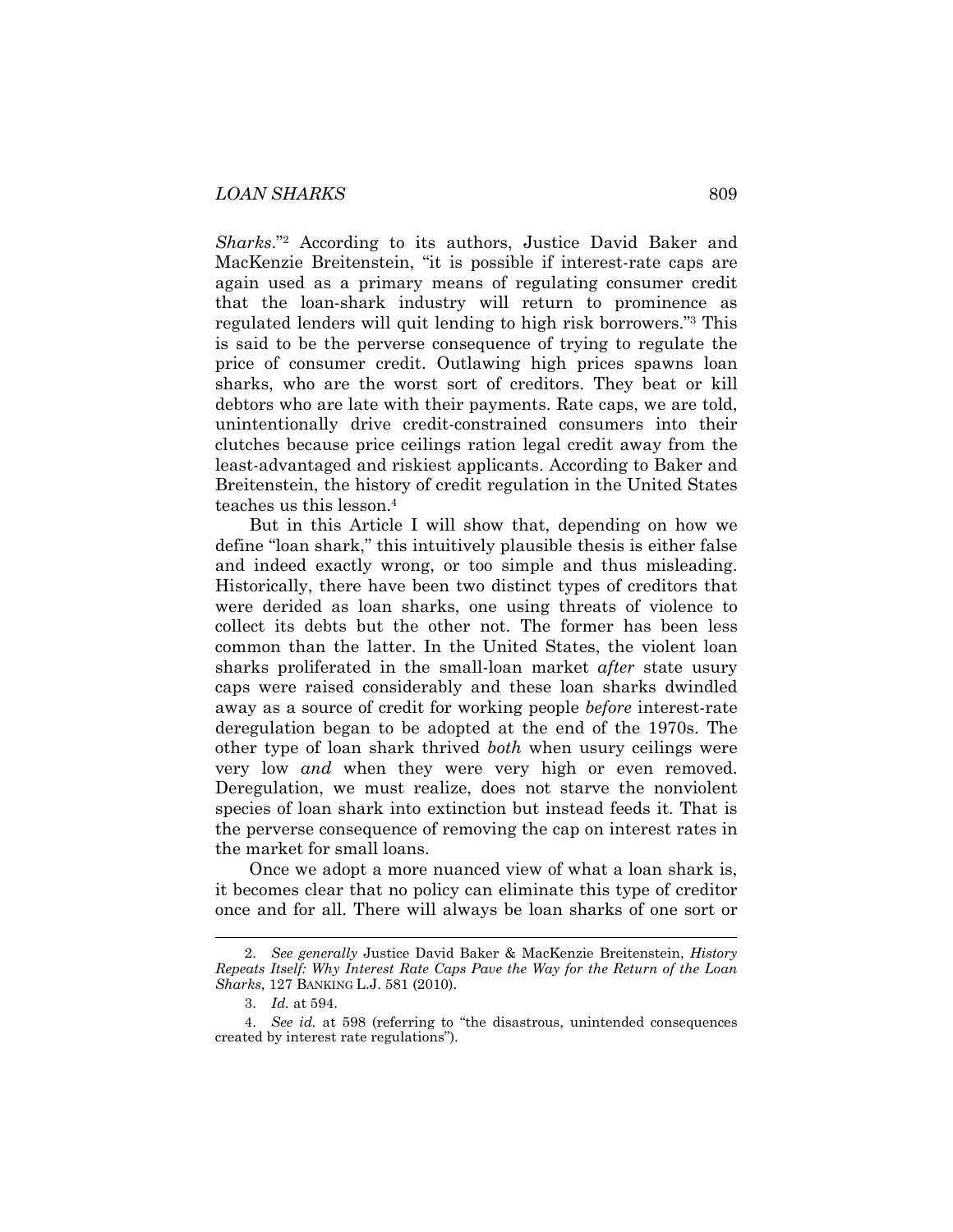another. The aim of public policy ought to be to minimize both varieties and not just the violent species. The regulatory strategy that best achieves this goal is the moderate price cap, neither too low nor too high (let alone rescinded). What history teaches us is that an interest rate capped between the extremes in the smallloan market has reduced the total loan-shark population more effectively than the policy of interest-rate deregulation favored by those who subscribe to the loan-shark thesis. While it is true that excessively low interest-rate caps do have perverse consequences for the population this policy is meant to protect, we have to recognize that interest-rate deregulation also has perverse consequences because it spawns at least as many loan sharks as financial repression. The history of payday lending since its origins at the end of the nineteenth century illustrates this double-sided perversity of interest-rate regulation.5

#### *II. What Is a Loan Shark?*

As Ronald Goldstock and Dan Coenen observe, "The term 'loanshark' lacks a precise definition; neither linguists nor lawyers have concentrated on the term."6 They also correctly note that "differing generations have assigned the term differing connotations."7

The epithet loan shark is an Americanism and emerged in popular discourse late in the nineteenth century.8 It is one of a family of slang metaphors that likens some object of opprobrium to the predatory behavior of the shark ("card shark," "land shark," "money shark," "legal shark"). Though any sharp lender may be described disparagingly as a loan shark, from the beginning this particular phrase was associated with a set of expensive small-loan products that had come into existence around the Civil War, in particular the chattel mortgage and the salary loan. The chattel-mortgage lender advanced cash on the

 <sup>5.</sup> *See generally* ROBERT MAYER, QUICK CASH: THE STORY OF THE LOAN SHARK (2010) (recounting the history of loan-sharking).

 <sup>6.</sup> RONALD GOLDSTOCK & DAN COENEN, EXTORTIONATE AND USURIOUS CREDIT TRANSACTIONS: BACKGROUND MATERIALS 1 (1978) (citation omitted).

 <sup>7.</sup> *Id.* at 2 (citation omitted).

 <sup>8.</sup> *See* MAYER, *supra* note 5, at 3–4, 13–14.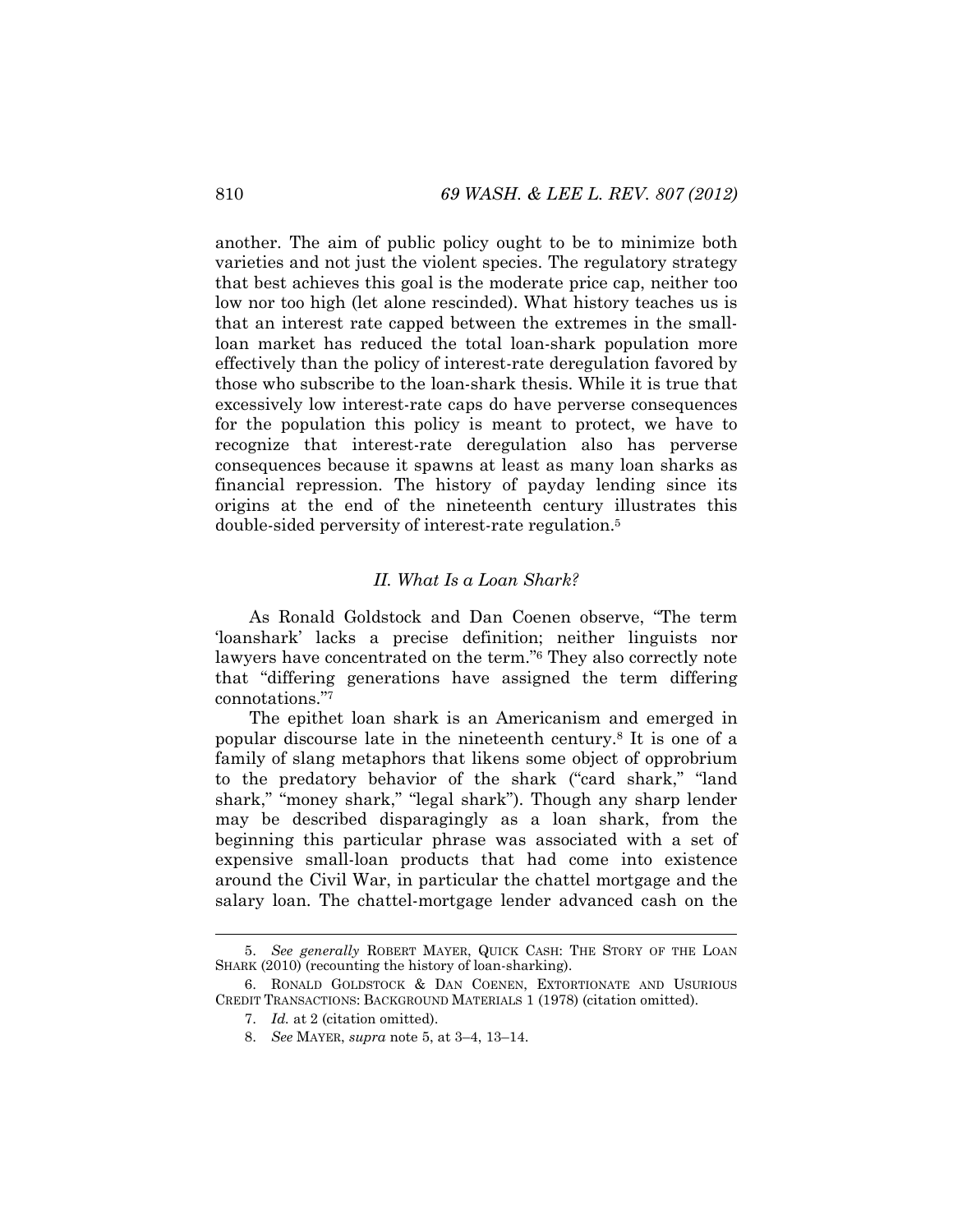security of a debtor's furniture or household possessions, while the salary lender or salary broker took a wage assignment to ensure repayment.9 The latter product was the original payday loan, tied as it was to the debtor's payment cycle, but in the popular press of the day these vendors of what was typically an unamortized cash advance were regularly labeled as loan sharks. The anathema was applied not narrowly, to the exceptionally unscrupulous lender, but broadly, to the industry as a whole. Lending in this fashion, at high rates and on the security of a wage assignment, was widely viewed as predatory behavior.

# *A. Original Intent*

What was thought to be predatory or shark-like about the salary loan, however, was not the use or threat of violence to collect the debt. Salary lenders did not beat or kill borrowers who defaulted on their loans.10 These creditors also did not have ties to organized crime families, which scarcely existed at this time.11 The collection methods of the first loan sharks were certainly aggressive, but in contemporary accounts one almost never reads about acts of brute force. To compel repayment, salary lenders pestered debtors incessantly at home, or sent "bawlers-out" to make a scene at work, or processed wage assignments, or used the powers of attorney they had taken to confess judgment before justices of the peace.12 They did not have to lay a hand on customers in arrears to do a profitable business. Indeed, many firms had a preference for hiring women as loan agents because, as one news story explained, "they give an appearance of harmlessness to the lending establishment, and an outraged borrower is not so anxious to kick the manager out of a window if

 <sup>9.</sup> *See* LOUIS ROBINSON & ROLF NUGENT, REGULATION OF THE SMALL LOAN BUSINESS 35–36 (1935).

 <sup>10.</sup> *See* Mark Haller & John Alviti, *Loan-sharking in American Cities: Historical Analysis of a Marginal Enterprise*, 21 AM. J. LEGAL HIST. 125, 125 (1977) ("There is no evidence that these loansharks used violence for collection of debts.").

 <sup>11.</sup> *See id.* ("Such loansharks, so far as can be determined, had no connection with gambling syndicates or other 'organized crime' activities.").

 <sup>12.</sup> *See* MAYER, *supra* note 5, at 38–41.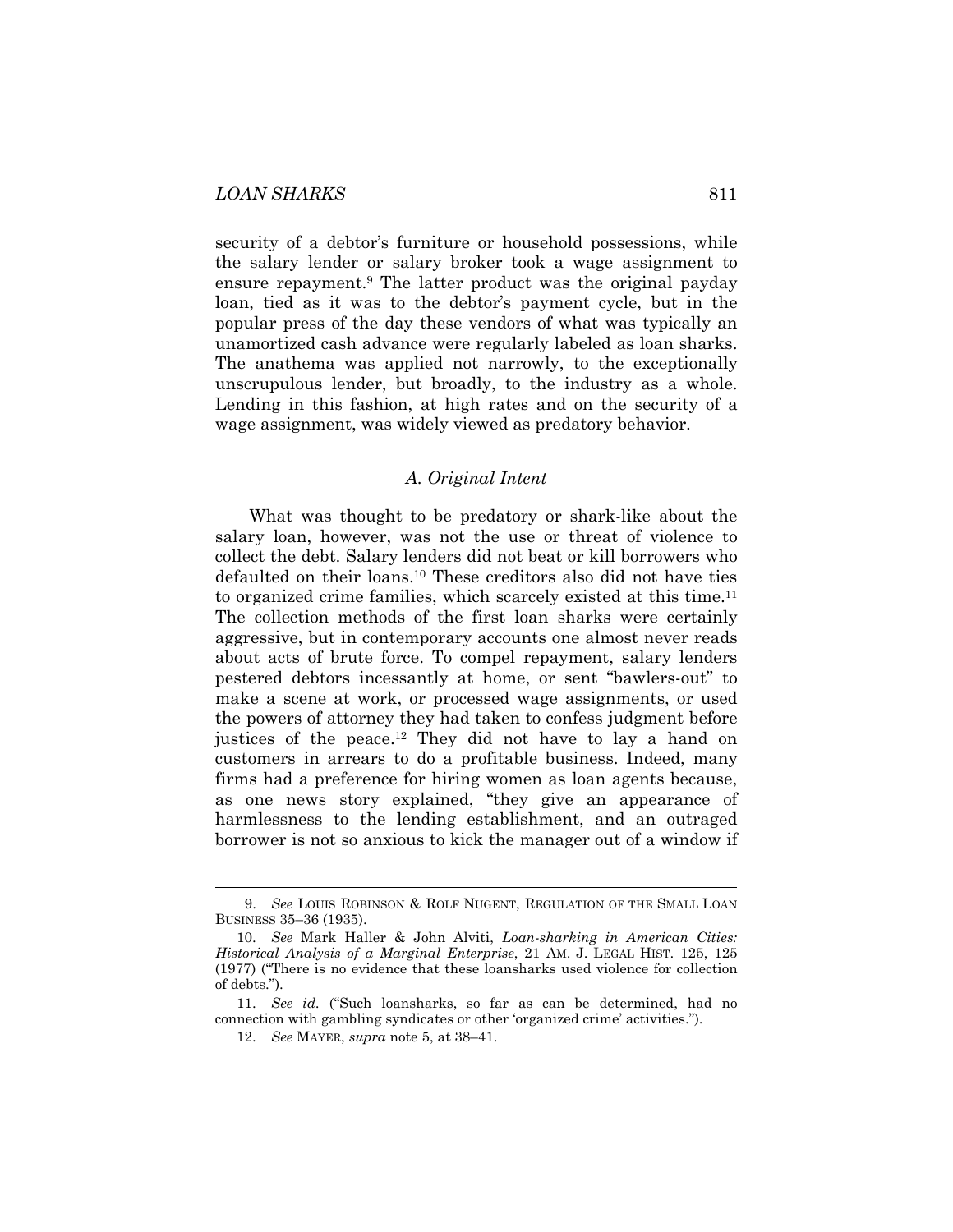she is a woman."13 The salary-lending businesses were not thuggish, even though the vast majority operated in defiance of the applicable usury statute.

The "bite" in the salary-loan transaction that provoked the loan shark epithet came not at the end, when the debt was collected, but at the beginning and referred to the peculiar structure of this credit product, which took the form of a trap. According to *Neifeld's Manual on Consumer Credit*, published in 1961, "[t]he essence of loan shark deals is small amounts for short terms, with an effort to keep the principal out all the time to secure repeated renewals of the interest charge."14 It was lending in this fashion, to prolong the interest payments and to ensnare borrowers in debt, that qualified a creditor as a loan shark in the original sense of the phrase: "Loan shark evils appear where the method of lending requires the entire indebtedness of the wage earner to mature at one time. Inability to pay anything but the interest on the loan almost inevitably results from this method of lending money."15

*Neifeld's Manual on Consumer Credit* appeared at the beginning of a decade in which the idea of what a loan shark is was about to change and acquire its more modern connotation, but the manual merely summed up the widely held view that had crystallized over the previous half-century. "The real aim of loan sharks," explained Avon Books' *How and Where to Borrow Money*, "is to keep their customers eternally in debt so that interest (for the sharks) becomes almost an annuity."16 A scholarly study on *The Small-Loan Industry in Texas*, published in 1960, noted that, while the loan shark always charges a high rate of interest, "he does more than this. He loans for . . . too short a period of time ... making the payments too high, and ... encouraging renewals or refinancing."17 "This insistence upon planned, orderly liquidation of the loan is one of the hallmarks of the honest lender," reported an earlier scholarly article.18 "The unlicensed

l

18. Charles Gates, *The Social Worker in the Service of the Small Loan* 

 <sup>13.</sup> *See* Staff, *Loan Shark Hires Women to Weave Web About Him*, CHI. TRIB., Feb. 7, 1912, at 1, 7.

 <sup>14.</sup> M.R. NEIFELD, NEIFELD'S MANUAL ON CONSUMER CREDIT 389 (1961).

 <sup>15.</sup> *Id.* at 387–88.

 <sup>16.</sup> IRA COBLEIGH, HOW AND WHERE TO BORROW MONEY 109 (1964).

 <sup>17.</sup> DONALD TYREE, THE SMALL-LOAN INDUSTRY IN TEXAS 59 (1960).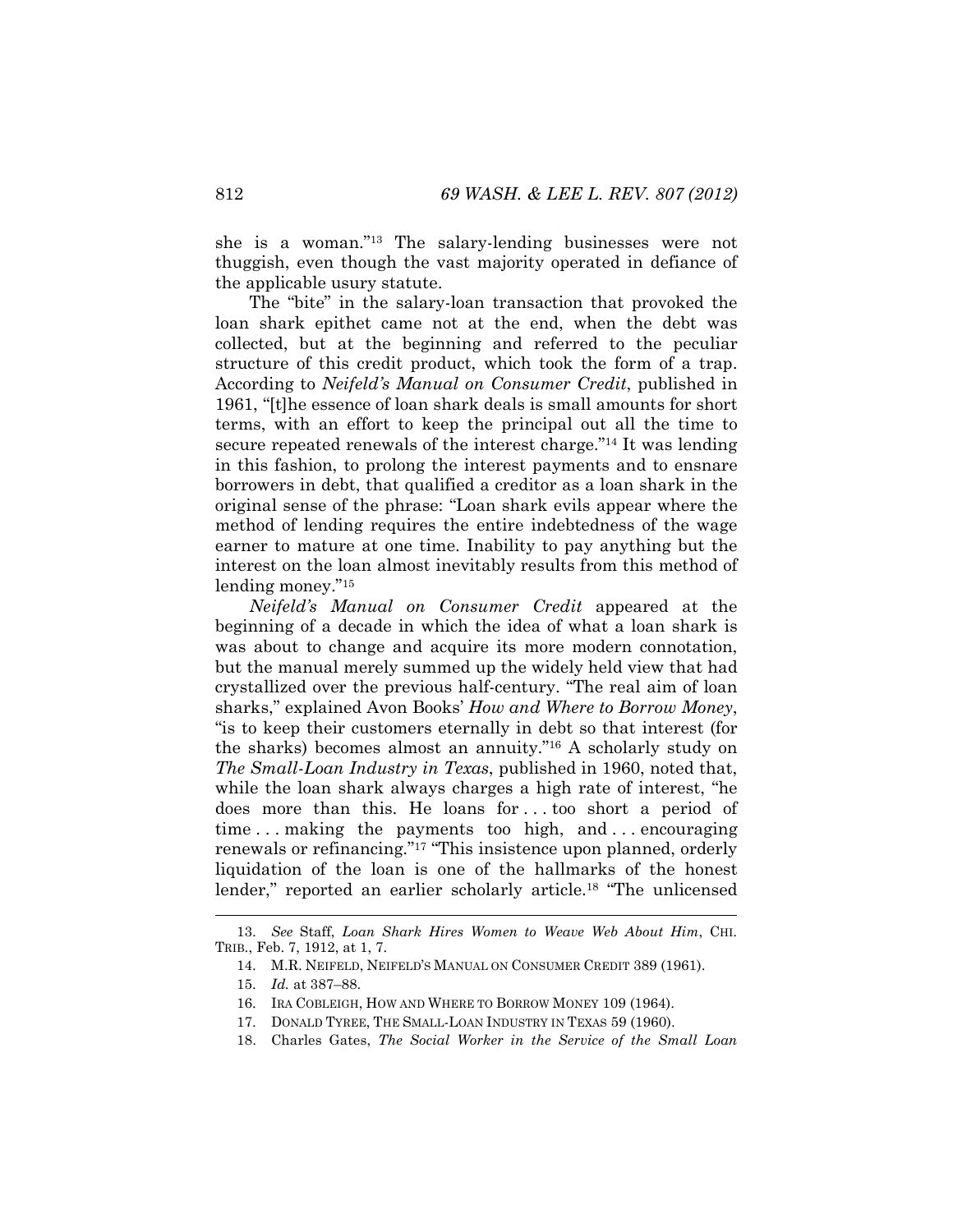loan shark, on the other hand, seldom wants his principal so long as he gets his interest."19 Even as late as 1982, after the associations of the loan shark had already begun to change, Playboy Paperbacks' *The Complete Guide to Credit and Loans* could still say "the major feature [in this type of credit transaction] is that the loan shark is more concerned in collecting the interest than the principal."20 Violent debt collection was not identified as a necessary element, let alone the defining trait, of the loan-shark deal.

#### *B. A Second Sense*

But the word association of the loan shark epithet changed quickly during the 1960s. Exposés of mob lending operations captured the headlines in cities like Chicago and New York and helped to redefine this opprobrium.<sup>21</sup> The emphasis shifted to the method of debt collection, which was depicted as extortionate. A loan shark came to be understood as a black-market creditor with ties to organized crime who employed violence, or threats of violence, to compel repayment of a debt. In 1968, Congress enacted the Consumer Credit Protection Act,<sup>22</sup> the second title of which proscribed "Extortionate Credit Transactions."<sup>23</sup> Though the phrase loan shark did not figure in the legislation itself, popular and legal commentary equated the extortionate credit transaction with loan-sharking, thereby shifting the emphasis in the concept to the back end of the exchange.<sup>24</sup> How repayment of a debt is compelled became the defining trait of the loan-shark transaction. The idea now implied violence. This new understanding increasingly supplanted the original conception,

l

20. GERALD GIBBS, THE COMPLETE GUIDE TO CREDIT AND LOANS 65 (1982).

23. *Id.* §§ 891–896.

*Business*, 196 ANNALS OF THE AMERICAN ACADEMY OF POLITICAL AND SOCIAL SCIENCE 221, 223 (1938).

 <sup>19.</sup> *Id.* 

 <sup>21.</sup> *See* MAYER, *supra* note 5, at 105 (discussing several newspaper articles related to mob lending).

 <sup>22.</sup> Consumer Credit Protection Act, Pub. L. No. 90-321, 82 Stat. 146 (1968).

 <sup>24.</sup> *See, e.g.*, N.Y. COMM'N OF INVESTIGATION, AN INVESTIGATION OF THE LOAN-SHARK RACKET (1965).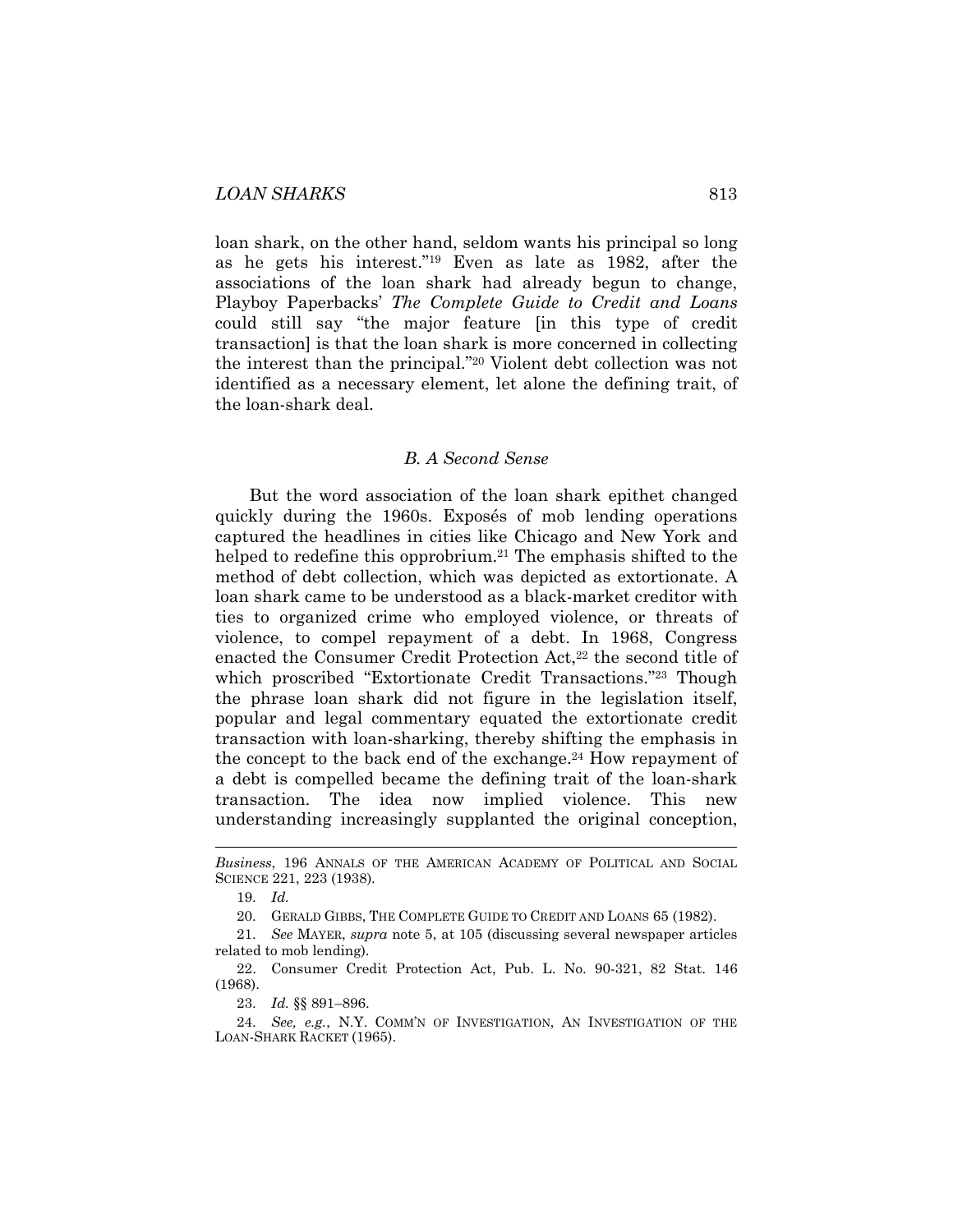which emphasized the cost of the debt and the trap-like nature of the repayment plan. If "loan-sharking" is made synonymous with the extortionate credit transaction, then ironically the turn-ofthe-century salary lenders, for whom the epithet had been invented, could no longer be classified as loan sharks.

Court opinions over the course of the twentieth century nicely registered this transformation in the image of the loan shark. In *People ex rel. Chicago Bar Ass'n v. Wheeler*,25 one of the first opinions to employ this colloquialism, the Illinois Supreme Court explained that "the 'loan shark' business, so-called, . . . is said to consist in the loaning of small amounts of money to clerks and other salaried employés, and to other persons, on chattel mortgages covering household goods, etc., at usurious rates of interest, from 10 per cent. upwards a month."26 Here the clientele, the nature of the loan product, and the cost are emphasized; there is no mention of violence. Fast-forward forty years and the same idea is still being expressed by the Supreme Court of Kansas in *State ex rel. Fatzer v. Molitor*27:

defendants engaged in what was commonly known as the "loan shark business," the principal object of which was to collect and exact usurious rates of interest from laboring people, wage earners and others of small means who are forced by necessitous circumstances, such as sickness and other emergencies which placed them in critical situations, necessitating their obtaining funds to borrow small sums of money.<sup>28</sup>

Another ten years elapses before the first association of the phrase with violence is recorded, in *Macari v. N.Y. Mid-Hudson Trans-Corp.*,<sup>29</sup> issued by the Supreme Court of New York: "[T]he deceased was deeply indebted to 'loan sharks' and was fearful of his safety."30

 <sup>25.</sup> People *ex rel.* Chi. Bar Ass'n v. Wheeler, 102 N.E. 188 (Ill. 1913).

 <sup>26.</sup> *Id.* at 188*.* 

 <sup>27.</sup> State *ex rel.* Fatzer v. Molitor, 263 P.2d 207 (Kan. 1953).

 <sup>28.</sup> *Id.* at 208.

 <sup>29.</sup> Macari v. N.Y. Mid-Hudson Trans-Corp., 19 A.D.2d 671 (N.Y. App. Div. 1963).

 <sup>30.</sup> *Id.* at 671*.*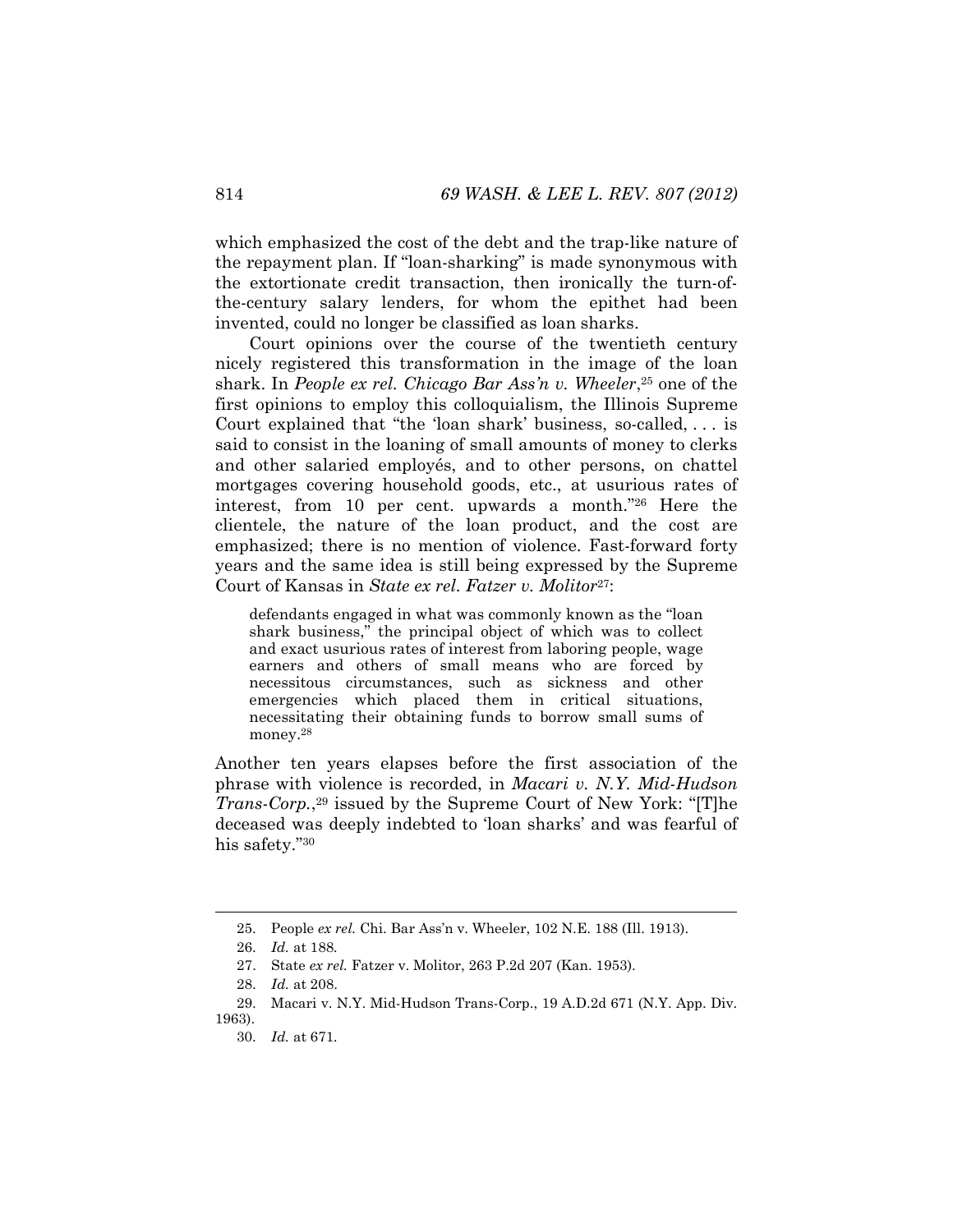l

#### *C. The Common Denominator*

What this quick history of an Americanism demonstrates is that the loan shark has been not one breed but two. One variety uses violence to collect its debts but the other does not. The bite of this other loan shark, which appeared first on the scene, consists in the steep price it charges for its cash advances and in the debt trap that its product becomes for many consumers because the cost is high and the repayment period short. This original loan shark was fundamentally a debt trapper; the creditor vended an ostensibly short-term product that was "so designed as to handicap repayment."31 We identify this loan shark by the volume of expensive renewals it authorizes and by the duration of its nominally short-term debts.

In fact, the other type of loan shark, the one that uses force against debtors in default, has tended to engage in the same sort of behavior as the first. It is a debt trapper too. Many mob loans have been unamortized and interest-only (or "vigorish"), thus requiring a lump-sum payment at the end to retire the debt.<sup>32</sup> This lender, like the other, wants the borrower to extend the debt continuously because the steep interest payments are lucrative and because it can be both costly and risky to switch clients frequently.33 As one mob-connected loan shark catering to factory workers in the 1960s explained, "I don't care when you pay back the principal  $\dots$  Just keep up the interest payments every payday, that's all."34 This is the business model of every bona fide loan shark, violent or not.

Certain kinds of lenders, catering to certain kinds of customers and operating in certain kinds of conditions, have had to employ violence to make the business model of debt trapping

 <sup>31.</sup> FINDLEY WEAVER, OKLAHOMA'S SMALL LOAN PROBLEM 21 (1938).

 <sup>32.</sup> *See* PETER REUTER & JONATHAN RUBINSTEIN, ILLEGAL GAMBLING IN NEW YORK: A CASE STUDY IN THE OPERATION, STRUCTURE, AND REGULATION OF AN ILLEGAL MARKET 173–74 (1982) (distinguishing between "knockdown," or installment loans, and lump-sum "vig" loans).

 <sup>33.</sup> *See Loan-Sharking: The Untouched Domain of Organized Crime*, 5 COL. J.L. & SOC. PROBS. 91, 95–96 (1969) ("A loan shark never wants his loan paid back." (quoting interview with Gerard T. McGuire, Special U.S. Attorney, U.S. Dep't of Justice Strike Force, in N.Y.C. (Oct. 31, 1968))).

 <sup>34.</sup> *The Confessions of a 6-For-5 "Juice Man*,*"* 49 BURROUGHS CLEARING HOUSE 40, 40 (1965).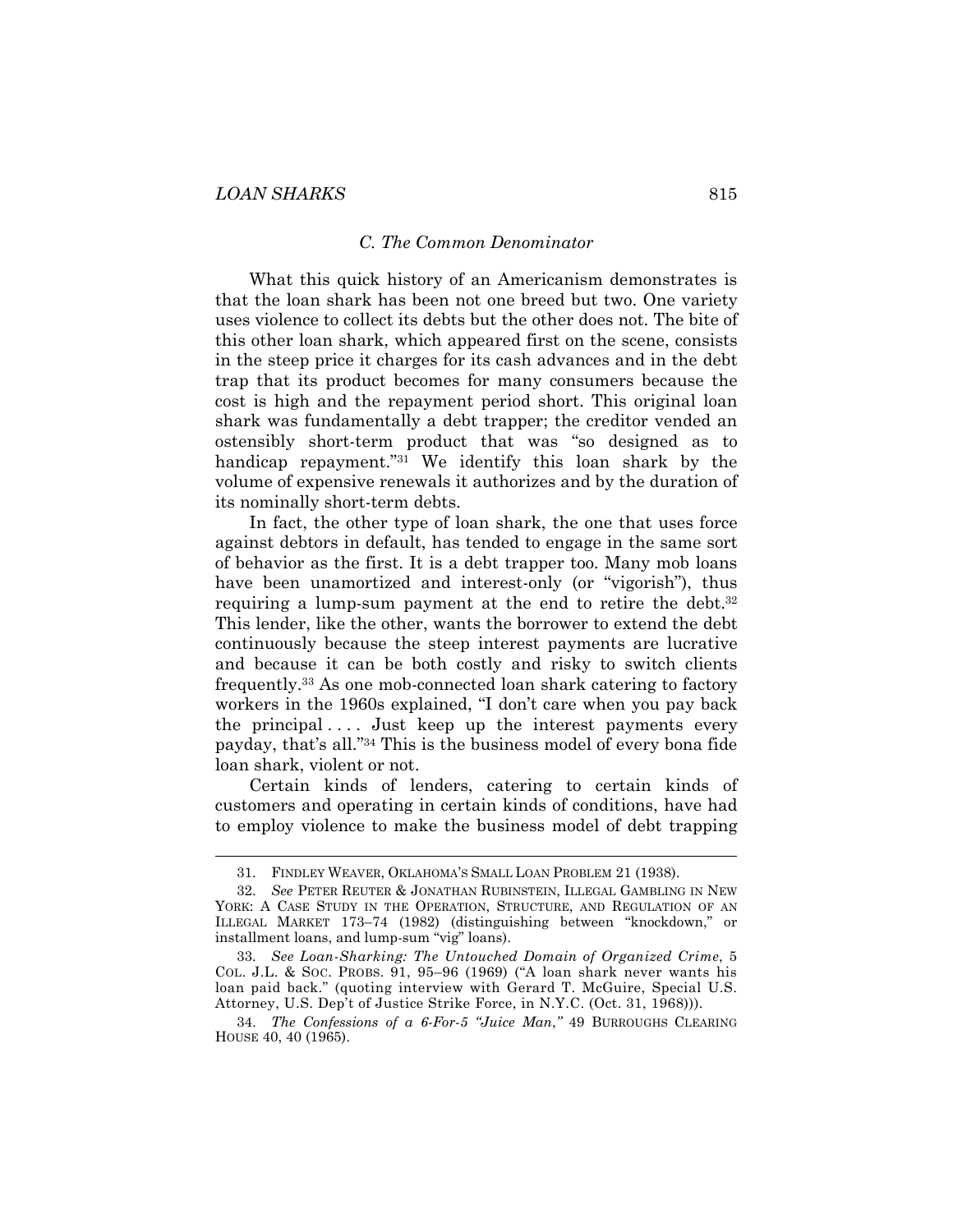financially profitable. But other kinds of lenders, like the salary brokers a hundred years ago, did not. Their debt trapping was nonviolent. A regulatory policy that intends to attack loansharking ought to address both forms of the phenomenon and not only the violent breed. The violent loan sharks have always been less common than the nonviolent ones and the predations of the latter are thus typically more widespread. The two stand in a complicated relationship to one another, as we shall see. Strategies that reduce one population may increase the other. Hence fighting each breed in isolation can be counterproductive. The history of interest-rate caps confirms this observation. When they are too low *or* too high, debt trapping in one form or the other has proliferated.

#### *III. Low Caps and No Caps*

The development of consumptive lending in Great Britain and the United States late in the nineteenth century illustrates what happens when interest-rate regulation veers toward one extreme or the other. In both countries, loan-sharking of the nonviolent sort spread widely in urban areas. In the United States, interest-rate caps were very low; in Great Britain, there was no cap at all.

# *A. American Loan Sharks*

Until the late 1970s, regulation of the interest rates lenders could charge was entirely decentralized in the United States. Each state government established its own policy.35 During the nineteenth century, a few states deregulated interest rates, at least briefly, but the great majority imposed an annual percentage rate cap between 6% and 12%.36 As a rule, newer states permitted higher charges to attract lending capital for

 <sup>35.</sup> *See* J.B.C. MURRAY, THE HISTORY OF USURY 70–91 (1866) (recounting the history of interest-rate regulation in each of the states through the Civil War).

 <sup>36.</sup> *See* George Holmes, *Usury in Law, in Practice and in Psychology*, 7 POL. SCI. Q. 431, 431–33 (1892) (discussing the rate caps imposed by the states).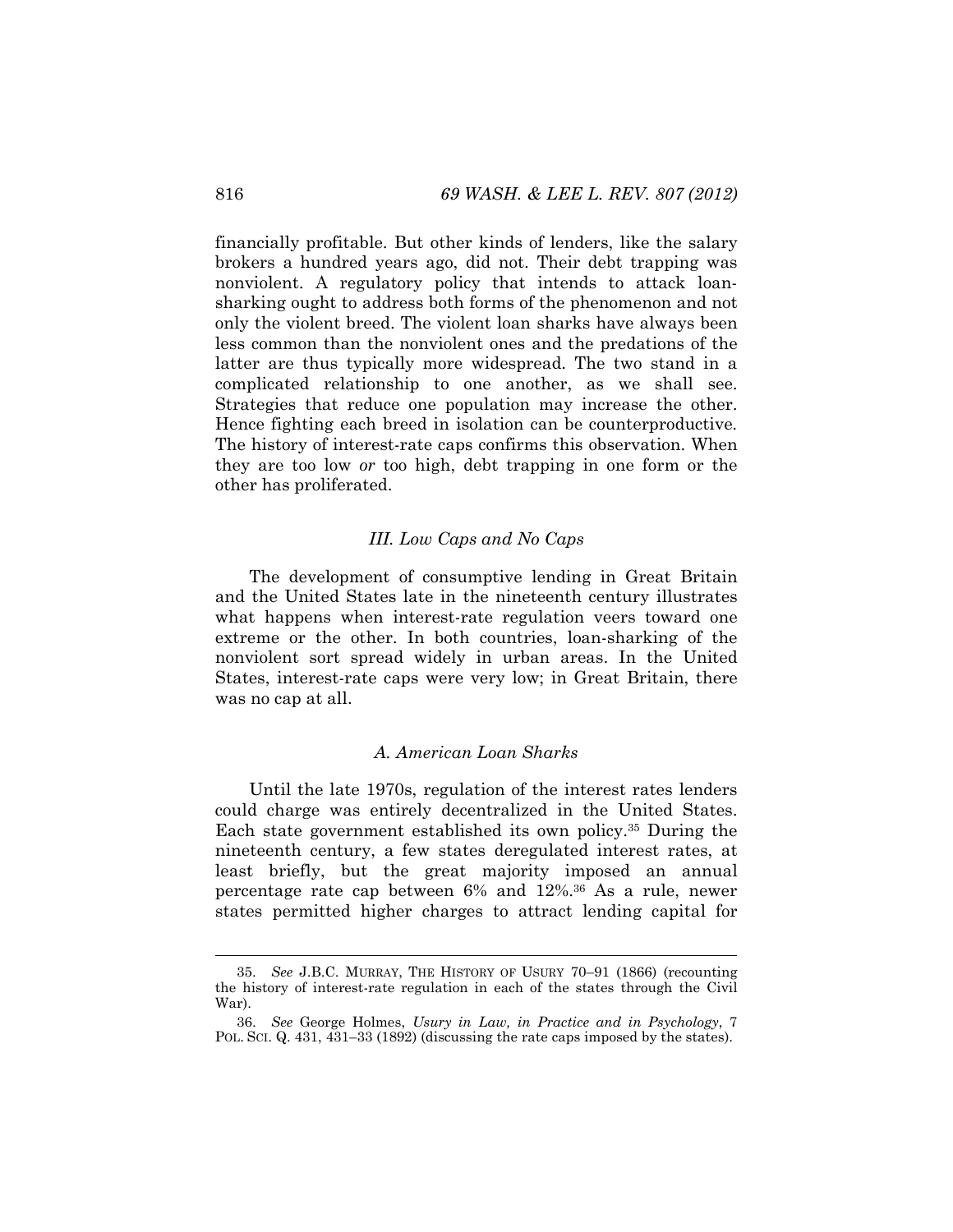development.37 The ceiling applied to every loan transaction within the jurisdiction, except where pawnbroking was licensed.<sup>38</sup> Usury before the twentieth century was rarely classified as a criminal offense. When proven, lenders forfeited the remaining interest specified by the contract, and sometimes the principal as well, but they were not sent to jail.<sup>39</sup>

Despite the existence of such low caps since colonial days, loan-sharking did not emerge in the United States until sometime around the Civil War.<sup>40</sup> Its precondition has always been a large mass of urban workers, white- and blue-collar, earning modest but steady pay.

Loan-sharking isn't feasible in a population that ekes out a bare subsistence. It also isn't feasible if the debtors lack a steady income stream. Only people with recurring paydays can get payday loans. The phenomenon of payday is a product of the industrial revolution and its routinization of wage-labor. Factory-hands and office workers became employees—people whose services were engaged on a more or less continuous basis and who were paid not at the end of the harvest but every week or month.41

As David Caplovitz observes, "the bureaucratization of the world of work is a structural prerequisite for the credit society."42 Loan sharks were present at the birth of our credit society and they were spawned in the income stream of a swelling mass of wageworkers who lived from payday to payday.

Chattel-mortgage and salary-loan sharks proliferated at the end of the nineteenth century because the small, short-term loans

 <sup>37.</sup> *See* Edward Glaeser & Jose Scheinkman, *Neither a Borrower nor a Lender Be: An Economic Analysis of Interest Restrictions and Usury Laws*, 41 J.L. & ECON. 1, 13 (1998) ("In general, usury-rate ceilings rise with distance from the Atlantic Ocean.").

 <sup>38.</sup> *See* JOHN CASKEY, FRINGE BANKING: CHECK-CASHING OUTLETS, PAWNSHOPS, AND THE POOR 20 (1994) (describing the higher interest rates pawnbrokers were allowed to charge).

 <sup>39.</sup> *See* Holmes, *supra* note 36, at 433–35 (classifying the penalties for usury in each state).

 <sup>40.</sup> *See* ROBINSON & NUGENT, *supra* note 9, at 35–45 (recounting the history of small-loan products in the United States).

 <sup>41.</sup> MAYER, *supra* note 5, at 15.

 <sup>42.</sup> David Caplovitz, *Consumer Credit in the Affluent Society*, *in* CONSUMER CREDIT REFORM 3, 5 (Clark Havighurst ed., 1970).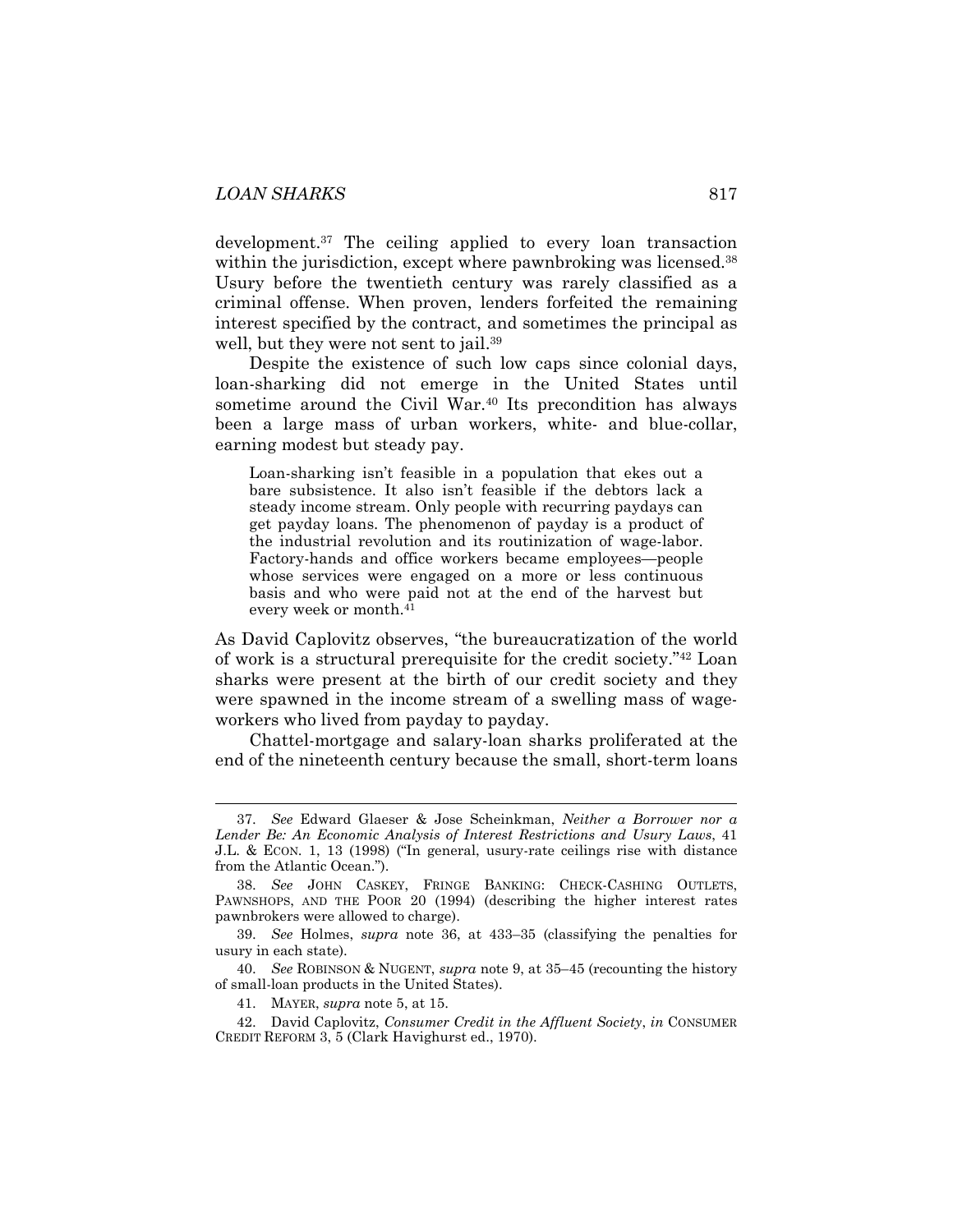working people needed to get them to the next payday could not be made profitably when the interest rate on credit was capped at such a low level. A typical salary loan of \$20 due in one month at a rate of 7% a year would only earn the lender about a dime hardly enough to cover the expenses of an office, processing the loan application, debt collection, and default.<sup>43</sup> Any lender who tried to make a business of catering to the swelling demand for payday loans at that time would have had to charge substantially more than the law permitted. By the start of the twentieth century, the going rate for unamortized salary loans was 20% a month or 240% a year.<sup>44</sup> That's cheaper than the typical payday loan today but it was twenty times the rate permitted a hundred years ago in states with the highest caps. Despite the expense, demand for these tiny bridge loans was great. At the height of the market, in the second decade of the twentieth century, reformers estimated that something like one-quarter of all urban wage earners borrowed from loan sharks in any given year.45

The cost of the salary-loan product was inflated by the grayness of the market, which increased the lenders' risk, by collusion among the lenders, and by the ignorance of borrowers and their failure to shop widely for credit. Competition in this market was very imperfect.46 But high cost by itself is not the hallmark of loan-sharking. Short-term loans will always be relatively expensive. The distinctive feature of loan-sharking, as noted in the previous Part, is the debt trap into which many borrowers are enticed by the either/or structure of these unamortized cash advances: either pay off the debt in one lump sum this payday or extend the due date another cycle for an additional, expensive fee. If you borrowed \$20 last payday, you could pay \$24 today and clear the debt or roll over the principal another cycle for an additional \$4 charge. Inevitably, given the

 <sup>43.</sup> *See* CLARENCE WASSAM, THE SALARY LOAN BUSINESS IN NEW YORK CITY 24 (1908) (describing average transactions).

 <sup>44.</sup> *See* MAYER, *supra* note 5, at 36 (reporting standard interest rates for a salary loan).

 <sup>45.</sup> *See* CLARENCE HODSON, MONEY-LENDERS, LICENSE LAWS AND THE BUSINESS OF MAKING SMALL LOANS 13 (1919).

 <sup>46.</sup> *See* Clyde Phelps, *Monopolistic and Imperfect Competition in Consumer Loans*, 8 J. MARKETING 382, 382 (1944) (distinguishing between the market for commercial loans and consumer personal installment loans).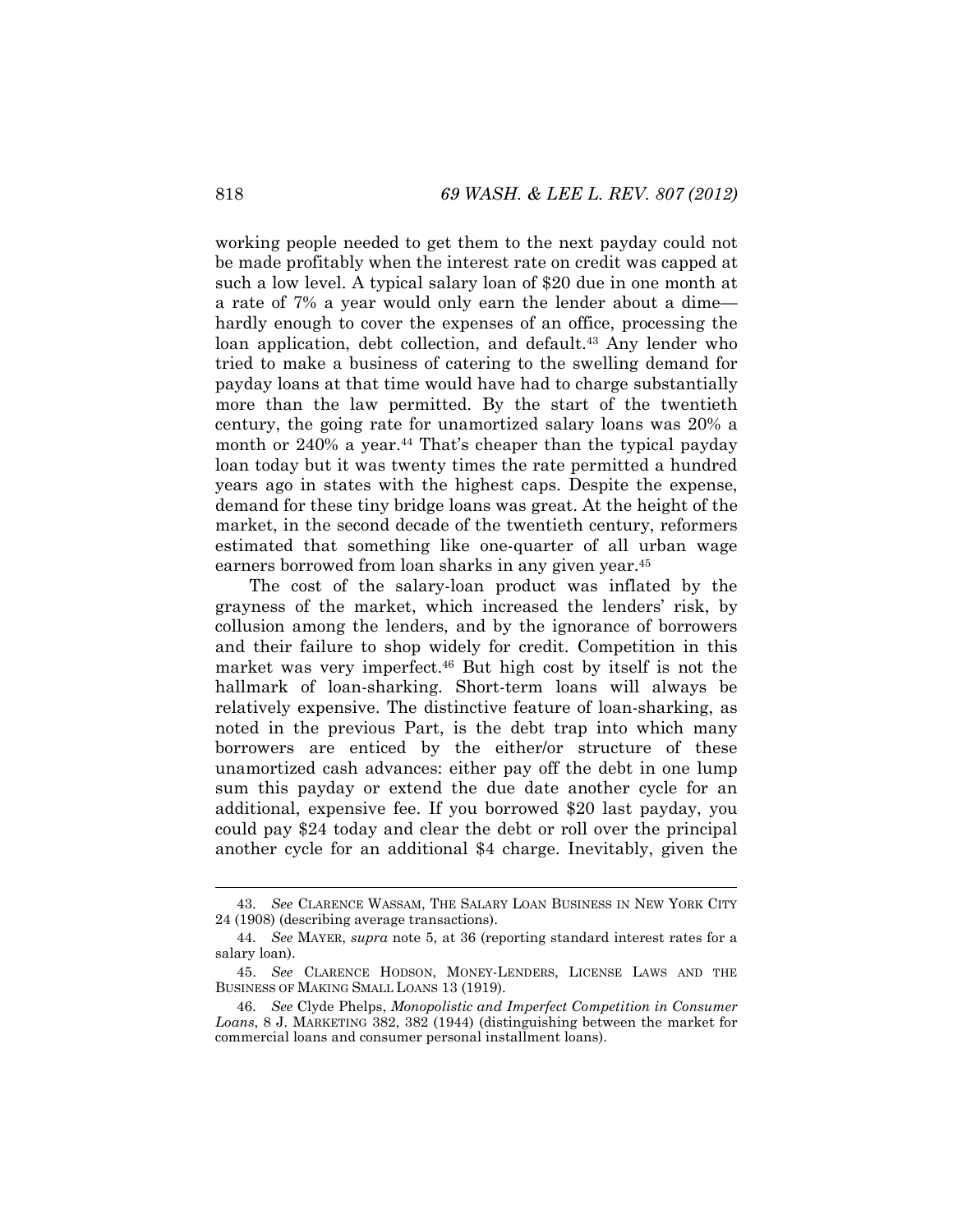cash-strapped clientele to which the salary lenders catered, many debtors opted for the smaller payment. A new financial emergency might compel them to borrow from a different salary lender, using the proceeds of this new transaction to pay the fee for the old one. Late charges were added to the principal, which meant the fee would rise too. Frantic borrowers built pyramids of debt from a single, small cash advance. One survey from the period reported that 40% of these ostensibly short-term loans were extended for at least twenty-four months.<sup>47</sup> The newspapers of the day were filled with stories of debtors bled dry for years and driven to desperate straits by the predations of the salary lenders.48 That's why they were derided as loan sharks.

#### *B. British Moneylenders*

Low usury ceilings a hundred years ago helped spawn the first loan sharks. The low rates lenders were required to charge prevented the development of more responsible products in the legal market. But deregulation of interest rates in the market for consumer loans did not automatically put an end to loansharking. Great Britain repealed its usury statute in 1854, initiating a bold experiment in deregulation.49 But the new class of moneylenders that multiplied during the next fifty years engaged in the same sorts of practices that were beginning to make the American salary lenders notorious near the turn of the century.

Baker and Breitenstein recount the indictment of the British moneylending industry that was drawn up by reformers and a parliamentary commission in the last years of the nineteenth century,50 but they fail to note that these abuses abounded in a deregulated market for consumer credit. Rates were condemned as excessive, the lenders engaged in deceptive practices, harsh

 <sup>47.</sup> *See* WASSAM, *supra* note 43, at 81.

 <sup>48.</sup> *See* MAYER, *supra* note 5, at 37.

 <sup>49.</sup> *See* DOROTHY ORCHARD & GEOFFREY MAY, MONEYLENDING IN GREAT BRITAIN 43 (1933).

 <sup>50.</sup> *See* Baker & Breitenstein, *supra* note 2, at 584–85.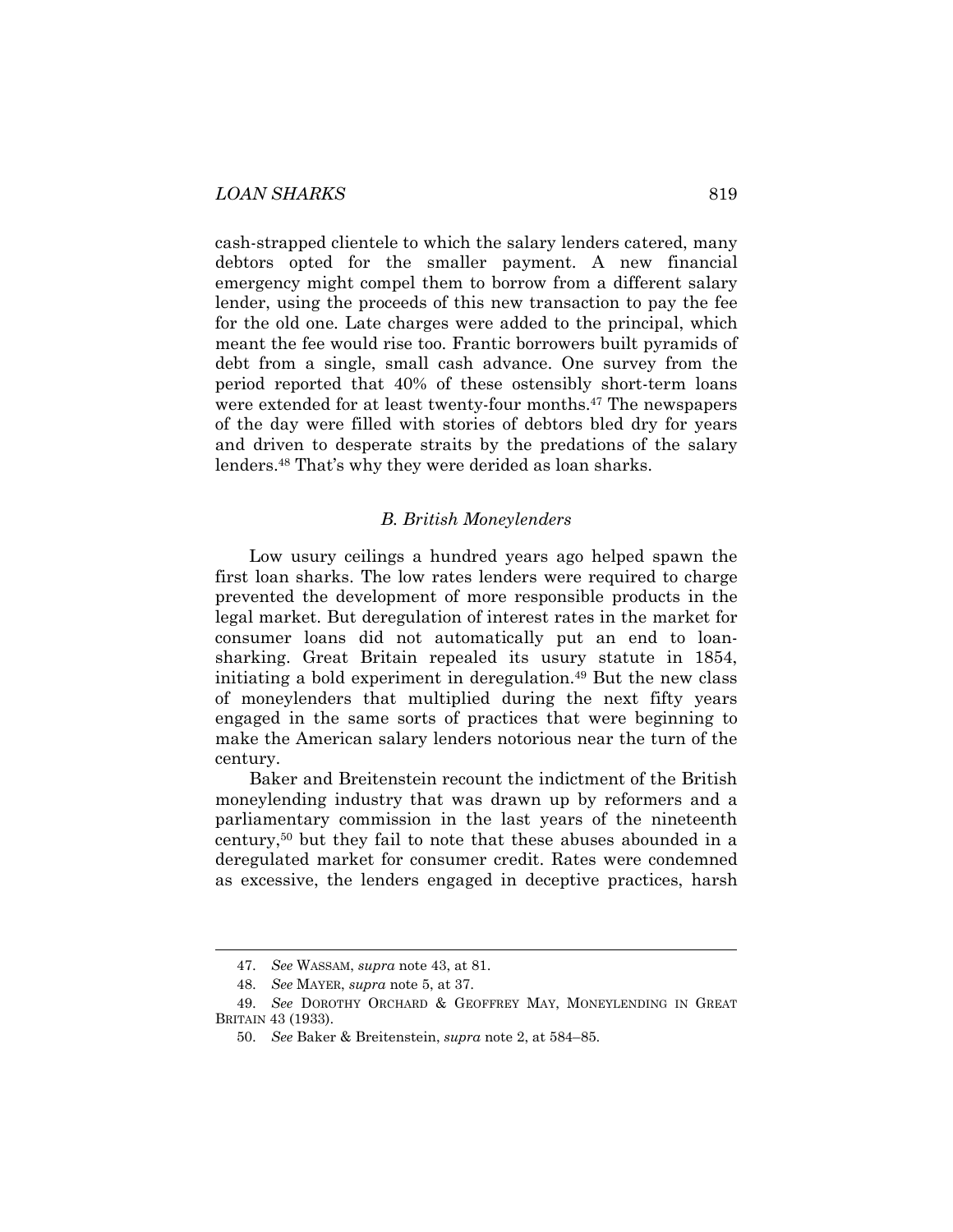collection methods were still employed, and many who borrowed became trapped by their debts.<sup>51</sup> The commission found

that in many cases default is inevitable, and that once a borrower has obtained a loan from a money-lender it is extremely difficult for him to get clear of the transaction. The circumstances are generally such as to force him to obtain renewal after renewal at increasingly extortionate rates until he is utterly ruined.52

This is precisely what the Americans were beginning to call loansharking in the 1890s, but it flourished in an essentially free market. The report concluded that "the system of money lending by professional money-lenders at high rates of interest is productive of crime, bankruptcy, unfair advantage over other creditors of the borrower, extortion from the borrower's family and friends, and other serious injuries to the community."53 Indeed, the commissioners went so far as to claim "that only in rare cases is a person benefited by a loan obtained from a professional money-lender, and that the evil attendant upon the system far outweighs the good."54

In comparison to the American salary loan, the British promissory note seemed like a bargain. The typical rate was 5% a month, but the sums advanced were often larger and thus not exactly comparable to the American payday loan product of that period.55 Interest-rate deregulation may therefore have made small cash loans in Great Britain less expensive than in the United States, but deregulation did not do away with the debt trap that was the main loan-shark evil plaguing consumers. Rather than re-impose price controls, Parliament opted instead for information disclosure and judicial review of contracts in the Moneylenders Act of 1900. Creditors were required to register

 <sup>51.</sup> *See* ORCHARD & MAY, *supra* note 49, at 43–76 (describing the abuses that flourished during the era of deregulation); *see also* THOMAS FARROW, IN THE MONEY-LENDER'S CLUTCHES (1895).

 <sup>52.</sup> SELECT COMMITTEE ON MONEY-LENDING, REPORT, 1898, H.C., at iv (U.K).

 <sup>53.</sup> *Id.* at v.

 <sup>54.</sup> *Id.*

 <sup>55.</sup> *See* ORCHARD & MAY, *supra* note 49, at 67 ("The usual rate on promissory notes, not too well secured, was 60 or 70 per cent a year . . . . Charges as high as 3,600 per cent were not unknown.").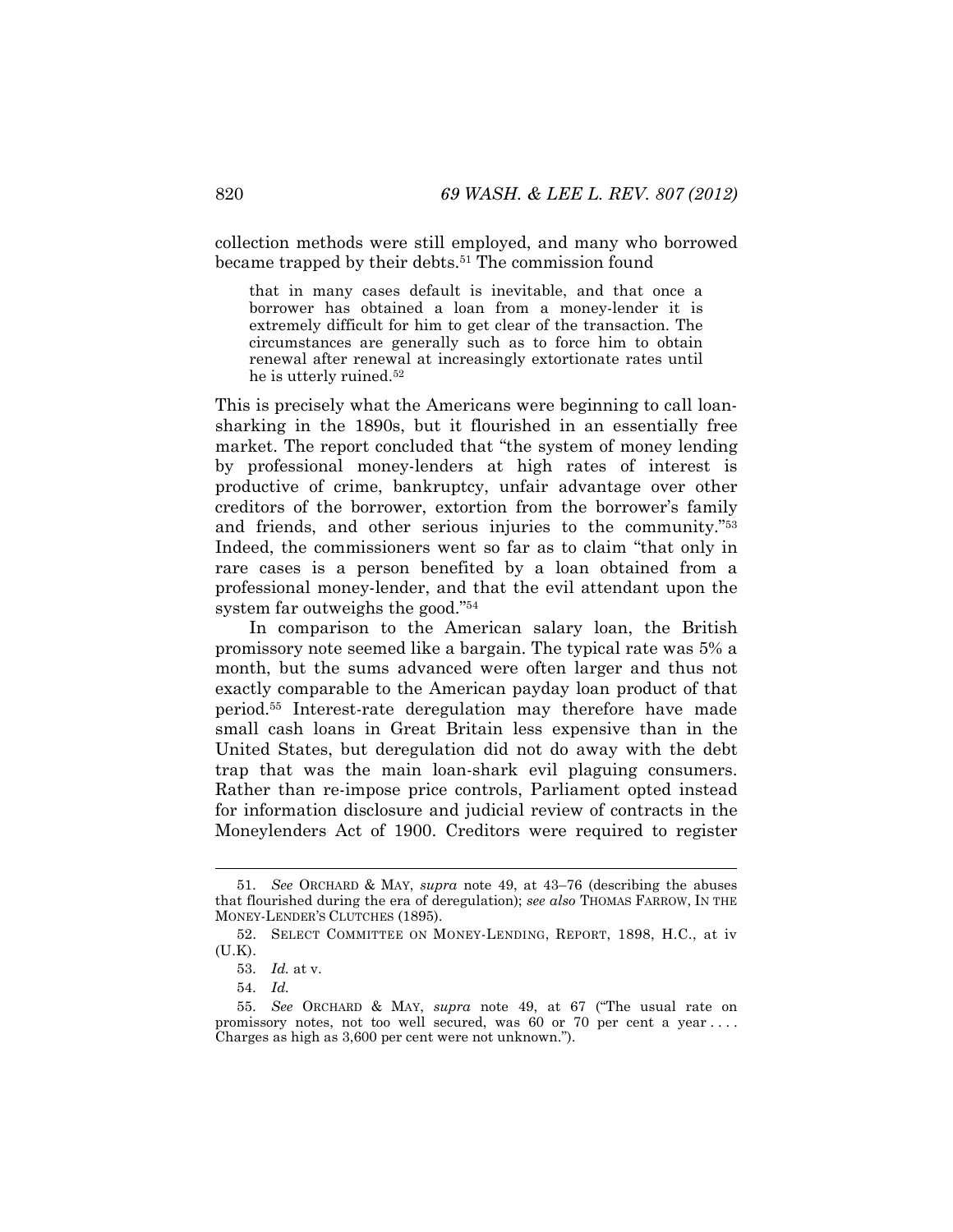with the government and to desist from false advertising, while courts of equity were authorized to give relief when they deemed a transaction to be "harsh and unconscionable."56 "But," as Dorothy Orchard and Geoffrey May observed in their classic study, *Moneylending in Great Britain*, "business practice is like a gyroscope; to change its direction a considerable force must be applied. The act of 1900 did not apply sufficient force to redirect the course of moneylending; its results were modifications of details and extremes only."57 Shark-like practices persisted in the market for cash loans and had to be attacked a quarter century later by a new Moneylenders Act, which established the presumption that interest in excess of 48% a year was unconscionable.58

Price deregulation in Great Britain did not prevent the emergence of loan-sharking in its nonviolent form at the end of the nineteenth century. That form of predatory lending thrived where the rate was low and where the rate ceiling had been removed. In both environments lenders prospered by trapping many of their customers. A better, more responsible loan product was not generated spontaneously in either market. It took philanthropic initiative and government action to fashion such a product in the United States after the turn of the twentieth century. The low ceilings in many American states were raised, but only to the point where experience demonstrated that this new and more consumer-friendly type of loan product could be vended profitably by authorized creditors. The result was a drastic reduction in the cost of credit for consumers and, simultaneously, a dwindling of the old loan-shark population.

#### *IV. Finding the Mean*

The invention of the Uniform Small Loan Law (USLL) was one of the great achievements of progressivism in the first

 <sup>56.</sup> *See id*. at 76–80 (reproducing the text of the Money-Lenders Act of 1900).

 <sup>57.</sup> *Id.* at 81.

 <sup>58.</sup> *See id.* at 115–35 (reproducing the text of the Moneylenders Act of 1927).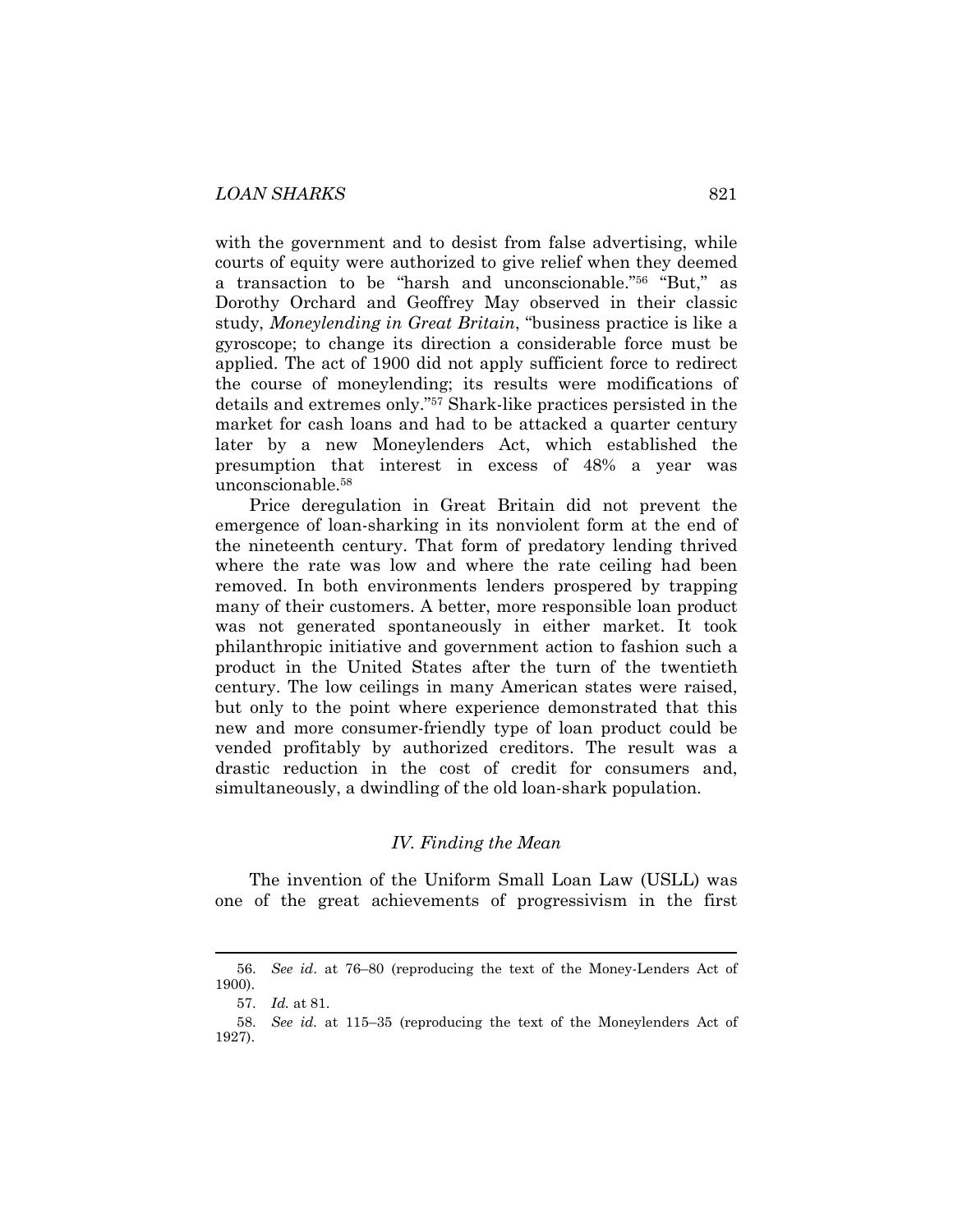decades of the twentieth century.59 This model law was drafted by representatives of the Russell Sage Foundation in cooperation with a fraction of chattel-mortgage lenders who were seeking to rehabilitate their industry by carving out a legal exception to the low usury caps for a new, responsible lending product.<sup>60</sup> Variations of the USLL were adopted by three-quarters of the state legislatures by the middle of the century.<sup>61</sup> Baker and Breitenstein acknowledge that the USLL was "effective in eliminating the moneylenders" who had operated in defiance of the old usury statutes, yet they depict the model law as a misguided failure because violent loan sharks emerged in some jurisdictions after its provisions were put into effect.62 But this assessment is too harsh. The USLL was in fact the most successful regulatory strategy ever devised to minimize the two kinds of loan-sharking that have been the plague of payday since the birth of the credit society. In many states where this law was enacted the loan-shark debt trap that had once been so common all but disappeared by the middle of the twentieth century.

# *A. The Anti-Loan Shark Act*

The story of the origin of the USLL has been told before,  $63$  so my discussion will be brief. This piece of legislation was the product of trial and error by progressive reformers who had come to the realization that low usury caps were counterproductive. As the author of the USLL, Arthur Ham, explained, "drastic laws result, not in the discontinuance of the usurious loan business, but in driving it further into the dark. Any attempt to work unnecessary hardship on the lender, to compass him about with

 <sup>59.</sup> *See* MAYER, *supra* note 5, at 46–47 (explaining why the USLL was "a textbook example of progressive public policy").

 <sup>60.</sup> *See* ROBINSON & NUGENT, *supra* note 9, at 113–17 (recounting how the USLL was drafted).

 <sup>61.</sup> *See* F. B. Hubachek, *Progress and Problems in Regulation of Consumer Credit*, 19 LAW & CONTEMP. PROBS. 4, 8 (1954) (noting that there were "36 states now having effective or partially effective small loan laws").

 <sup>62.</sup> *See* Baker & Breitenstein, *supra* note 2, at 586.

 <sup>63.</sup> *See generally* Elizabeth Anderson, *Experts, Ideas, and Policy Change: the Russell Sage Foundation and Small Loan Reform, 1909–1941*, *in* 37 THEORY & SOC'Y 271 (2008) (describing the history, origin, and effect of the USLL).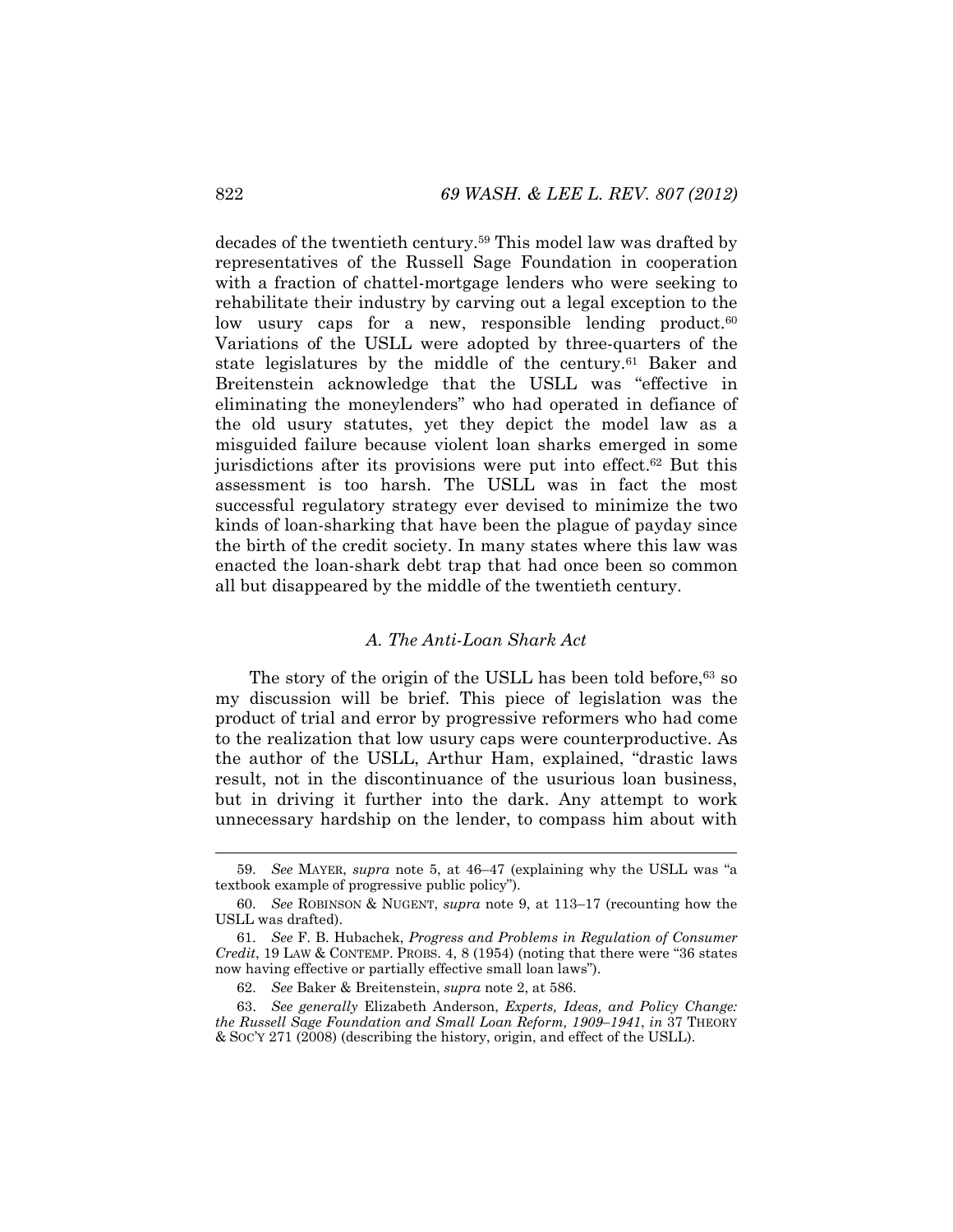unreasonable restriction, has the inevitable result of forcing the borrower to pay a still higher charge for his loan."64 Experience had demonstrated that a purely repressive strategy missed its mark. Consumers would continue to patronize the loan sharks until they were provided with a better alternative. Ham was able to convince a broad coalition of progressive forces that "the remedy appears to lie in attracting honest capital into the salary loan business on a reasonable money-making basis."65 This was accomplished by devising a credit product that was more expensive than a bank loan but still reasonably priced and, most importantly, structured in such a way that debtors could retire the principal in installments spread over a number of paydays.<sup>66</sup>

The first draft of the USLL, authored in 1916, carved out an exception to the existing state usury ceiling for cash loans of \$300 or less when vended by licensed dealers, subject to regulatory oversight, who were required to compute interest on the unpaid balance of the loan only and were not permitted to take interest in advance.67 The maximum permissible charge was 3.5% a month, or 42% a year, but because the debt was amortized, the effective cost was considerably less.68 A borrower who received \$100 in cash and was given a year to retire the debt paid less than \$24 in interest.69 In the early years of the new "personal finance industry" called into existence by the USLL, the debt was typically secured with a chattel mortgage on home furnishings,

 <sup>64.</sup> ARTHUR HAM, REMEDIAL LOANS: A CONSTRUCTIVE PROGRAM 4–5 (1912).

 <sup>65.</sup> *Id.* at 11.

 <sup>66.</sup> *See* M. R. Neifeld, *Institutional Organization of Consumer Credit*, 8 LAW & CONTEMP. PROBS. 23, 27 (1941) (explaining that because "[i]n the American statute, the rate is a monthly one and must be so expressed," lenders must schedule repayment in monthly installments).

 <sup>67.</sup> *See* DAVID GALLERT, WALTER HILBORN & GEOFFREY MAY, SMALL LOAN LEGISLATION 90–94 (1932) (reproducing the text of the first draft of the USLL).

 <sup>68.</sup> *See id.* at 92 (explaining that principal on loans must not exceed \$300, interest rates must not exceed 3½% per month and may not be compounded, nor may interest be applied to any portion of the loan that had already been paid).

 <sup>69.</sup> *See* EVANS CLARK, FINANCING THE CONSUMER 117 (1930) ("Borrowers who are charged 3½% per month on a \$100 installment repayment loan do not pay \$42 on the \$100, as they would if their notes were discounted at that rate in advance. They pay a total of \$22.75 because they are charged each month only for the balance of the loan of which they still have the actual use.").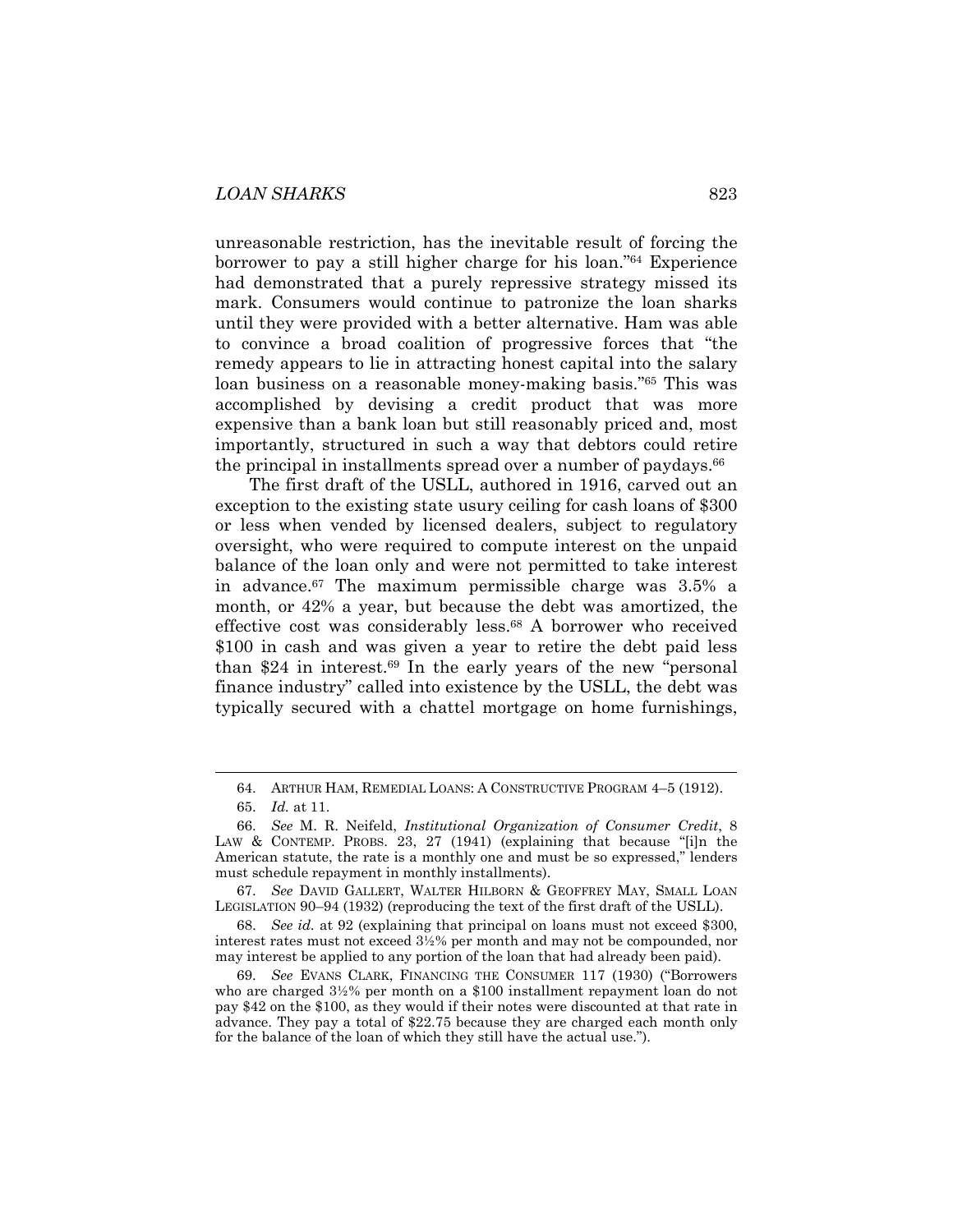but over time most lenders dispensed with this formality and converted these extensions of credit into signature loans.70

In states like Illinois, where the existing usury cap was 7%,71 the USLL raised the legal price creditors could charge for smallcash loans by a factor of six. But, since the typical salary loan cost 20% a month in interest, the USLL managed to cut the stated price of small loans by a factor of six.72 The effective savings were even greater, since the regulated loans had to be amortized and the penalty fees lenders could assess were limited. Cash loans cost one-tenth of what had been the going rate when the usury cap was low.73 Raising the permissible charge saved consumers enormously. Lower prices also reduced the likelihood that borrowers would become trapped by their debts. Regulators and lenders also took steps to ensure that households could not pyramid debts by borrowing from more than one authorized dealer at a time.74

Over the next three decades the USLL went through seven drafts.75 Later versions closed loopholes through which new types of loan sharks, like the salary buyers, managed to slip for a time.76 Baker and Breitenstein claim that "interest rate caps were largely abandoned as a means of regulating consumer credit beginning in the 1930s . . . because of the pervasive loan shark problem in the United States,"77 but the opposite is true. In fact, a number of states in the 1930s experimented with *reducing* the

 <sup>70.</sup> *See* Adele Rabino, The Small Loan Law and Its Application in Illinois 64 (1942) (unpublished M.A. dissertation, Northwestern University) (noting the transformation from chattel-mortgage to signature loans in the personal finance industry) (on file with the Washington and Lee Law Review).

 <sup>71.</sup> *See* FRANKLIN W. RYAN, USURY AND USURY LAWS 29 (1924) (charting the legal rates and lawful limits of interest in 1921).

 <sup>72.</sup> *See* Mayer, *supra* note 5, at 114.

 <sup>73.</sup> *See id.* 

 <sup>74.</sup> *See* WILLFORD KING, THE SMALL LOAN SITUATION IN NEW JERSEY 22 (1929) ("[T]he loan companies make every effort to prevent one man from borrowing from several different companies at once.").

 <sup>75.</sup> *See* Hubachek, *supra* note 61, at 7 ("Seven drafts of the Foundation's uniform bill were published, the last in 1942. The basic principles of the first draft were continued in all later drafts. Changes merely improved the law to meet changing conditions.").

 <sup>76.</sup> *See* ROBINSON & NUGENT, *supra* note 9, at 157–61.

 <sup>77.</sup> Baker & Breitenstein, *supra* note 2, at 582.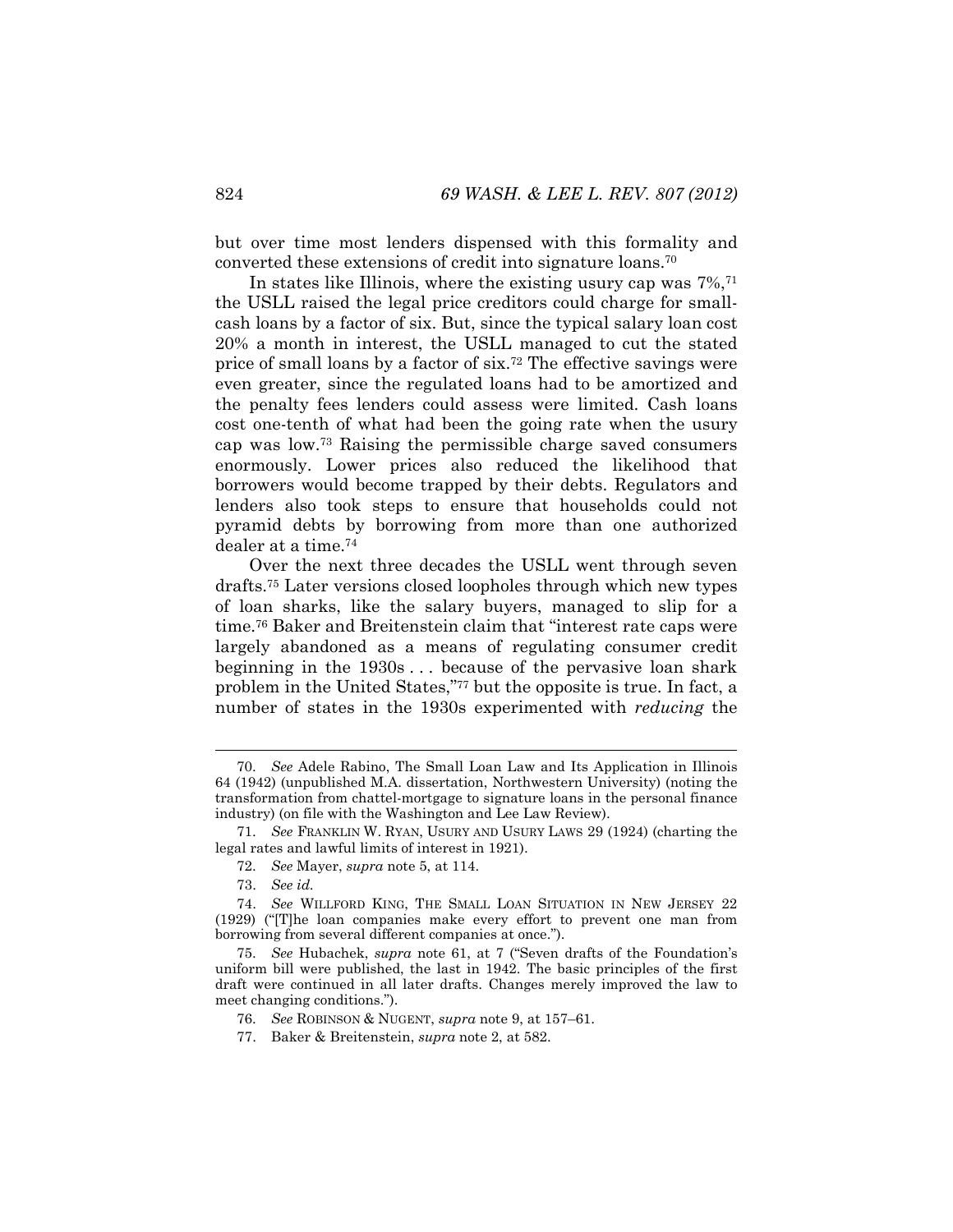statutory rate to save consumers even more money.78 No state deregulated consumer credit during this era of bank failures. Modest reductions in the price of credit proved feasible; 36% a year became the maximum charge in many places at this time.79 But where the ceiling was lowered too much, loan-sharking in its antediluvian form resurfaced.80 It also continued unabated in the eighteen states that had not enacted some version of the USLL before World War Two. The Russell Sage Foundation estimated that there was about \$100 million in unregulated lending occurring in the United States in 1937.81 More than three-fourths of it was concentrated in the states with low usury caps, even though these jurisdictions accounted for less than 30% of the total population.82

#### *B. The Extinction of a Predator*

By the middle of the twentieth century, when the personal finance industry had fully matured and salary buying had been completely stamped out in the regulated states, many experts attested that loan-sharking had been all but extirpated where the USLL was in effect.83 A 1954 symposium in *Law and Contemporary Problems* extolled the success of the model law: "This law has virtually eliminated the loan shark wherever it has been enacted in full. It has done so by permitting a regulated, commercial, competitive source of consumer loans to operate at much lower than the loan shark's rates though substantially

 <sup>78.</sup> *See* Rolf Nugent, *Three Experiments in Small-Loan Interest Rates*, 11 HARV. BUS. REV. 35, 37–46 (1933) (discussing the impact of three states' decisions to lower maximum small-loan interest rates, beginning in 1929 and continuing into the 1930s).

 <sup>79.</sup> *See* ROBINSON & NUGENT, *supra* note 9, at 259–60.

 <sup>80.</sup> *See* Nugent, *supra* note 78, at 42–46 (noting the growth of illegal lending in New Jersey and West Virginia after the rate cap for small loans was reduced).

 <sup>81.</sup> *See* ROLF NUGENT, CONSUMER CREDIT AND ECONOMIC STABILITY 401 (1939).

 <sup>82.</sup> *See id.* at 390–402 (reporting estimates of illegal lending across the United States at the end of the 1930s).

 <sup>83.</sup> *See* NATIONAL CONSUMER FINANCE ASSOCIATION, THE CONSUMER FINANCE INDUSTRY 6 (1962) ("The Uniform Small Loan Law eliminated the loan shark wherever it was enacted.").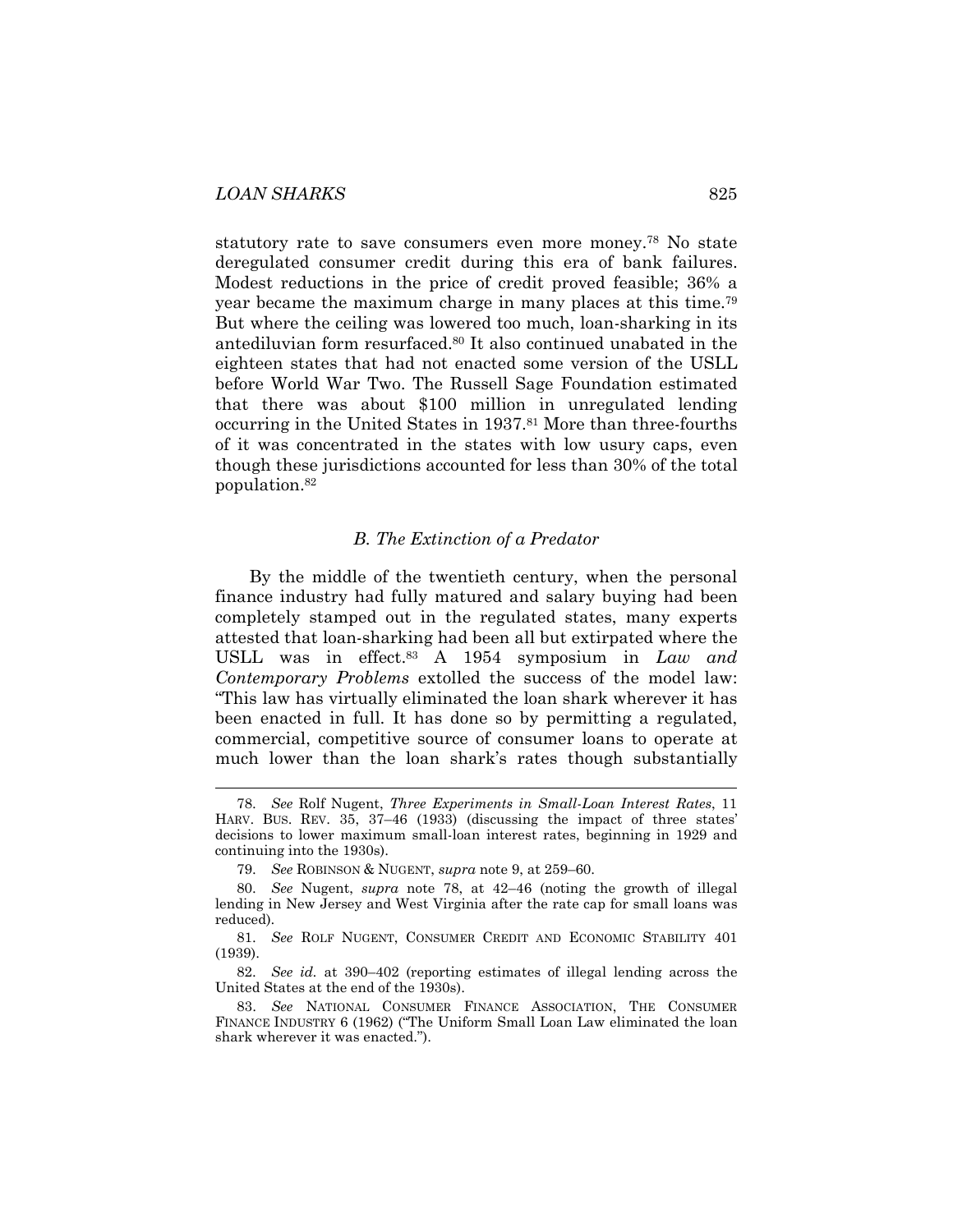higher than ordinary usury limits."<sup>84</sup> The Legal Aid Society of Minneapolis was "pleased to report that no cases of usurious lending in the small loan field have come to the attention of this office in the past several years. Prior to the passage of the Uniform Small Loan Act in 1939 this office was constantly involved in defending victims of 'loan shark' lending at rates far in excess of the legal limits."85 Nebraska's Department of Banking reported that "The disturbing activity and influence of the loan shark is today at more than a low ebb in Nebraska. It is virtually non-existent. . . . This almost complete absence of loan sharks is the most important reason why the borrowers of Nebraska are receiving the good small loan service they deserve."86 Searches of the local press in these states from that time period confirm that loan-sharking, once so common, had vanished everywhere except in the movie theaters, where George Raft's 1952 mob thriller "Loan Shark" was a matinee favorite.

It was not price deregulation that brought about the demise of the salary brokers and the salary buyers, those first payday lenders. The USLL was a price-control law. It capped the rate lenders could charge, but at a level that made responsible lending feasible. Price deregulation a hundred years ago would have been not only politically impossible, given the ancient prejudice against usury that was still powerful then, but also counterproductive as a way to fight debt trapping because the policy would have amounted to issuing a license to loan shark. Legalization might have made the salary loan somewhat cheaper, though price deregulation in today's payday-loan market has not had that effect.<sup>87</sup> But legalization of high rates would have done nothing to force the salary lenders to amortize their product and to prevent overborrowing. We know this is true because price deregulation in the payday-loan market today has never had

 <sup>84.</sup> Hubachek, *supra* note 61, at 5.

 <sup>85.</sup> *See* J.A.A. Burnquist, *A Regulatory Small Loan Law Solves Loan Shark Problem*, 19 L. & CONTEMP. PROBS. 29, 41 (1954) (quoting a letter from the Chief Counsel of the Legal Aid Society of Minneapolis).

 <sup>86.</sup> Harold Johnson, *Nebraska Has No Loan Shark Problem Today*, 19 L. & CONTEMP. PROBS. 42, 53 (1954).

 <sup>87.</sup> States that do not cap prices for payday loans record the highest fees per \$100 borrowed.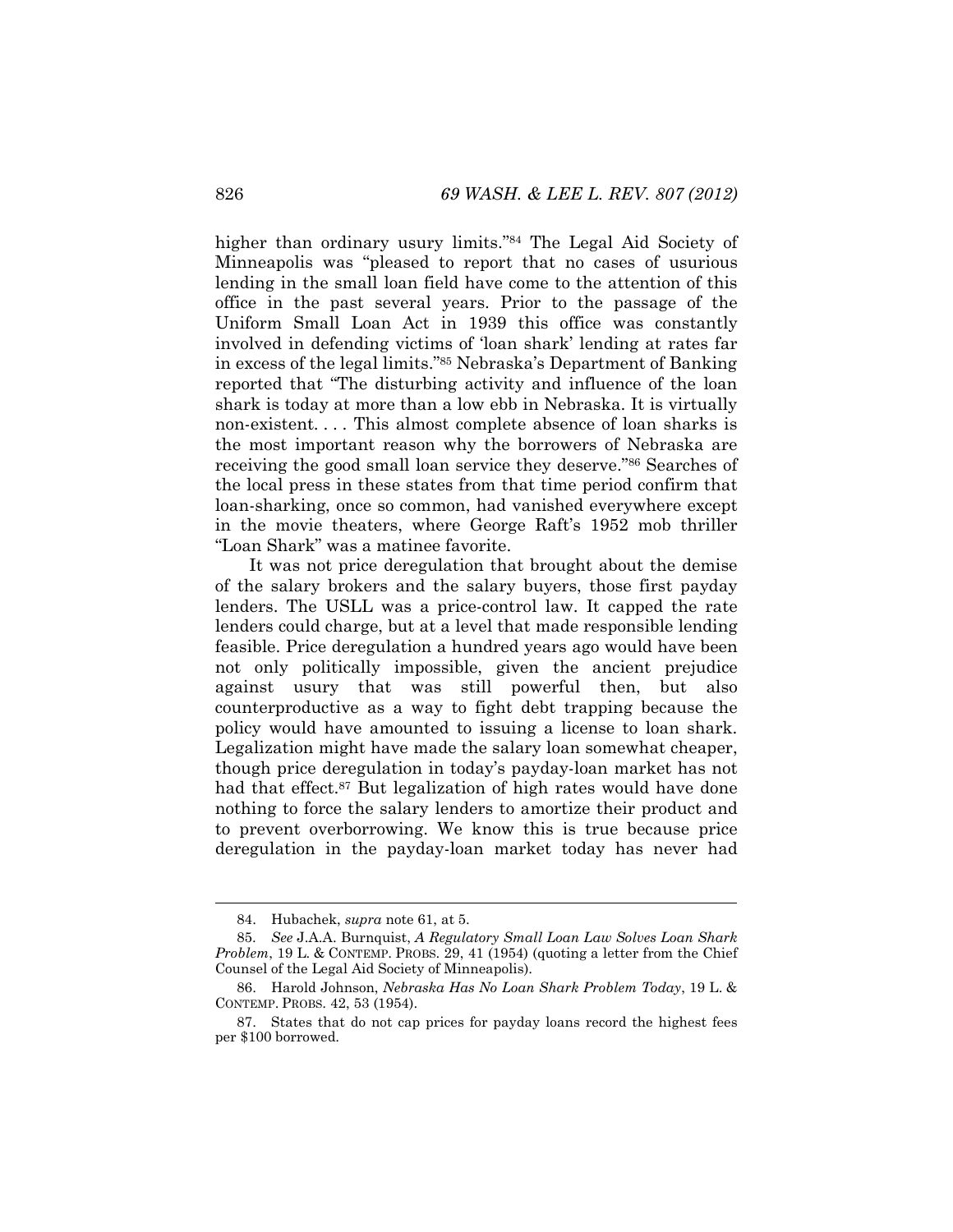those effects.88 It does not undercut loan-sharking but authorizes it. The experience of the USLL completely contradicts the loanshark thesis: what it teaches us is that unless interest rates in the small-loan market are capped at a moderate level, debt trapping will flourish.

#### *V. The Rise and Fall of Mob Payday Lending*

While conceding that the USLL eliminated the nonviolent loan sharks that had savaged America's cities in the first half of the twentieth century, Baker and Breitenstein argue that this piece of legislation had perverse consequences because it "actually helped to create the American loan shark."89 They apply this label to the type of illegal lender "who is usually tied to organized crime and who, in addition to using deceptive practices and charging high interest rates, uses violence or threats of violence as a means of collection."90 Baker and Breitenstein claim that this violent type of loan shark is "uniquely American,"91 hence the label, but this is certainly false. Violent, mob-connected lenders have also operated in recent decades in Great Britain,<sup>92</sup> Italy,93 and Japan.94 This breed of loan shark is not uniquely American, though it does not seem to be present in every

90. *Id.* at 582.

l

91. *Id.* at 583.

 <sup>88.</sup> Some payday lenders have switched to expensive installment loans where prices have been capped, but in states without price caps the main product is the short-term single-payment loan. *See* Nathalie Martin, *1,000% Interest—Good While Supplies Last: A Study of Payday Loan Practices and Solutions*, 52 ARIZ. L. REV. 563, 568 (2009) (documenting "a general shift in the New Mexico small-loan marketplace from payday loans to a new product called the 'installment loan'" after more stringent regulations were imposed).

 <sup>89.</sup> Baker & Breitenstein, *supra* note 2, at 586.

 <sup>92.</sup> *See* Alistair Macdonald & Jeanne Whalen, *Loan Sharks Circle Credit-Starved Consumers—Illicit Operators Feed on Desperate Borrowers Who Gorged During Debt Boom; a 2,437% Interest Rate in Britain*, WALL ST. J., Sept. 1, 2009, at A13 (noting an increase in illegal loan sharks in Great Britain).

 <sup>93.</sup> *See* Mary Jordan, *As Italian Banks Tighten Lending, Desperate Firms Call on the Mafia*, WASH. POST., Mar. 1, 2009, at A01 (detailing an increase in illegal Mafia lending amid the global financial crisis).

 <sup>94.</sup> *See* DAVID KAPLAN & ALEC DUBRO, YAKUZA: JAPAN'S CRIMINAL UNDERWORLD 155–57 (2003) (describing an underground consumer credit market in Japan with "heavy gangster overtones").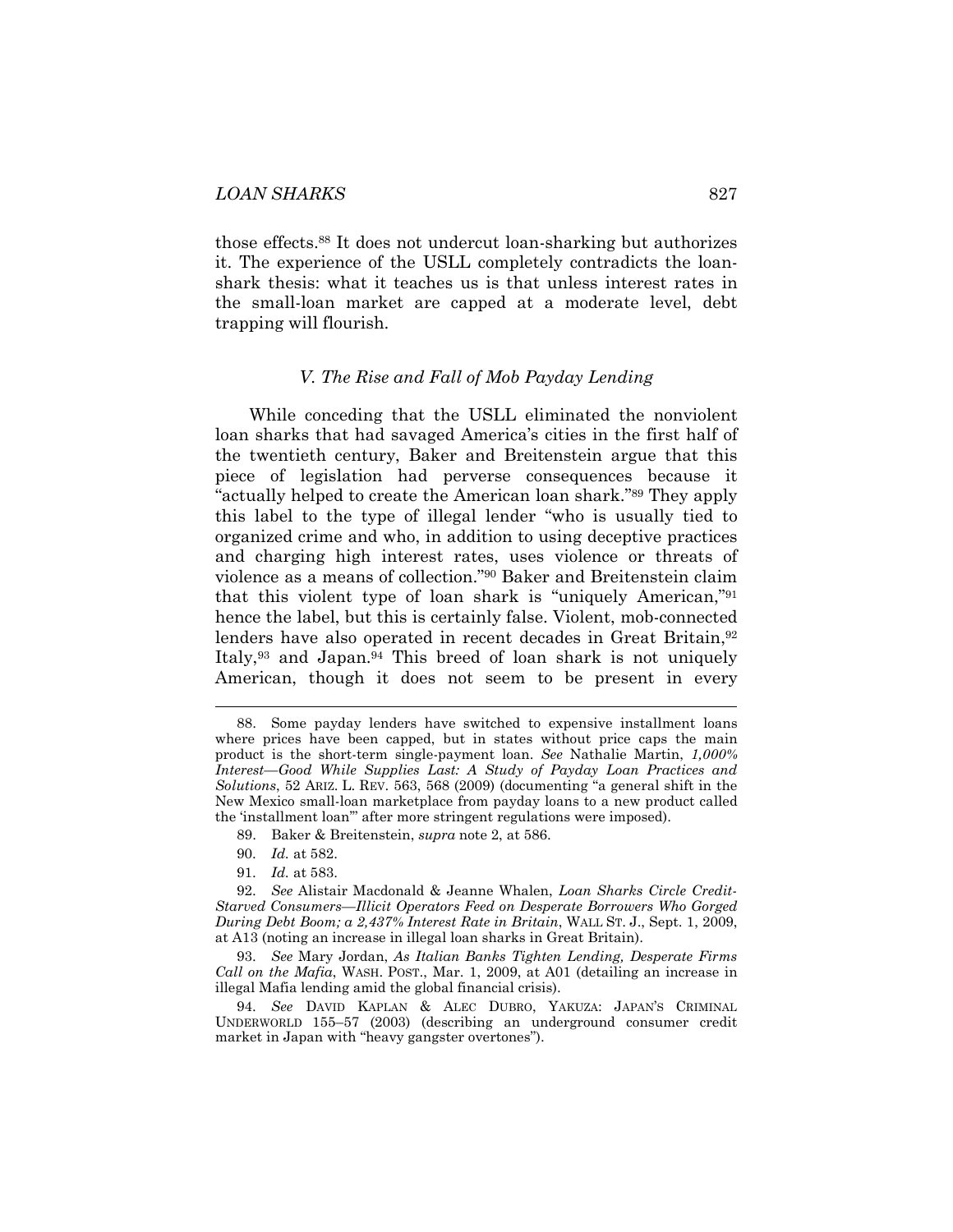developed society. Some countries that impose interest-rate ceilings have had to contend with these predators but others have not.95 Removing the ceiling also does not guarantee that violent loan sharks won't emerge. Great Britain is a case in point. Violent, mob-connected creditors only came to prominence there *after* interest rates were deregulated once again in 1974. More will be said about this case in a later Part of the Article.<sup>96</sup> But the point I want to make here is that the relationship between interest-rate regulation and violent loan-sharking is complicated and cannot be reduced to a simple, elegant formula like the loanshark thesis. That thesis does not explain well the pattern of violent payday lending in the United States over the last century.

#### *A. Appearance and Reality*

Before examining those patterns, three facts about mob loansharking should be borne in mind. First, it hasn't been as violent in practice as the media has made it out to be. Experts agree that "most loan-shark transactions are amicably conducted with both parties being satisfied."97 The client needs cash that the loan shark agrees to provide without asking a lot of questions. The price is high but nobody else would lend the debtor money, so the exchange is mutually advantageous. The debtor is motivated to pay not only because his body is pledged as collateral but also because he wants to preserve his only line of credit.98 The creditor, in turn, wants to avoid the expense of hiring a "nutcracker" to collect the debt. As a 1960s Chicago "juice man" explained, the cost of hiring a thug to break a deadbeat's leg

 <sup>95.</sup> *See* NEW ECONOMICS FOUNDATION, DOORSTEP ROBBERY: WHY THE UK NEEDS A FAIR LENDING LAW 21 (2009) ("The Institut für Finanzdienstleistungen (IFF, Institute for financial services) recently, in a submission to the Office of Fair Trading, highlighted the lack of evidence on loan sharks in Germany. In addition, extensive internet and literature research did not reveal evidence of illegal lending in Germany and France.").

 <sup>96.</sup> *See infra* Part VII.B (providing examples from states with deregulated interest rates).

 <sup>97.</sup> *Loan-Sharking*, *supra* note 33, at 97.

 <sup>98.</sup> *See* REUTER & RUBINSTEIN, *supra* note 32, at 183 ("Persons who have needed to borrow from a loanshark are . . . likely to wish to borrow from him again . . . . [M]aintenance of the relationship which a borrower has established with a loanshark is an important consideration for the borrower.").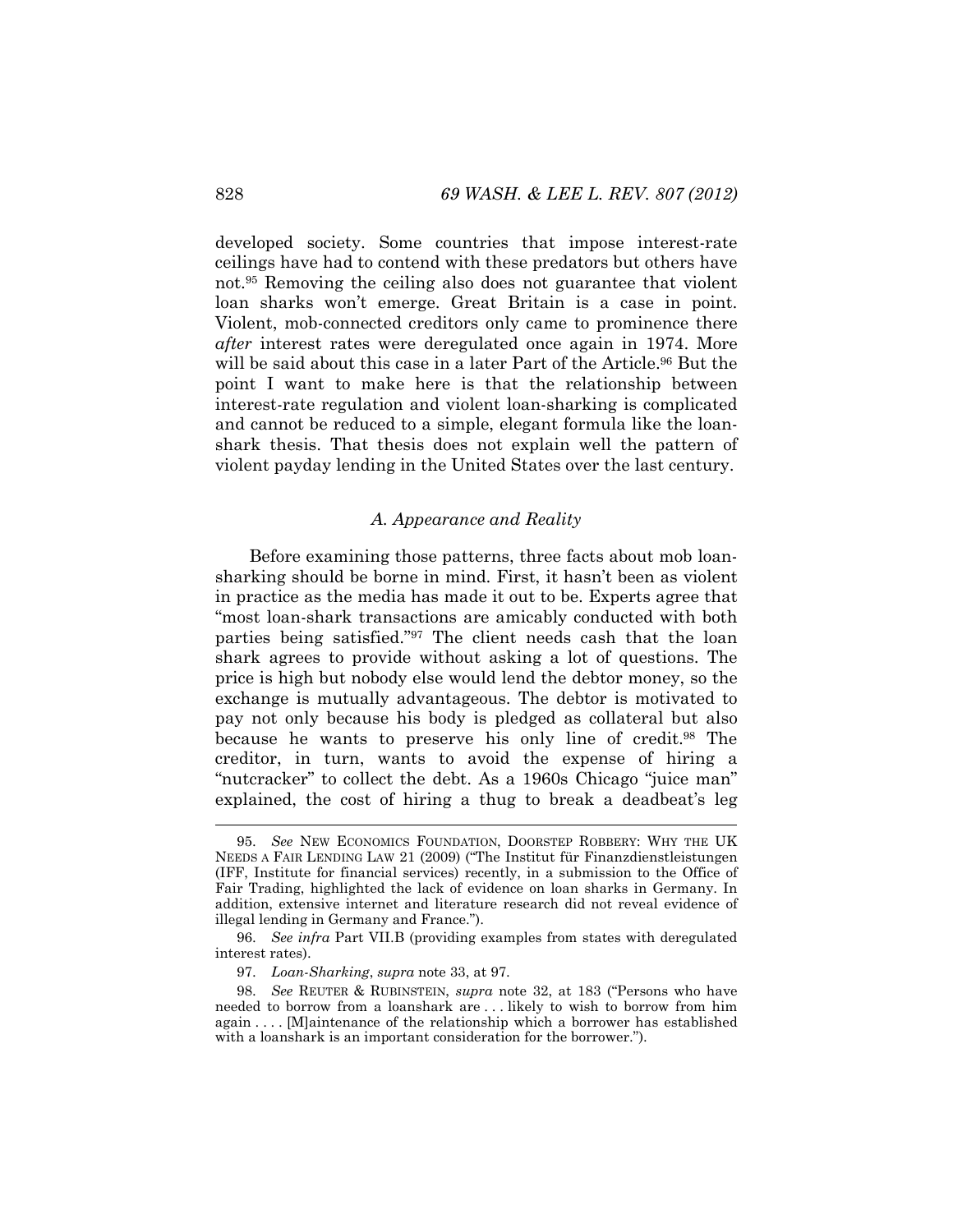might exceed the sum he owed and, with a broken leg, it would be hard for the debtor to earn money and catch up on his payments. Imposing a less debilitating penalty usually made more sense: "[A] finger deliberately slit open with a razor blade never kept anybody from working, and serves as a constant reminder of next payday."99 But the best strategy, this loan shark insisted, was to select customers carefully and not load them with excessive debt: "When business is good in a smoothly-run operation, muscle is seldom needed for collections."100 One of the few empirical studies of a mob loan-shark operation confirms this view. Based on FBI case files, the study reported that interviews with 115 customers of the loan business turned up only one debtor who had been threatened. None were beaten.101 Perhaps mob lenders in this particular city were unusually placid, but it would not be surprising if the use of force was rare. It would not take many examples to teach the lesson to debtors, and excessive use of force would only scare off business. The economics of violence in the loan-shark market tends to diminish the resort to corporal or capital punishment.

Second, while expensive, the fees charged by mob lenders were often no more—and sometimes even less—than the fees charged by today's payday lenders in the deregulated states. John Seidl says the standard rate in the 1960s was  $20\%$  a week,<sup>102</sup> which is more than payday lenders charge now. But he also gives examples of small loans to working people with annual interest rates below 200%, which is cheap for a payday loan.103 The Chicago "juice man" cited above said he charged 10% a week for a \$100 cash advance, which is a little less than the going rate for payday loans today in states that do not cap the fees.104 The study based on FBI case files also reported surprisingly low rates. The

 <sup>99.</sup> *The Confessions of a 6-For-5 "Juice Man*,*" supra* note 34, at 41.

 <sup>100.</sup> *Id.*

 <sup>101.</sup> *See* ANNELISE ANDERSON, THE BUSINESS OF ORGANIZED CRIME 66 (1979) (finding that "[t]he use of force by members of the Benguena family to encourage payment is almost nonexistent").

 <sup>102.</sup> JOHN MICHAEL SEIDL, "UPON THE HIP"—A STUDY OF THE CRIMINAL LOAN-SHARK INDUSTRY 40 (1968).

 <sup>103.</sup> *See id.* at 41, 78, 100–01.

 <sup>104.</sup> *See The Confessions of a 6-For-5 "Juice Man*,*" supra* note 34, at 40 ("If you borrow \$100, your interest by next payday would only be \$10.").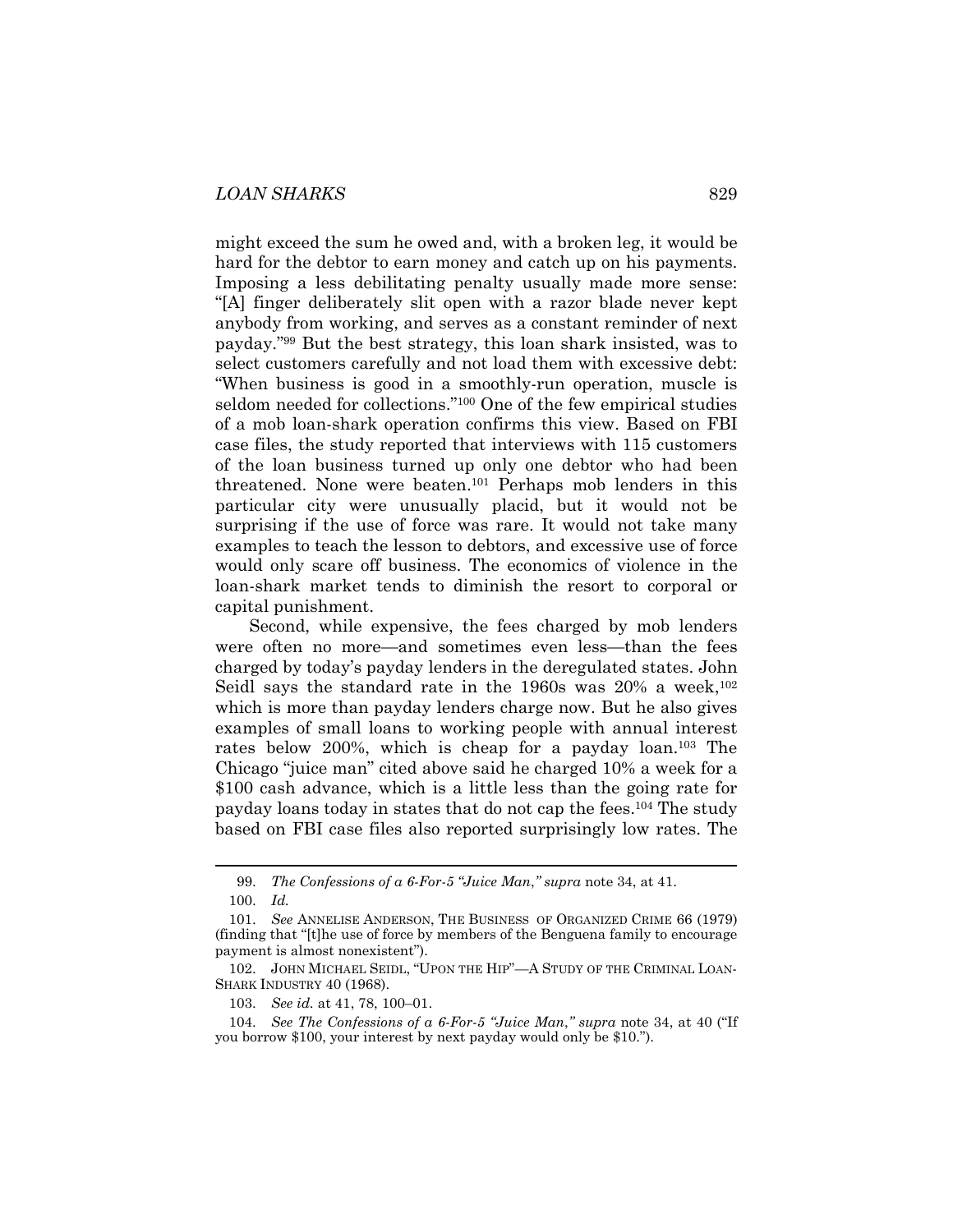typical charge was 20% spread over 10 or 12 weeks; the annual percentage rate for this product was about 150%.105 Payday loans today are never that inexpensive.

Third, and most important, we must bear in mind that most mob loan-sharking in this country has neither catered to working people in search of emergency cash nor operated as payday credit in the way that salary lending did early in the twentieth century. The target populations of extortionate lenders have typically been gamblers, small businessmen, and fellow criminals in need of emergency financing.106 There has been some mob payday lending, too, but it died out long ago and has not been revived in states that restrict or prohibit payday lending now.107 Awful though it may be, we must bear in mind that most criminal loansharking in the United States has operated in a different market from that of high-priced consumer credit. The one product does not substitute for the other, at least not in the twenty-first century. Hence regulatory changes in one market, bridge loans for working people, do not stimulate or constrict operations in the other market, which caters to a fundamentally different clientele.

#### *B. Scope and Development*

Bearing these facts in mind, let us return to the loan-shark thesis. It says that interest-rate caps breed violent loan sharks. The USLL is cited as a case in point. But if, as Baker and Breitenstein maintain, responsibility for the rise of mob loansharking is to be ascribed to the USLL, two patterns must be explained: first, why this new sort of loan shark emerged only in certain jurisdictions where interest rates were capped but not in others; and second, in the jurisdictions where it did emerge, why mob loan-sharking appeared only long after the law was changed.

Regarding the first question, the evidence is clear that mob loan-sharking has occurred only in certain geographical areas and not wherever interest rates are capped or criminal penalties imposed for usurious lending. Like the nonviolent type of loan-

 <sup>105.</sup> ANDERSON, *supra* note 101, at 65.

 <sup>106.</sup> *Id.* at 66–67.

 <sup>107.</sup> *See infra* Part V.B.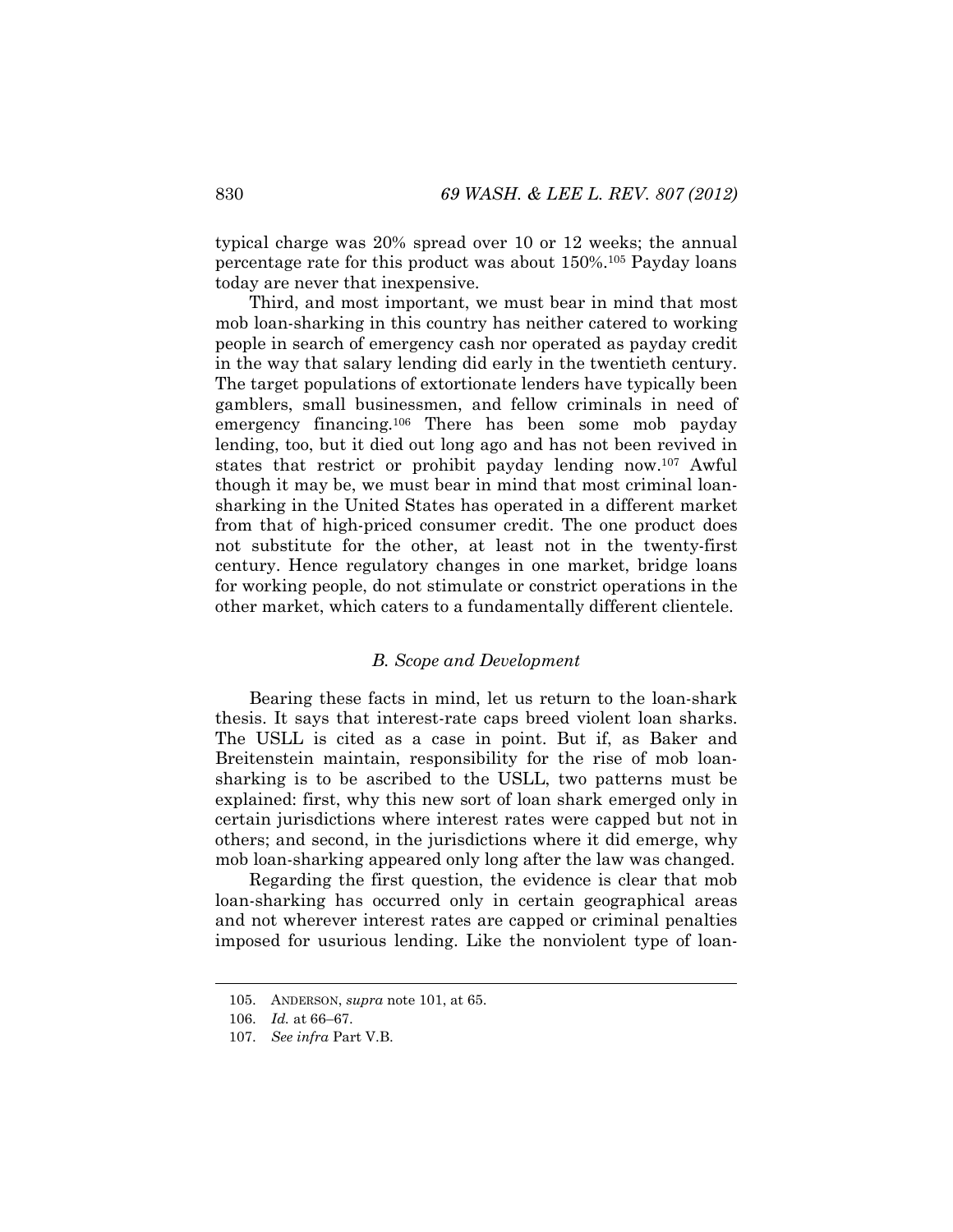sharking, it is an urban phenomenon, but the scope of mob lending has always been more restricted. Traces of it are to be found only in the vicinity of the largest metropolitan areas—big cities like New York, Boston, Philadelphia, or Chicago. These are the places where crime families have been organized, but outside their relatively narrow territories mob loan-sharking seems never to have gained a foothold in this country. In an important study of criminal loan-sharking carried out in the late 1960s, Seidl tried to gauge the extent of its reach by traveling across New England and making inquiries about illegal lending at police stations, bars, and factories.108 He found no evidence of underworld credit networks outside the biggest cities.109 There were bookies in the smaller towns but no loan sharks, not even where there were large concentrations of factory workers.110 Mob lending could only establish itself in the largest markets, where it was possible to escape detection by the authorities.111 Other studies confirm the same point, that the imposition of interest-rate caps or the criminalization of illegal lending does not automatically spawn violent loan sharks. When Maine tightened restrictions on lending in 1967, many licensed lenders were forced out of business, but the author of a study critical of this policy conceded that "no evidence of loan sharking was found" after the limits were imposed.112 The mob did not suddenly fill the vacuum left by the retreat of the small-loan companies in states lacking the megalopolises that offer protective cover to these criminal organizations.

Violent loan-sharking, then, is not inevitably called into existence wherever rate caps are imposed. And where it did come into existence in states that enacted a version of the USLL, the lag in time is considerable. There is agreement that mob loan-

 <sup>108.</sup> SEIDL, *supra* note 102, at 97–100.

 <sup>109.</sup> *Id.* 

 <sup>110.</sup> *Id.* 

 <sup>111.</sup> *Id.*

 <sup>112.</sup> *See* George Benston, *An Analysis of Maine's "36 Month Limitation" on Finance Company Small Loans*, *in* 2 TECHNICAL STUDIES OF THE NATIONAL COMMISSION ON CONSUMER FINANCE 1, 59 (1975) (claiming that although no evidence of loan sharking was found in this study, "the evidence of other states and times speaks otherwise").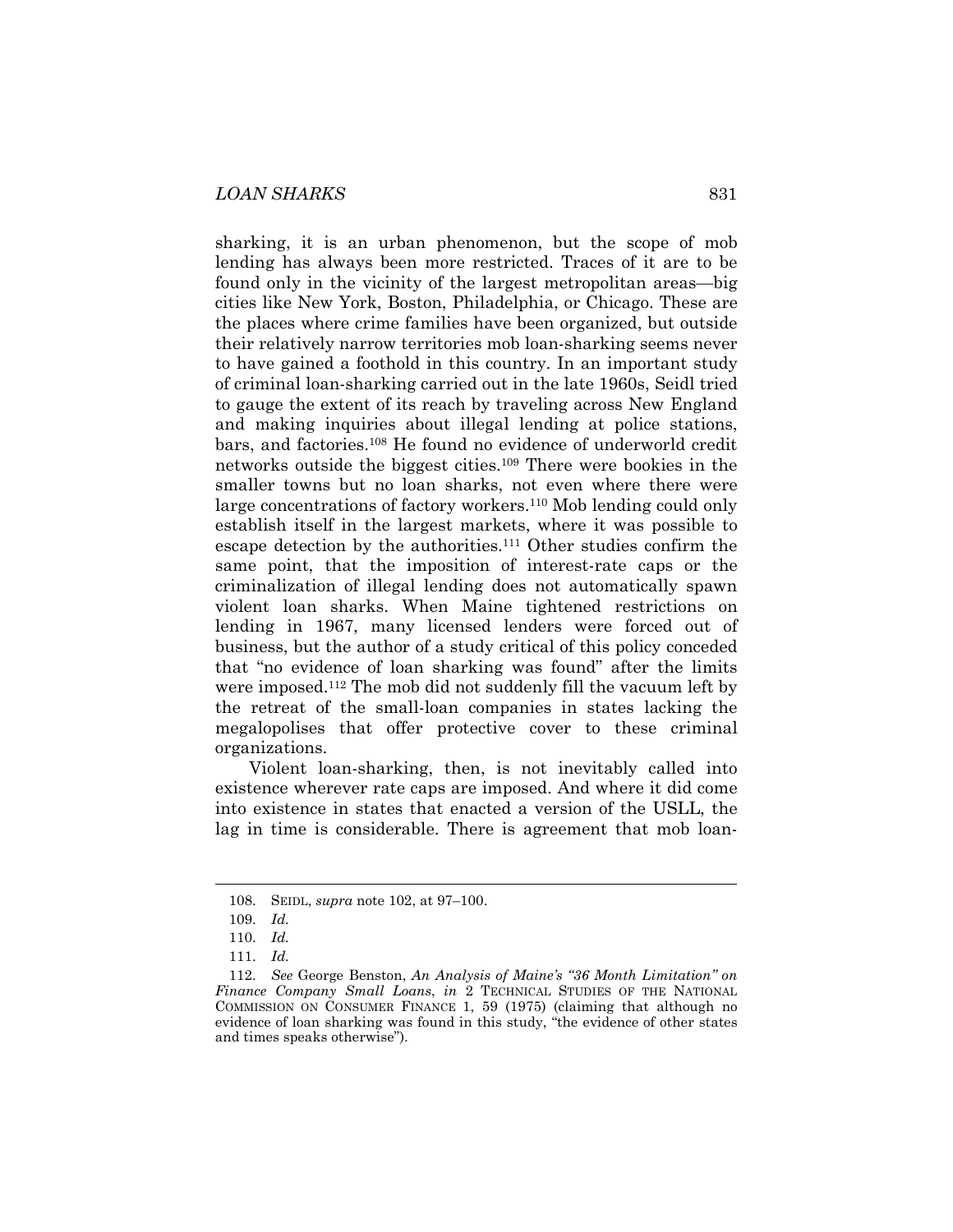sharking emerged first in the boroughs of New York.113 Organized rings only began to operate in the 1930s, after the repeal of Prohibition.114 But the New York state legislature had raised the cap for small loans twenty years earlier.115 This is a lengthy delay, and it is even greater in the other states where mob lending took root. Illinois, for example, pushed through its version of the Anti-Loan Shark Act in 1917, yet there are no traces of syndicate loan-sharking to be found in Chicago until after World War Two.116 More than a quarter century separates the enactment of the Illinois law and the rise of "juice" lending, as it came to be known in Chicago.117 We cannot say, then, that criminal prohibition of high-rate lending and the emergence of mob loan-sharking are like cause and effect. Because there is considerable variance across time and space in the incidence of this type of violent payday lending, circumstantial factors not accounted for by the loan-shark thesis seem crucial.

# *C. Evolution and Decay*

As Seidl notes, "criminal loan-sharking developed first as a small-loan business."<sup>118</sup> It was a form of payday lending but distinctive because its debt collectors were willing to lay their hands on customers who fell behind in their payments. For fifteen or twenty years this model of payday lending was largely concentrated within the boundaries of New York.119 It seems to

 <sup>113.</sup> *See* SEIDL, *supra* note 102, at 43 ("The earliest criminal loan-sharking that the author is aware of was conducted in New York City during the 1920's.").

 <sup>114.</sup> *See* Haller & Alviti, *supra* note 10, at 142 ("Not until the early 1930's did racketeer loansharks develop the small loan market to consumers that had been serviced by the salary lenders.").

 <sup>115.</sup> *See* ROGER BARRETT, COMPILATION OF CONSUMER FINANCE LAWS 422 (1952) (discussing the legislative history of New York's Consumer Finance Act).

 <sup>116.</sup> *See* ILLINOIS CRIME INVESTIGATING COMMISSION, JUICE RACKETEERS 6 (1970) ("[D]uring the post-World War II period organized crime discovered the tremendous profits to be made from loan sharking.").

 <sup>117.</sup> *Id.*

 <sup>118.</sup> *See* SEIDL, *supra* note 102, at 126.

 <sup>119.</sup> *See* Haller & Alviti, *supra* note 10, at 126 ("For many cities, . . . such loan sharking probably did not become a standard underworld activity until the 1950s.").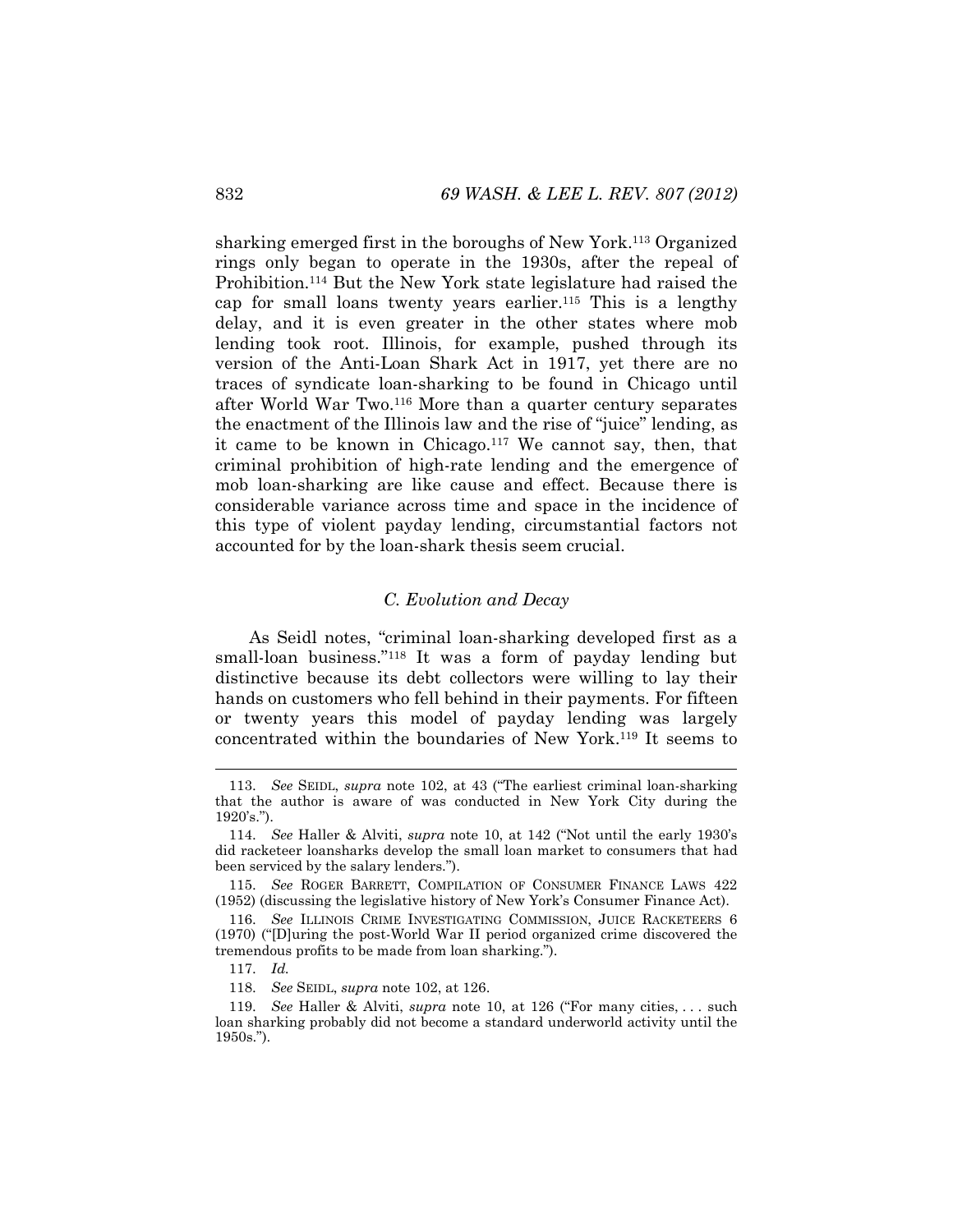l

have sprouted in Chicago and other big cities during the 1950s but only came to the attention of the media in the next decade. Many sensational stories were written about the violence of "juice racketeers," reshaping the popular image of what a loan shark is.120 But even as the public was becoming aware of this new type of loan-sharking, and at the same time forgetting that another type had once existed in the days before the USLL, mob lending was transforming itself. By the end of the decade informed observers began to note that, "while the prime victims of the loan sharks were formerly selected from impoverished wage earners, the prey is now found in the middle classes."121 Businessmen and professionals had become the preferred clientele for syndicate loan sharks because they had collateral to seize in case of default and because a few larger loans were easier to service, less risky, and more lucrative than many tiny payday loans.122 Another observer at this time claimed that the \$6-for-\$5 factory operations of yesteryear were now "an anachronism bearing virtually no relation to current reality" in the black-market world of loan-sharking.123 Later still, an FBI official in New York would insist that "organized crime in this region has grown from the traditional concept of giving small loans to poor slobs who are beaten up by the system and need a few hundred bucks to a corporate level of substantial loans to businessmen."124 In this respect, the mob loan sharks were merely imitating the behavior of the personal finance companies, which were increasingly abandoning the payday-loan business they had been established to provide because it was less profitable than selling second mortgages.125 Both sorts of lenders, legal and illegal, moved up

 <sup>120.</sup> *See* MAYER, *supra* note 5, at 104–07 ("The Chicago Papers were filled with stories in the 1960s of debtors who were harassed and beaten.").

 <sup>121.</sup> Comment, *Syndicate Loan-Shark Activities and New York's Usury Statute*, 66 COLUM. L. REV. 167, 167 (1966).

 <sup>122.</sup> *See* REUTER & RUBINSTEIN, *supra* note 32, at 172, 175 (giving details of small and big loan transactions and the relationship of lenders to professionals and businessmen).

 <sup>123.</sup> Fred Cook, *If You Are Willing to Put Up Your Body for Collateral*, N.Y. TIMES MAGAZINE, Jan. 28, 1968, at SM19.

 <sup>124.</sup> Selwyn Raab, *Loan-Sharking Inquiry Gives Officials New Insights into Organized Crime*, N.Y. TIMES, Aug. 17, 1984, at B2.

 <sup>125.</sup> *See* MAYER, *supra* note 5, at 108, 120–21 (comparing loan sharks lending money to businessmen to personal finance companies selling second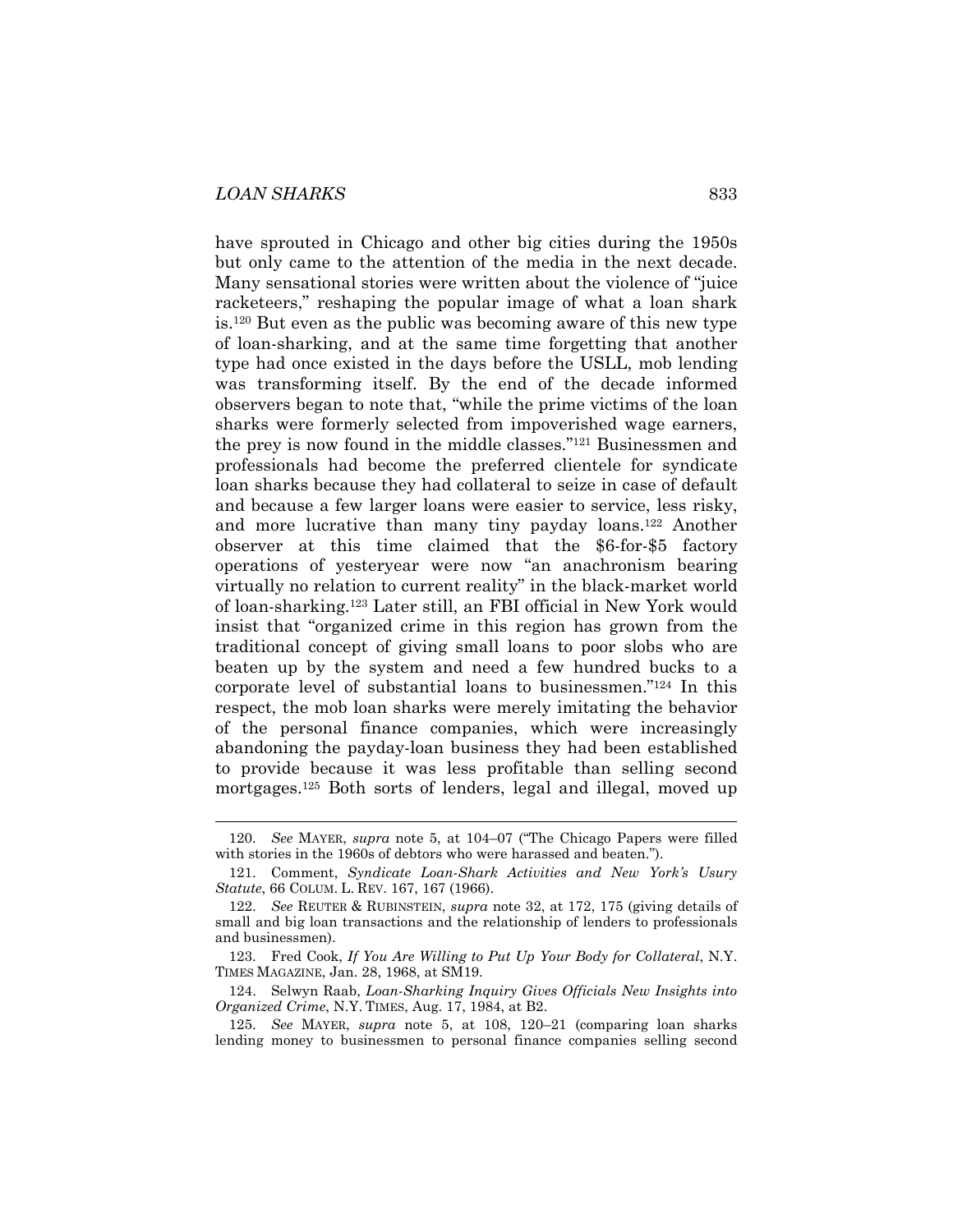the income scale in search of a more lucrative and less troublesome clientele.

One New York loan shark explained why he no longer worked the waterfront districts that had once teemed with mob payday lenders: "I wouldn't put out any money even at 15 per cent [a week] now because operating costs are so high. Half the guys who borrow are on dope and no matter what you do, they aren't going to pay you back because they end up on Rikers Island [in jail] or getting shot by the cops."<sup>126</sup> Even a juice man couldn't squeeze blood from a turnip. His money was now invested with a brokerage firm, he said, "because even if it ain't sure, you don't have all those creeps and bums to work with."127

Baker and Breitenstein claim that "the American [or mob] loan shark problem remained severe until the late 1970s," when interest rates began to be deregulated.128 The landmark Supreme Court decision was *Marquette National Bank v. First Omaha Service Corp.*, which authorized national banks to export whatever interest rate was operative in the state where they were chartered.129 "Because this final deregulation of interest rates," Baker and Breitenstein say, "included nearly every potential borrower in the market for legal lending, the American loan shark, whose collection practices were unappealing to borrowers, was run out of business."130 This fits the script of the loan-shark thesis but it does not accord with the facts on the ground. Mob payday lending had withered well before interest rates were deregulated by the federal and state governments at the end of the 1970s.131 The juice men were not run out of business by new, high-priced forms of credit like the postdated

mortgages).

 <sup>126.</sup> *See* FRANCIS IANNI, A FAMILY BUSINESS: KINSHIP AND SOCIAL CONTROL IN ORGANIZED CRIME 99 (1972).

 <sup>127.</sup> *Id.*

 <sup>128.</sup> Baker & Breitenstein, *supra* note 2, at 587.

 <sup>129.</sup> *See* Marquette Nat'l Bank v. First Omaha Serv. Corp., 439 U.S. 299, 318 (1978) (allowing exportation of interest rates from one state to another, no matter the laws of the state to which the rates are being imported).

 <sup>130.</sup> *See* Baker & Breitenstein, *supra* note 2, at 587.

 <sup>131.</sup> *See Syndicate Loan-Shark Activities*, *supra* note 121, at 168 (stating in 1966 that "syndicate loan-shark transactions no longer involve small sums of money borrowed by impoverished wage earners").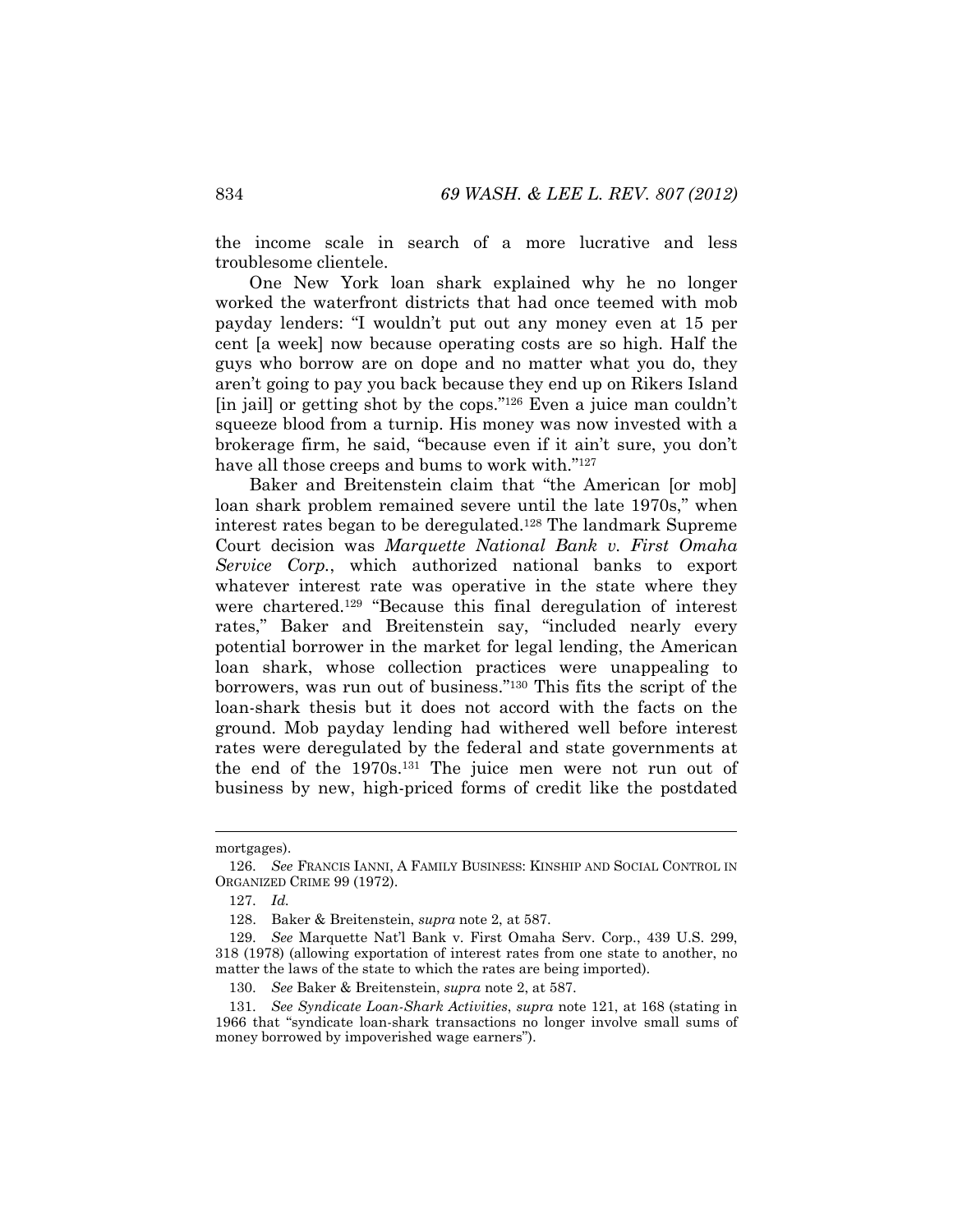check loans that were beginning to emerge in the 1980s. They had already quit the field of their own accord. The mob loansharking that endured into the era of deregulation targeted different populations and did not compete directly with the new payday loans. It has been decades since anyone has had to worry about underworld affiliates working the local factories and trapping blue-collar family men with expensive \$100 debts.

Even before its demise, it is doubtful that the problem of mob payday lending could have been classified as "severe." Certainly it never reached anything like the scale of nonviolent loan-sharking that flourished early in the twentieth century. In the urban centers for which FBI case files were made available, the estimate is that criminal loan sharks provided 0.1% of all consumer credit in the city, or  $43¢$  per person.<sup>132</sup> Because working people in need of emergency cash constituted but one fraction of the underworld lender's clientele, it seems more accurate to describe the problem of mob payday lending as minor, even insignificant, but not severe.

Mob payday lending does belong to the era of the USLL, but it is too great a simplification of the historical record to say that it was caused in any direct way by that piece of legislation. The story is more complicated. It is also inaccurate to say that deregulation killed off the violent loan sharks, because that population dwindled before interest rates were deregulated. What is more, as I shall demonstrate below, black-market lending even of the violent sort—has endured where interest-rate caps have been lifted. At the same time, deregulation has permitted the older type of nonviolent loan sharks to reemerge in a new form—as today's payday lenders.

## *VI. The Return of the Loan Sharks*

Baker and Breitenstein fear that if interest rates are capped once again, the loan sharks will return. But what they do not see is that the loan sharks in the original sense of the epithet have already reappeared in large numbers, precisely because interest rates were uncapped. Financial deregulation in the 1980s revived

 <sup>132.</sup> ANDERSON, *supra* note 101.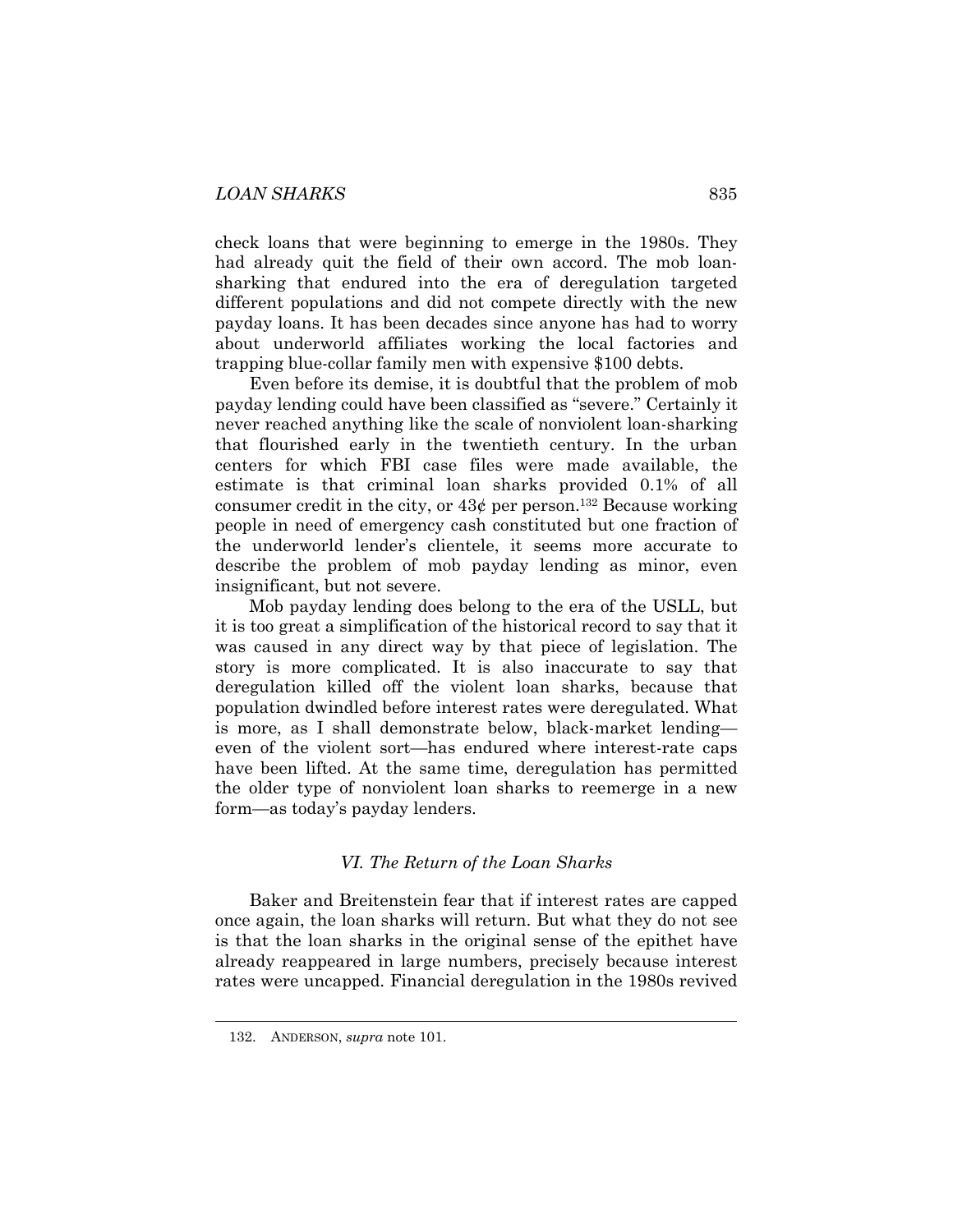the business of high-priced, short-term lending that the USLL had largely quashed. Today's payday lenders are the newest breed of loan shark.

#### *A. The Evolution of Payday Lending*

The main difference between the salary loan of a hundred years ago and today's payday advance is the instrument of security that binds the debtor to the creditor. Salary loans were typically secured with a wage assignment, which entitled the creditor to collect the payment due from the payroll office where the debtor worked.133 While payday lenders now sometimes take wage assignments too, their main instrument of security is the postdated check debtors leave when they collect their cash. That check is held in pawn and then redeemed on the borrower's next payday, unless the debt is renewed.134 Postdated-check lending dates back to the 1930s but only became a big business during the era of financial deregulation.135 It is an offshoot of the checkcashing industry and could only develop on a large scale when checking accounts had proliferated into the bottom half of the income scale.136 In some jurisdictions interest rates were deregulated before the new product appeared on the scene, but in others the established check cashers began to vend the product first and only later sought legislative exemption from the existing usury statutes, when the courts determined that the transaction counted as an extension of credit.137 Eventually, forty-one states accorded legal recognition to these new, high-priced loans, but a cluster of states along the eastern seaboard retained their traditional usury caps and thus blocked the development of a

 <sup>133.</sup> *See* Guy Blake, *The Validity of Laws Regulating Wage Assignments*, 5 ILL. L. REV. 343, 343 (1911) (describing how salary loan debts were collected).

 <sup>134.</sup> *See* Michael Stegman, *Payday Lending*, 21 J. ECON. PERSP. 169, 169 (2007) (describing the process by which a person gets a payday loan).

 <sup>135.</sup> *See* MAYER, *supra* note 5, at 128–37 (explaining why postdated-check lending grew in the 1980s and 1990s).

 <sup>136.</sup> *See* CASKEY, *supra* note 38, at 30–35 (recounting the development of the check-cashing business).

 <sup>137.</sup> *See* MAYER, *supra* note 5, at 160 ("[L]egislators in many states decided the demand for this technically illegal product was such that it warranted statutory authorization.").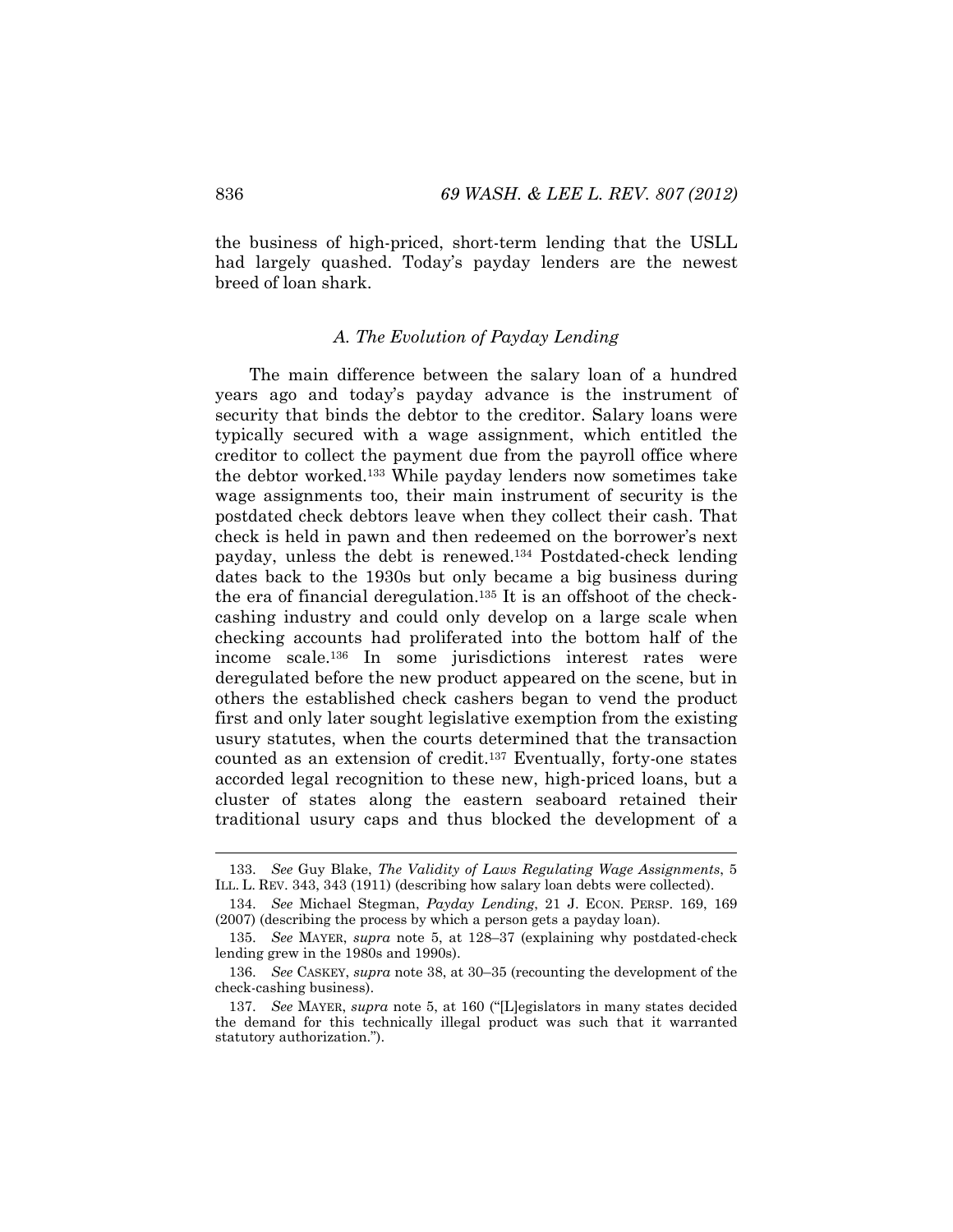legal market in payday loans. Over the past decade a backlash has grown against the product, and some states have rescinded the authorization they once granted to this industry. Today, payday lending is feasible and permitted in thirty-four states.138

Interest-rate deregulation was one of the preconditions for the rise of payday lending, but just as important was the deregulation of banking that began at the end of the 1970s.<sup>139</sup> New subprime credit products were developed, more credit was extended further down the income scale, and banks began to impose heavier penalties for bouncing checks and overdrawing accounts. The new fees—combined with greater indebtedness, decreased savings, and accelerating income inequality—stoked the demand for the short bursts of liquidity that check lenders began offering to subprime consumers at a premium price. Payday lending grew in part as a way to avoid incurring the expensive charges banks imposed when checking accounts ran dry before they could be replenished from the income stream of cash-strapped consumers.

In the space of twenty-five years, payday lending grew from nothing into a \$50 billion business.140 The fees the check lenders charge today in the most deregulated jurisdictions are double the rate of the old salary lenders and often more than the mob payday lenders assessed. In states like Wisconsin, which does not cap fees, the typical two-week, \$300 loan costs \$66.141 Stated as an annual percentage rate, the cost is 573%.

# *B. The Debt Trap*

Many people would classify a loan that expensive as loansharking. But, as I argued in a previous section of this paper, the

 <sup>138.</sup> *See Know Your Fee,* COMMUNITY FINANCIAL SERVICES ASSOCIATION OF AMERICA, http://cfsaa.com/our-resources/customer-resources/know-your-fee.aspx (last visited Apr. 3, 2012) (on file with the Washington and Lee Law Review).

 <sup>139.</sup> *See* MAYER, *supra* note 5, at 119–28 (explaining the "infrastructure of liquidity" in the late 1970s and 1980s).

 <sup>140.</sup> *See* Bob Driehaus, *Some States Set Caps to Control Payday Loans*, N.Y. TIMES, Sept. 8, 2008, at A17 (citing an estimate of Stephens, Inc., a consulting firm that monitors the industry).

 <sup>141.</sup> *See* MAYER, *supra* note 5, at 234 (recalling a time the author borrowed on a payday loan).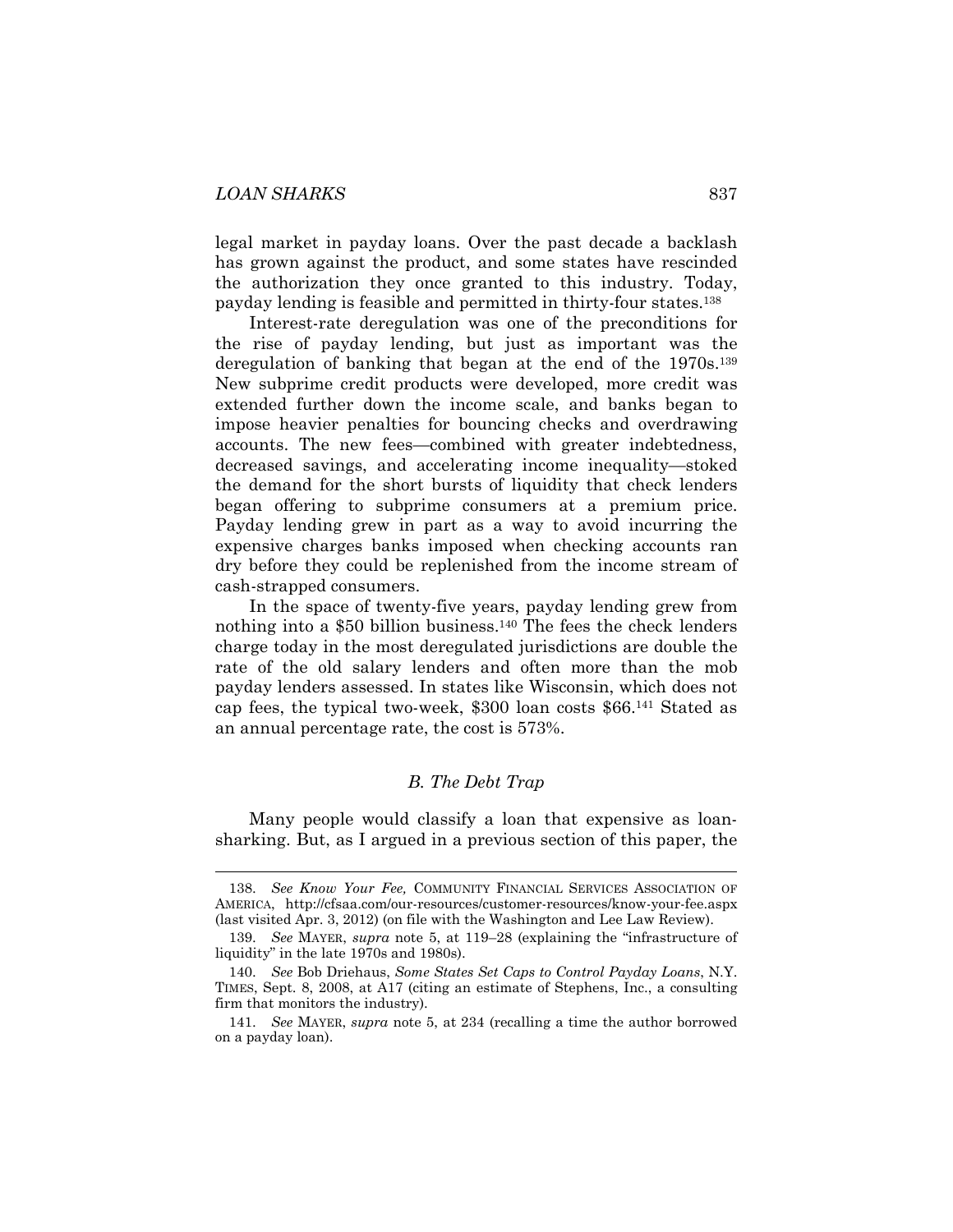real measure of loan-sharking isn't the annual percentage rate lenders charge, but the length of time expensive debt endures.<sup>142</sup> Loan-sharking is debt trapping; it is a predatory practice that consists in renewing short-term loans again and again in order to maximize fee income. This is what the salary lenders and the juice men both did. They structured their extensions of credit in such a way that ostensibly short-term loans became expensive long-term debts.

If we make debt duration the measure of loan-sharking, rather than the application of violence to collect the debt, then today's payday lending is loan-sharking. Only a small minority of payday loan customers borrow for two weeks and then quit or take out just a few loans dispersed over the course of a calendar year.143 A recent report by the Center for Responsible Lending offers telling evidence. Based on regulatory data gathered in Oklahoma, the study reveals that payday borrowers "are indebted an average of 212 days in the first year they borrow (or 58 percent of the year), and continue to be indebted over half the time in their second year as well."144 This average includes the 15% of customers who borrow once and never go back to the payday lender. The report notes that, "if we leave out these onetime borrowers, we estimate that the remaining 85 percent of borrowers are indebted for [an average of] 345 days (63 percent of the total time period) in their first 18 months and 432 days (59 percent of the total time period) on average over the course of two years."145 What is more, the data "demonstrate that borrowers tend to become more heavily indebted—taking out loans more frequently and for larger amounts—as they continue to borrow from payday lenders."146 These are exactly the sorts of patterns that earned the salary lenders the loan shark epithet a hundred years ago.

 <sup>142.</sup> *See supra* Part II.C.

 <sup>143.</sup> *See* URIAH KING, LESLIE PARRISH & OZLEM TANIK, CTR. FOR RESPONSIBLE LENDING, FINANCIAL QUICKSAND: PAYDAY LENDING SINKS BORROWERS IN DEBT WITH \$4.2 BILLION IN PREDATORY FEES EVERY YEAR 6-9 (2006) (reporting that "most borrowers renew payday loans many times per year").

 <sup>144.</sup> URIAH KING & LESLIE PARRISH, CTR. FOR RESPONSIBLE LENDING, PAYDAY LOANS, INC.: SHORT ON CREDIT, LONG ON DEBT 5 (2011).

 <sup>145.</sup> *Id.*

 <sup>146.</sup> *See id.* at 6.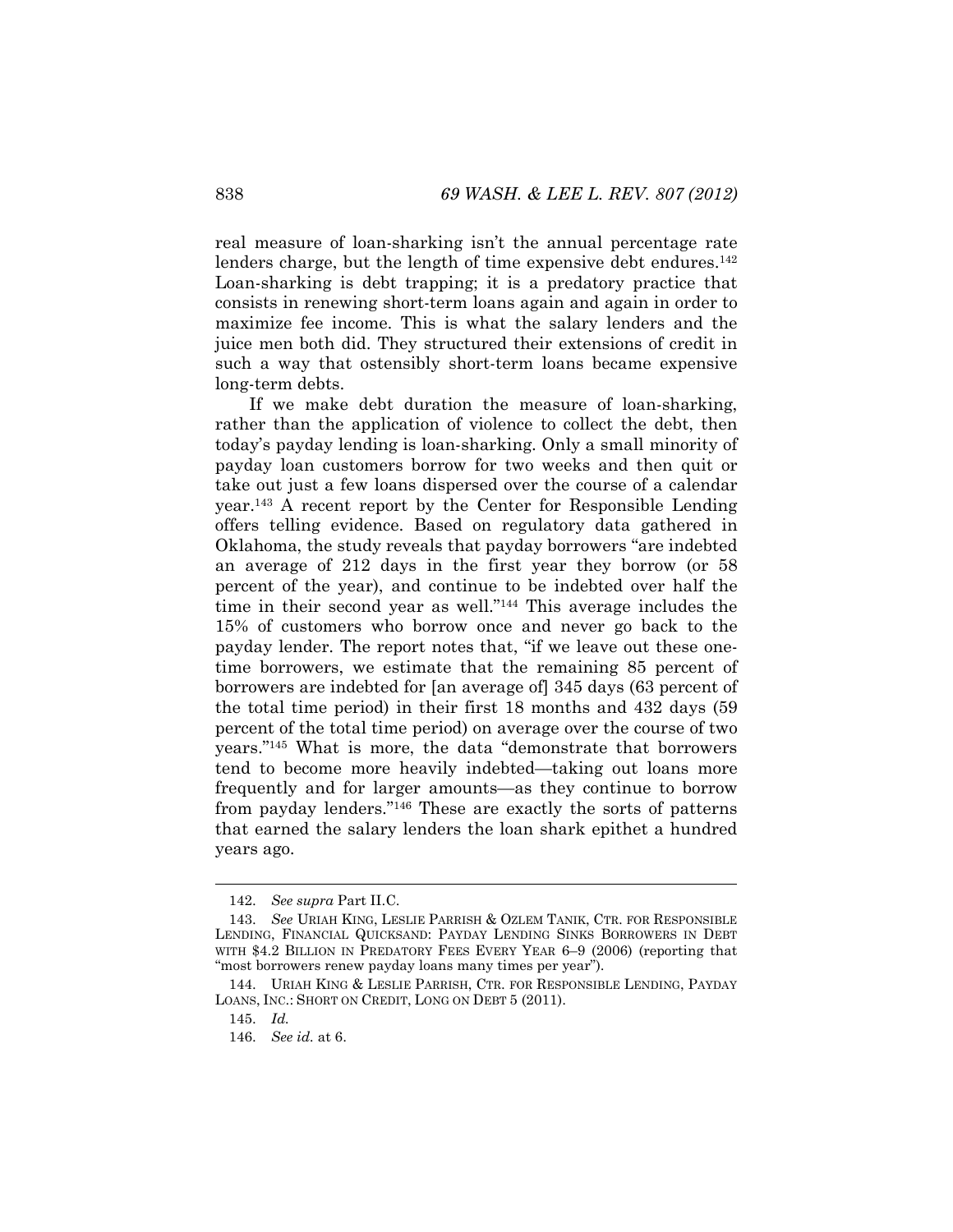The results of this study are entirely representative. The payday lenders' national organization cautions consumers that "payday advances should be used for short-term financial needs only, not as a long-term financial solution."147 But in every jurisdiction where regulatory data are reported on the pattern of consumer use, trends like those revealed in Oklahoma recur.148 These short-term loans become, in the majority of cases, longterm and very expensive debts. The product forms a trap, clever because it does not ensnare every consumer and because the result is achieved without the use of fraud or violence. If we judge matters by the public outcry, payday lending is the shrewdest form of loan-sharking yet devised.

#### *C. The Scale of Payday Lending*

Measured by the fraction of the population that makes use of the product, payday lending has not reached the scale of salary lending a hundred years ago and it is unlikely ever to do so. The consumer credit market has expanded enormously over the past century and it is now thickly populated with many different kinds of products. Many wage earners who might have patronized the salary lenders at the start of the twentieth century can now charge purchases on a bank card and pay the bill later or get a cash advance with a credit card. Both options will be much cheaper than a payday loan, unless late penalties are incurred.149

 <sup>147.</sup> According to the Consumer Financial Services Association (CFSA) best practices, all member stores display a sign with this warning or one similar to it. *See CFSA Best Practies*, http://cfsaa.com/cfsa-member-best-practices.aspx (follow "Encourage Consumer Responsibility") (last visited Apr. 3, 2012) (on file with the Washington and Lee Law Review). Many members also post such a warning on their website. *See, e.g.*, *Express Check Advance*, http://www.express checkadvance.com/ (last visited Apr. 3, 2012) (displaying the quoted warning near the bottom of the member company web sites) (on file with the Washington and Lee Law Review); *Check Into Cash*, http://www.checkintocash.biz/ (last visited Apr. 3, 2012) (same) (on file with the Washington and Lee Law Review).

 <sup>148.</sup> *See* URIAH KING & LESLIE PARRISH, CTR. FOR RESPONSIBLE LENDING, SPRINGING THE DEBT TRAP: RATE CAPS ARE ONLY PROVEN PAYDAY LENDING REFORM 8–12 (2007) (finding that long-term recurring debt is common with payday loans).

 <sup>149.</sup> *See* Kelly D. Edmiston, *Could Restrictions on Payday Lending Hurt Consumers?*, FED. RES. BANK OF KANSAS CITY ECON. REV. 63, 65 (2011) ("[T]he fee on a typical payday loan is more than 25 times greater than the interest on a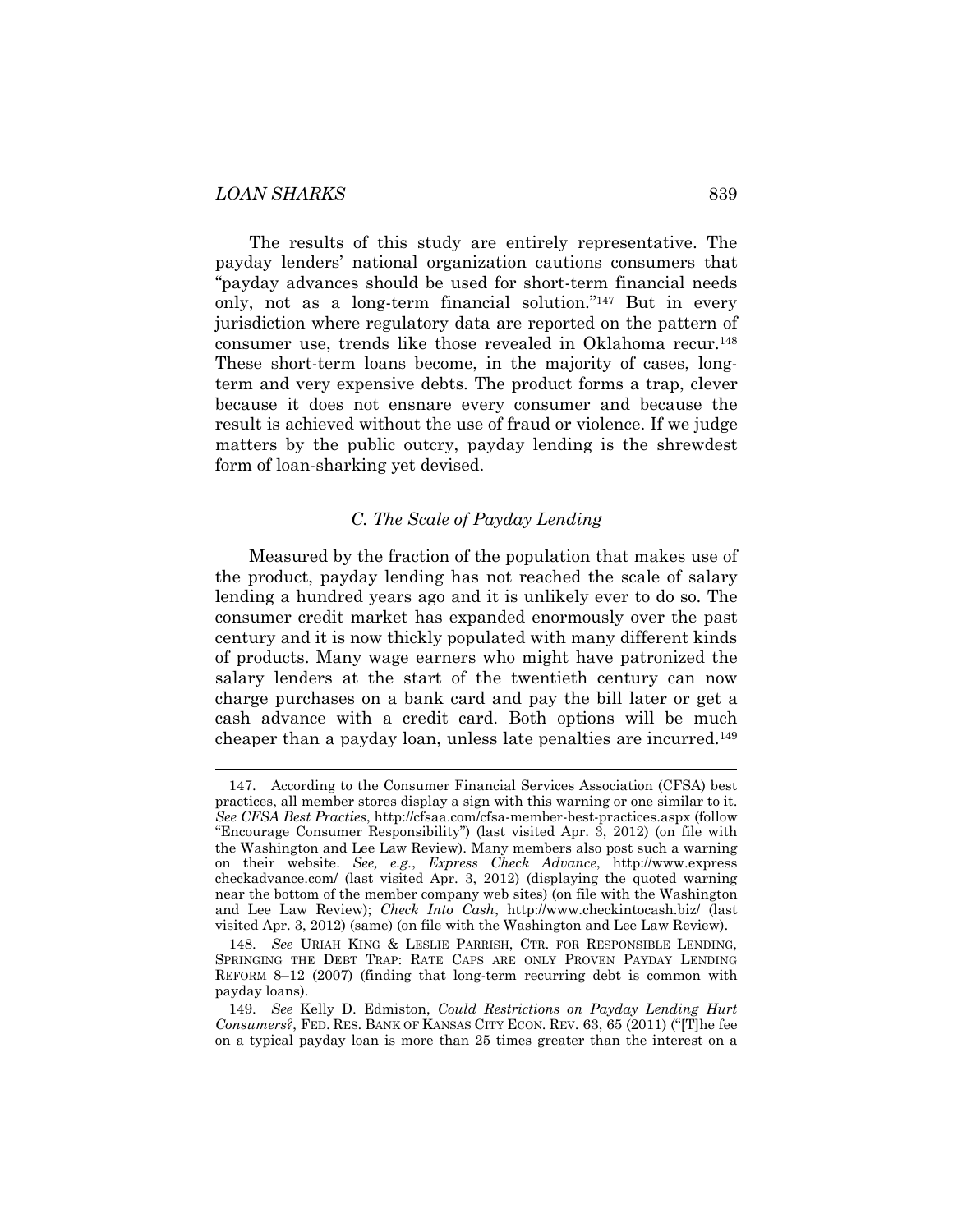Estimates of the percentage of the population that has secured a payday advance are imprecise. According to the 2007 Survey of Consumer Finances, 2.4% of households reported getting a payday advance during the preceding twelve months.150 But selfreporting surveys probably underestimate significantly the size of the market because a taint attaches itself to the product. The latest regulatory report on payday lending in Florida stated that about 750,000 individuals had secured at least one payday loan during the previous twelve months, which works out to be 5% of the adult population in the state and as many as one in ten households.151 Two million adults (or one in seven) have secured a payday advance in Florida over the past decade, according to state records,152 but only an estimated 303,000 residents admitted doing so in a comprehensive survey carried out by the Federal Deposit Insurance Corporation in 2009.153 But whether the higher or lower estimates are more accurate, it seems clear that loan-sharking of the nonviolent sort does not engulf as large a share of the population today as it did in the heyday of salary lending.

There is proportionately less salary debt trapping now than there once was in the earliest phases of the credit society, but in contrast to the past, the great bulk of this debt trapping is legal. The market now is white, not gray or black. Loan-sharking in its original sense has been licensed, in part due to the misguided fear that prohibition of high-rate lending will revive the mob loan sharks that continue to haunt the modern imagination. In the next Part of the Article, I explain why this fear is misplaced and what forms black-market lending now takes in the twenty-first century.

typical credit card.").

 <sup>150.</sup> Brian Bucks, Arthur Kennickell, Traci Mach & Kevin Moore, *Changes in U.S. Family Finances from 2004 to 2007: Evidence from the Survey of Consumer Finances*, 95 FED. RES. BULL. A1, A47 (2009).

 <sup>151.</sup> *See* VERITEC SOLUTIONS, FLORIDA TRENDS IN DEFERRED PRESENTMENT 6, 11 (2010).

 <sup>152.</sup> *See id.* at 8.

 <sup>153.</sup> *See* FEDERAL DEPOSIT INSURANCE CORPORATION, ADDENDUM TO THE 2009 FDIC NATIONAL SURVEY OF UNBANKED AND UNDERBANKED HOUSEHOLDS: USE OF ALTERNATIVE FINANCIAL SERVICES 50 (2010).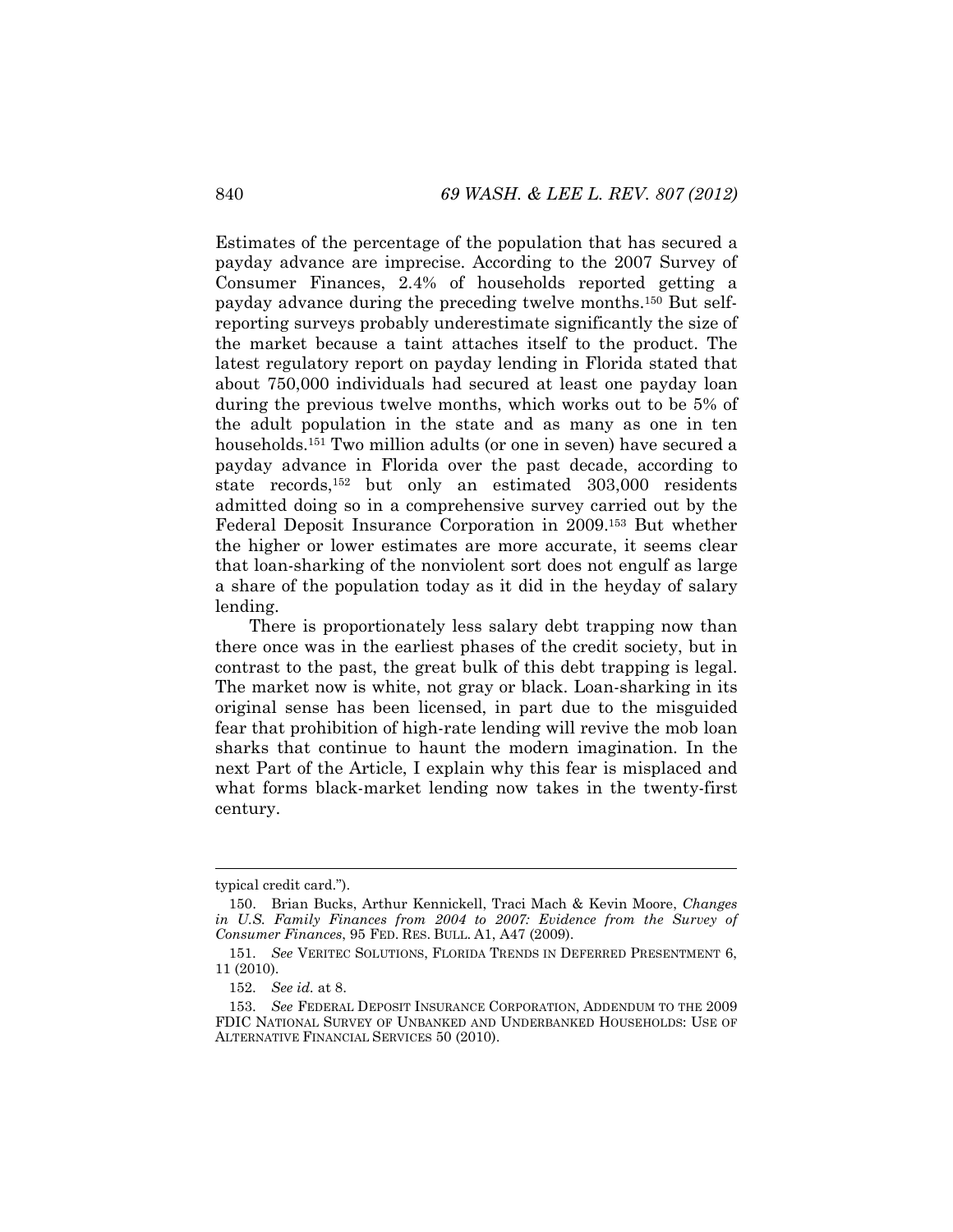#### *VII. Illegal Lending Today*

According to Baker and Breitenstein, "[i]t is very likely that elimination of the other alternative sources of credit which are the main competition for the American loan shark would result in his return."<sup>154</sup> If the interest rates lenders may charge are capped so low that payday lending and other forms of expensive subprime credit disappear, violent loan-sharking will be revived, they claim. But there is no need to speculate about whether low usury caps would have this effect. Payday lending is infeasible or prohibited today in sixteen states plus the District of Columbia.155 If the loan-shark thesis is valid, extortionate payday lending ought to flourish where prohibition is enforced and should not exist where interest rates have been deregulated. But the evidence suggests that neither of these propositions is correct.

## *A. Where Prohibition Is in Effect*

With a maximum permissible interest rate of 18% a year, Vermont has one of the lowest usury caps in the nation.156 Payday lending has never been authorized there, yet no federal indictments have been recorded in the state during the last twenty years for engaging in an extortionate credit transaction, and the local press has not published a single story in that time about local black-market lending.157 If the loan-shark thesis were valid, violent loan-sharking ought to be rampant in Vermont, but there is no evidence that it is. The usury cap in Maine is 30% a year,158 but no federal prosecutions for extortionate lending have been initiated during the twenty-first century. One such case was processed during the 1990s, but it concerned a botched drug deal,

 <sup>154.</sup> *See* Baker & Breitenstein, *supra* note 2, at 596.

 <sup>155.</sup> COMMUNITY FINANCIAL SERVICES ASSOCIATION OF AMERICA, *supra* note 138.

 <sup>156.</sup> *See* VT. STAT. ANN. tit. 9, § 41a (West 2011) (detailing the specific provisions of Vermont's maximum loan laws).

 <sup>157.</sup> U.S. District Court, District of Vermont, Official Court Electronic Document Filing System, case search for U.S. Code Section 18:894, Collection of Credit by Extortion, performed 1 September 2011.

 <sup>158.</sup> ME. REV. STAT. ANN. tit. 9-A, § 2-401 (2011).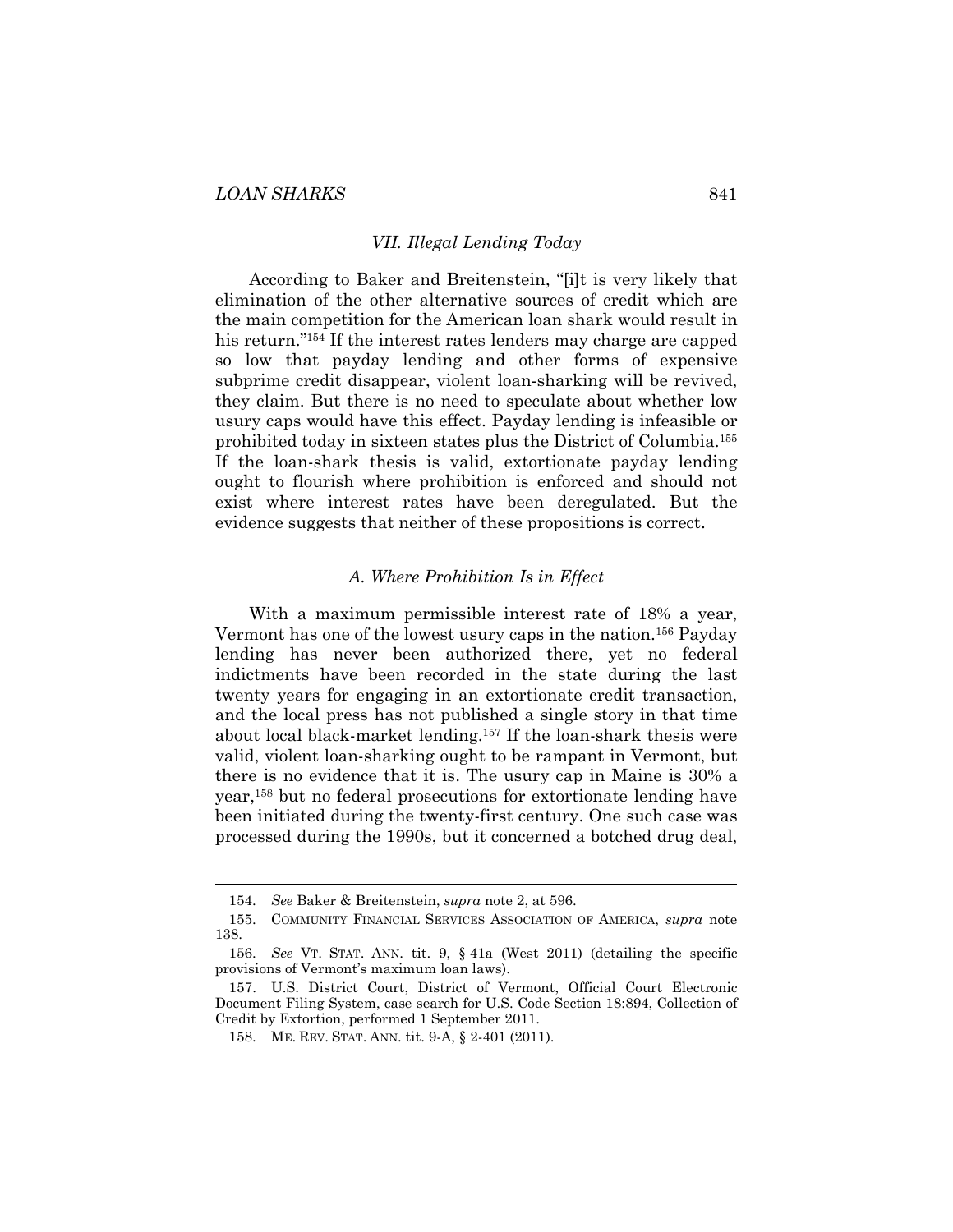not a loan-sharking operation.159 The local press has also failed to register any reports about criminal gangs engaged in illegal lending over the past two decades. Maryland is another state that retained its version of the USLL but shows no evidence that loanshark rings have ever flourished there during the last quartercentury.160

Other states that prohibit expensive check loans have recorded more federal indictments for extortionate lending, in those jurisdictions where organized crime has long operated. Since the turn of the twenty-first century, four cases were initiated under Part 18:894 of the United States Code in Connecticut; seven in the Eastern District of Pennsylvania; seventeen in Massachusetts; seventeen in New Jersey; and seventy-one in the Southern District of New York.161 But where accounts of individual cases are available, it seems clear that none of the mob loan-sharking prosecuted by federal authorities could be classified as payday lending. The loans were too large and the interest rates too low to make these transactions comparable to the payday advance. The typical victims of these criminal loan sharks were gamblers and small businessmen, not single moms in search of emergency cash.

Very rarely, reports surface in some of these states of vestpocket credit operations that more closely approximate payday lending. New York State's Office of the Inspector General reported a case in 2009 of a state employee who had been making small loans for some years at usurious rates to coworkers.<sup>162</sup> A \$30 cash advance cost \$40 two weeks later, which translates into

 <sup>159.</sup> U.S. District Court, District of Maine, Official Court Electronic Document Filing System, case search for U.S. Code Section 18:894, Collection of Credit by Extortion, performed 1 September 2011.

 <sup>160.</sup> U.S. District Court, District of Maryland, Official Court Electronic Document Filing System, case search for U.S. Code Section 18:894, Collection of Credit by Extortion, performed 1 September 2011.

 <sup>161.</sup> Case searches were performed on 1 September 2011 for U.S. Code Section 18:894, Collection of Credit by Extortion, for these U.S. District Court jurisdictions: District of Connecticut, District of Massachusetts, District of New Jersey, Eastern District of Pennsylvania, and Southern District of New York.

 <sup>162.</sup> *See* Final Report, State of New York, Office of the State Inspector General (Jan. 22, 2009) (detailing an investigation of an employee in the State Higher Education Services Corporation) (on file with the Washington and Lee Law Review).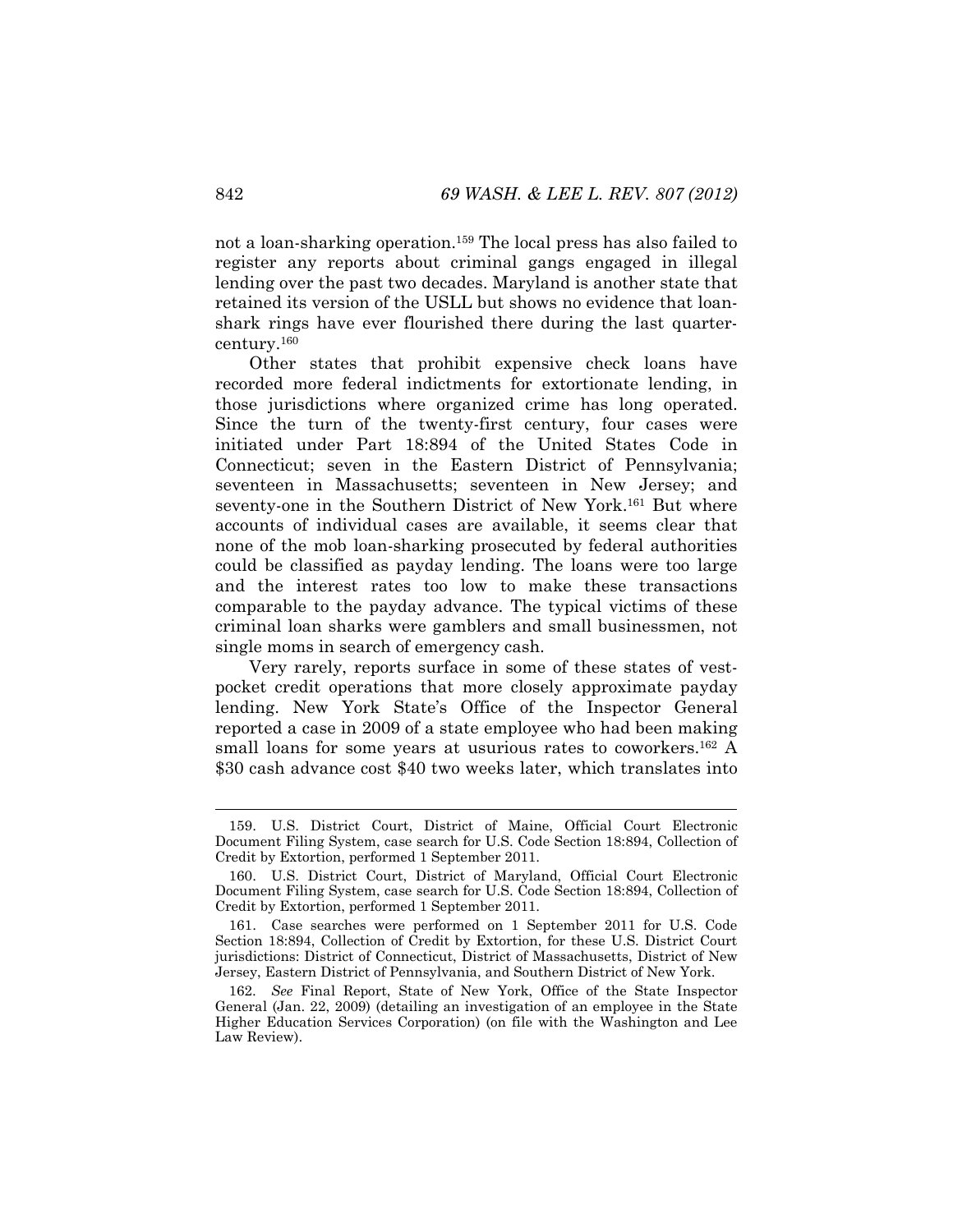an annual percentage rate of 865%.163 Other loans cost less or were for considerably larger sums, and, like many independent operators, this black-market lender never threatened debtors with physical harm.<sup>164</sup> Over the space of a decade he extended approximately \$13,000 in credit.165 The man was an old-fashioned loan shark, but it is striking how rare his breed is in a state that caps interest rates so low. The Inspector General's Office has issued scores and scores of press releases over the past five years detailing allegations of employee impropriety, but in that time period only one case of vest-pocket loan-sharking has come to light.166 No doubt some illegal lending is never detected, but if violent payday lending were rife, as the loan-shark thesis predicts it will be in states with low usury caps, more evidence of its occurrence ought to surface because loan-sharking—especially violent loan-sharking—makes for good headlines.

#### *B. Where Deregulation Is in Effect*

The loan-shark thesis is wrong in both its predictions: states with low rate caps have experienced little or no violent loansharking in recent years, while at least some states with high or no rate caps have failed to exterminate this form of predation. Illinois is one example. It deregulated interest rates in 1982, but federal prosecution of extortionate credit transactions still occurs. In the 1990s, nineteen cases were prosecuted and since 2000, when efforts to regulate payday lending began, another six cases were initiated.167 As is true elsewhere, none of these cases involved what could be called payday lending, which the juice crews gave up long ago. In slum areas in Chicago, reports have surfaced of neighborhood loan sharks who extend credit to

l

 167. U.S. District Court, Northern District of Illinois, Official Court Electronic Document Filing System, case search for U.S. Code Section 18:894, Collection of Credit by Extortion, performed 1 September 2011.

 <sup>163.</sup> *Id.* 

 <sup>164.</sup> *Id.*

 <sup>165.</sup> *Id.* 

 <sup>166.</sup> *See Reports of Investigations and Press Releases*, NEW YORK STATE OFFICE OF THE INSPECTOR GENERAL, http://www.ig.ny.gov/reports/reports.html (last visited Apr. 3, 2011) (displaying links to archived reports of investigation 2006–2012) (on file with the Washington and Lee Law Review).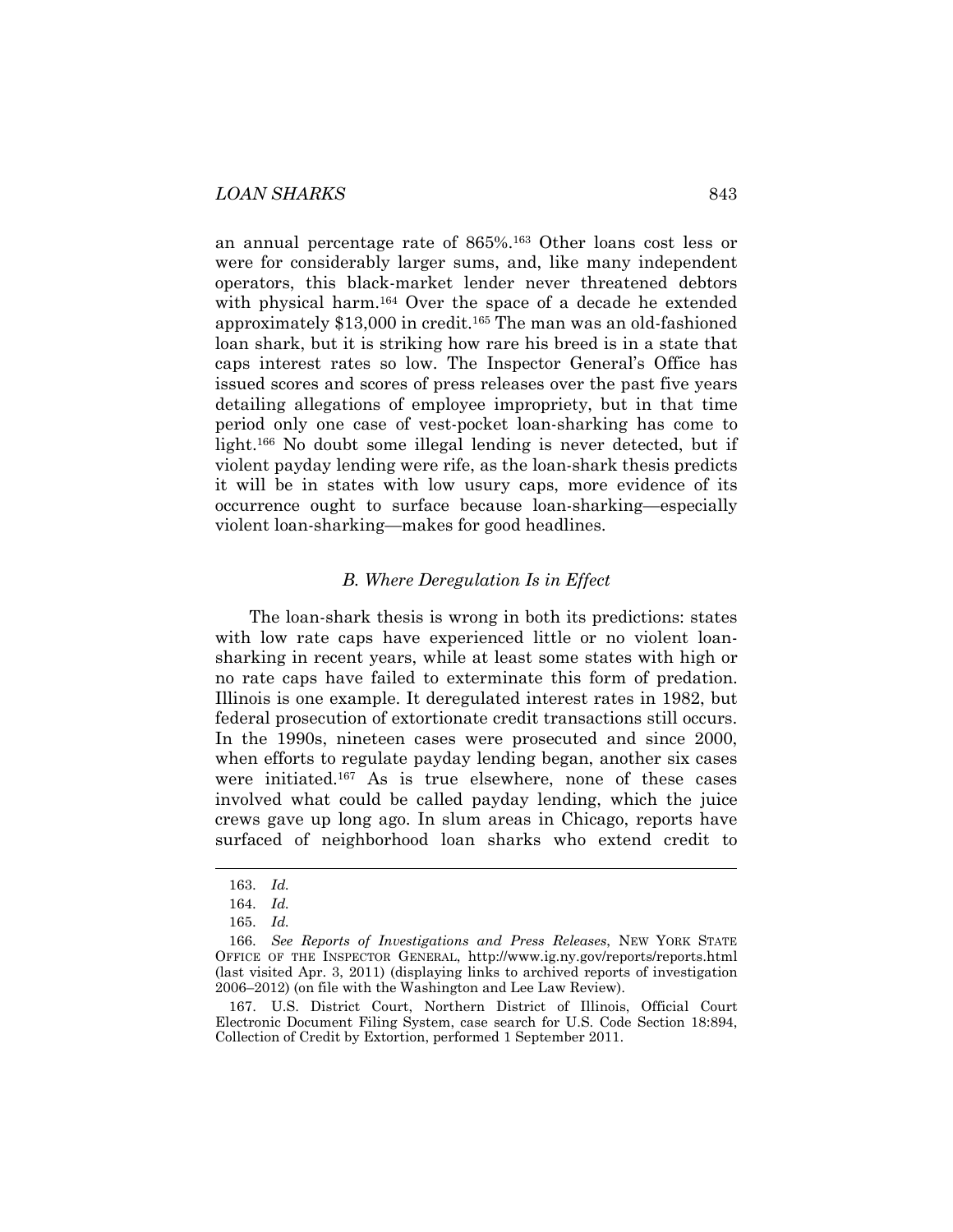"shopkeepers and residents who may not have bank accounts or access to lines of credit."168 One sociologist counted seventeen loan sharks in the community where he did fieldwork back in the 1990s, some employing violence to collect debts but others not.169 Compared to a payday loan, the rates being charged seemed like a bargain: 20%–30% spread over several weeks or months. This black-market business persisted even though licensed lenders could charge any rate they liked in the legal market. Rate caps cannot explain the phenomenon because they had been removed.

The case of Great Britain also exposes the fallacy of the loanshark thesis. Violent loan-sharking existed there in rough neighborhoods before it made its appearance in the United States and it occurred both before interest rates were restricted in 1927 and after.170 Interest rates were deregulated once again in 1974, but the problem of violent loan-sharking has become more prominent since that time.171 It occurs mostly in depressed areas among the unemployed, who rely on public assistance. The illegal lender takes the debtor's benefit book as collateral for the cash advance but may also use violence to compel repayment.172 A survey of low-income households in Great Britain reported that 3% had turned to illegal lenders for credit, which works out to be 0.44% of the total British population.173 The problem could not be described as severe, although the press regularly reports harrowing anecdotes, but the key point is that violent loansharking occurs in Great Britain even though interest rates are not capped. Deregulation does not automatically exterminate this

 <sup>168.</sup> SUDHIR VENKATESH, OFF THE BOOKS: THE UNDERGROUND ECONOMY OF THE URBAN POOR 140 (2006).

 <sup>169.</sup> *See id.* at 399–400 (describing seventeen "creditors" in the underground economy of Marquis Park).

 <sup>170.</sup> *See* SEAN O'CONNELL, CREDIT AND COMMUNITY: WORKING-CLASS DEBT IN THE UK SINCE 1880 131–37, 162–63 (2009) (recalling examples of threats and violence from loan sharks in Great Britain).

 <sup>171.</sup> *See* AVRAM TAYLOR, WORKING CLASS CREDIT AND COMMUNITY SINCE 1918 58–65 (2002) (describing how since 1974 it has been illegal for anyone to lend any amount of money for interest if they do not have a license, and as a result, loan sharks have turned to violence to collect debts).

 <sup>172.</sup> *See id.* at 60 (describing using the benefit book as collateral as "important" because once introduced into the relationship, "the individuals no longer needed to have any trust in each other").

 <sup>173.</sup> PERSONAL FINANCE RESEARCH CENTRE, ILLEGAL LENDING IN THE UK 38, 77 (2006).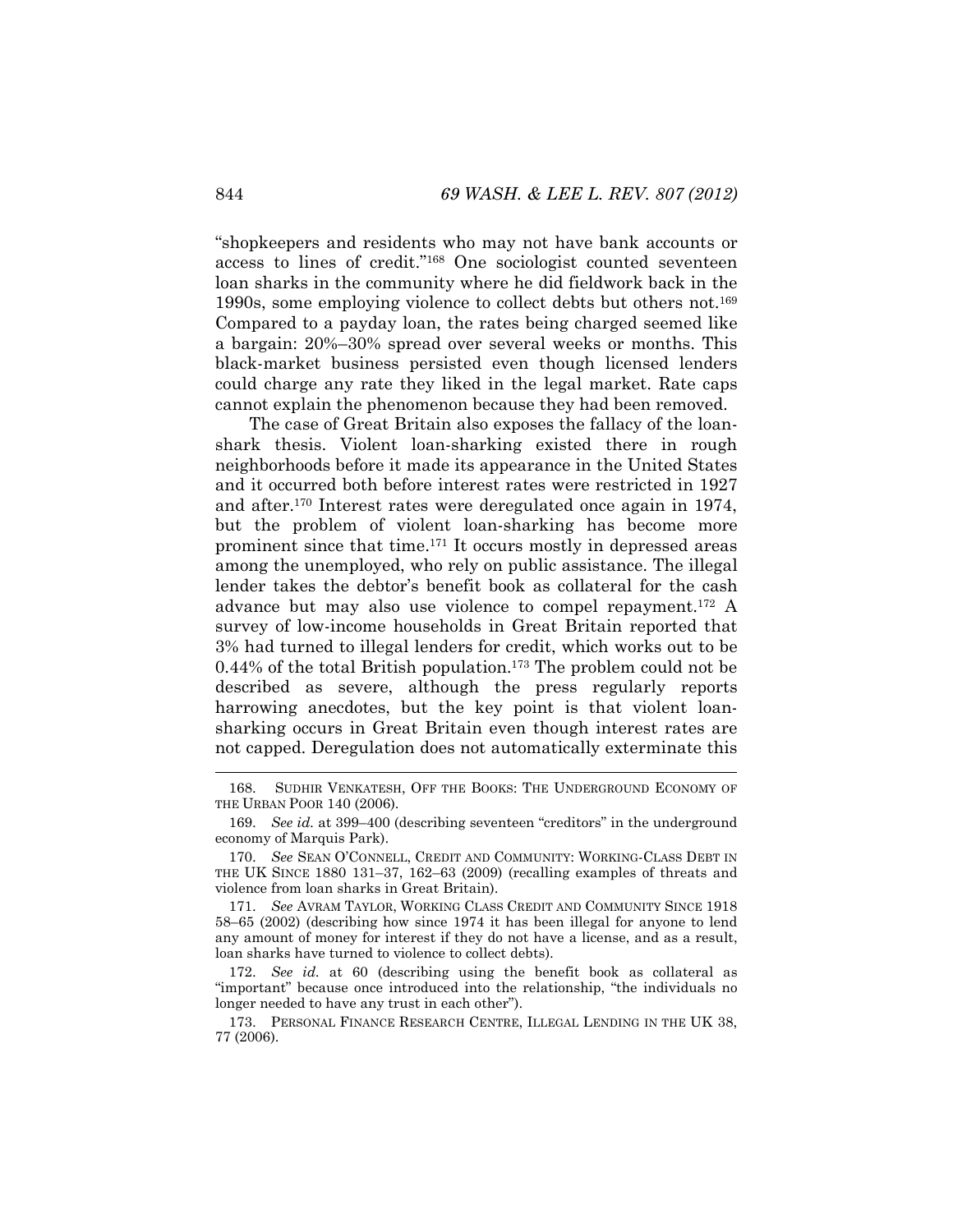breed because not even a payday lender unencumbered by rate caps will extend credit to everyone who walks through the door. Some types of debtors are too risky to lend to unless you can extort repayment from them, which means that even the freest market will not be able to kill off every loan shark.

# *C. In Cyberspace*

The loan-shark thesis is too simple, I have shown, but it is also outdated. It does not take account of the way that technological change has remade the market for illegal loans. Today, somebody who is short of cash before payday and who cannot access legal credit will not go searching for a break-yourleg loan shark in her neighborhood but will turn instead to the Internet, where unlicensed lending abounds.174 Cash can be deposited directly in a checking account and payments debited automatically, without debtor and creditor ever having to meet face to face. The charges are very high, typically \$25–\$30 dollars for every \$100 borrowed, and, "in many cases, the default option is to pay the finance charge only and renew the loan for another payday. If a consumer does nothing, the loan is automatically flipped."175 This is the purest sort of loan-sharking, understood as debt trapping, but no customer is ever beaten by an online payday lender. The unlicensed vendors often locate themselves in tribal jurisdictions that claim sovereign immunity from local regulations or offshore, beyond the reach of American laws.176 They have developed aggressive methods of debt collection, sometimes falsely threatening debtors with arrest for bank fraud,177 but they cannot be classified as violent loan sharks even

 <sup>174.</sup> *See generally* JEAN ANN FOX & ANNA PETRINI, CONSUMER FEDERATION OF AMERICA, INTERNET PAYDAY LENDING (2004) (outlining the advent of Internet payday lending and recommending increased regulation).

 <sup>175.</sup> *Id.* at 4, 17.

 <sup>176.</sup> *See id.* at 7–8 (citing examples of American companies that operate online out of Canada and the Federation of Saint Christopher and Nevis).

 <sup>177.</sup> *See* Intelligence Note, *Telephone Collection Scam Related to Delinquent Payday Loans*, INTERNET CRIME COMPLAINT CENTER (Dec. 1, 2010), http://www.ic3.gov/media/2010/101201.aspx (last visited Apr. 3, 2012) ("[C]allers threaten victims with legal action, arrests, and in some cases physical violence if they refuse to pay.") (on file with the Washington and Lee Law Review).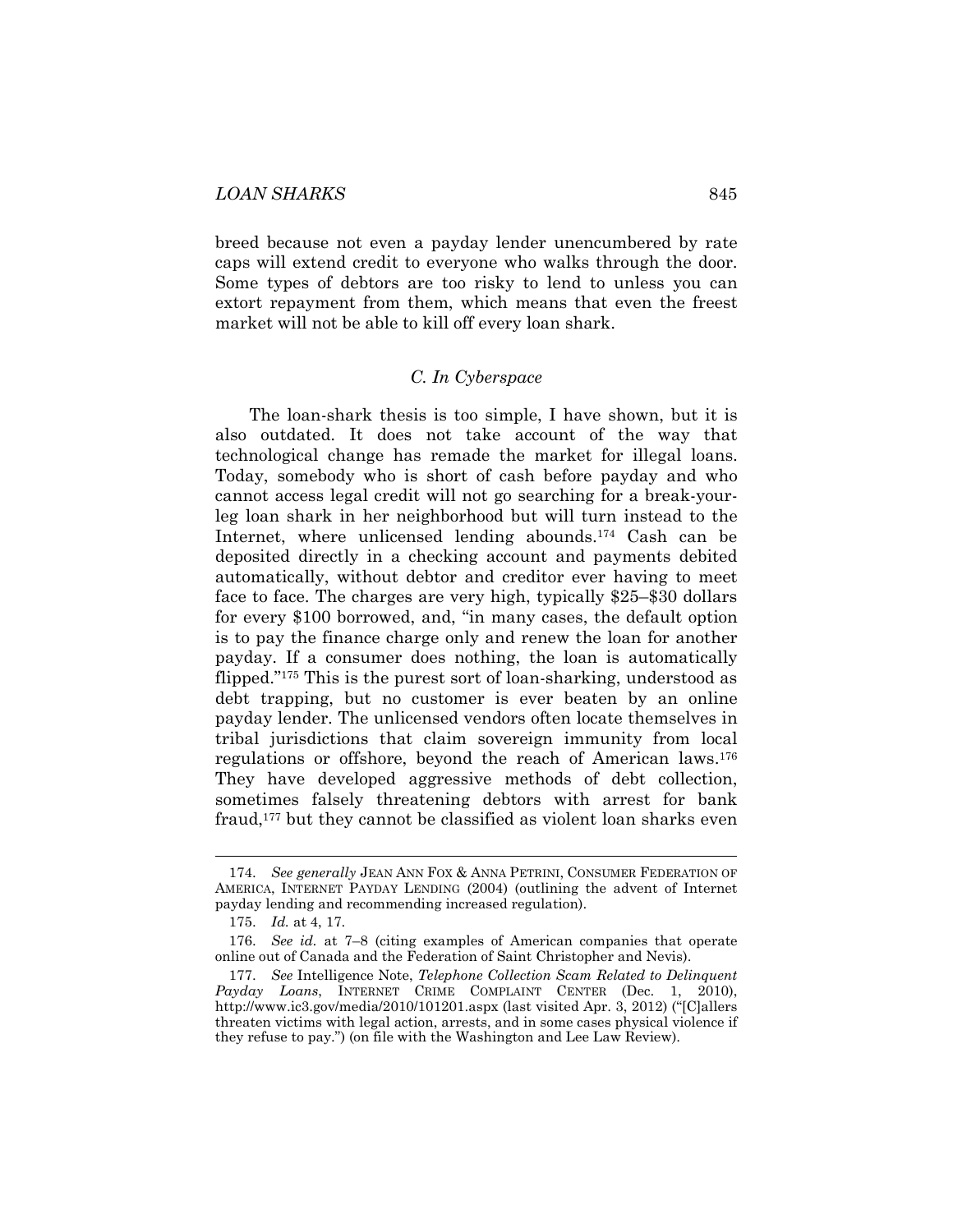when their techniques are extortionate. They are a new mutation of the loan shark genus and constitute a bigger problem than the violent loan sharks that ceded the payday loan market long ago.

There are no reliable figures on the volume of illegal Internet payday lending that is occurring today.178 Some states that impose lower rate caps and prohibit payday lending have aggressively pursued the unlicensed vendors,179 but this does not mean more of that type of loan-sharking is occurring in these states. Unlicensed lenders can trap consumers anywhere in cyberspace, regardless of whether payday lending is permitted in the borrower's locale. Statistics reported by the Internet Crime Complaint Center for each state do not show any correlation with local usury laws.<sup>180</sup> A news article on payday lending in Oregon reported that complaints against payday lenders increased after the usury rate was lowered to 36% a year, but the numbers cited were small.<sup>181</sup> It stands to reason that Internet payday lending would be more frequent where the product is not available from bricks-and-mortar vendors, but only these cyber loan sharks know the actual numbers. Whatever the numbers may be, what must be appreciated is that unlicensed virtual payday lending is the new face of loan-sharking now. It is not violent and its appeal as a way to raise cash quickly and anonymously reduces still further the likelihood that violent loan-sharking will be revived where rate caps are imposed or reduced. The shape of blackmarket credit has changed. Mob payday lending ought to be seen as a historical anomaly rather than an ever-present threat. There is no reason to think it will swell where price caps are imposed today.

 <sup>178.</sup> *See* DENNIS TELZROW, PRESENT AND FUTURE OF THE PAYDAY ADVANCE INDUSTRY (2008) (estimating that the legal market for Internet payday lending is \$7 billion).

 <sup>179.</sup> *See* Stephen Franklin, *Trapped by Web Loans with the 842% Interest Rate*, CHI. TRIB., May 11, 2008, at 1 (reporting on Illinois officials who heavily fined a short-term lender who had charged a consumer 2,190% annual interest on a loan).

 <sup>180.</sup> INTERNET CRIME COMPLAINT CENTER, 2010 INTERNET CRIME REPORT 22 (2010), *available at* http://www.ic3.gov/media/annualreport/2010\_IC3Report.pdf.

 <sup>181.</sup> *See* Matthew Kish, *Payday Mayday: After Reform, Borrowers Flock to Shady Internet Payday Lenders*, PORTLAND BUS. J., Feb. 11, 2011, at 1 (citing sixty-three Oregonians complaining in 2010, up from twenty-one in 2005).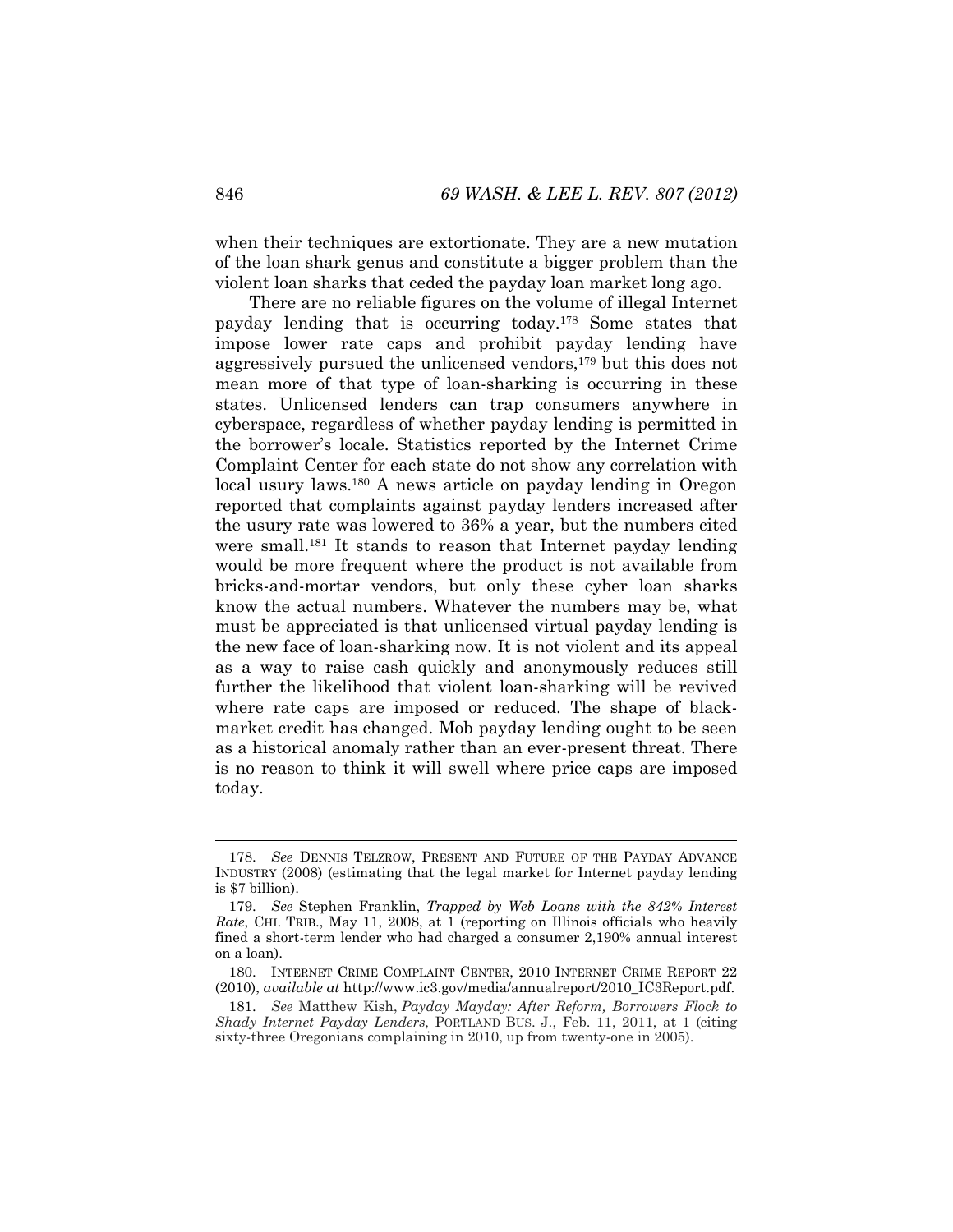l

#### *VIII. Conclusion: The Minimization of Loan-sharking*

If we define loan-sharking as it was originally understood, as expensive debt trapping, and if we recognize that some loan sharks are violent but others are not, then the American experience with payday lending over the past 150 years teaches us that the total quantity of loan-sharking has been reduced the most when interest-rate ceilings are pegged at a moderate level. The USLL, which capped the price of small loans in the vicinity of 36% a year, was the most effective anti-loan-sharking measure ever adopted in this country. It raised the ceiling high enough for authorized lenders to market responsible credit products but not so high that it licensed the short-term, interest-only extensions of credit that have been the preferred method of debt trapping by every species of loan shark. Even if it is true that the USLL spawned a certain number of violent mob lenders in the biggest cities—a result, as we have seen, that did not occur automatically or everywhere—it must also be acknowledged that this law and the industry it regulated starved into extinction many more of the nonviolent but no less predatory salary lenders and salary buyers who were the pests of payday early in the twentieth century. Financial deregulation, by contrast, came on the scene after mob payday lending had vanished, and what it managed to accomplish was to call back into existence a loan-sharking industry that progressive reformers thought they had vanquished.

Defenders of today's payday lending industry correctly observe that other credit products exist now that are even more expensive than the postdated-check loan. When calculated as an annual percentage rate, the overdraft charges levied by banks can exceed 1000%.182 Such products could be construed as debt trapping too and more onerous than payday loans.183 Where payday advances are permitted, consumers have a lower cost and convenient alternative that can help them avoid the debt traps

 <sup>182.</sup> *See* Owen Asplundh, *Bounce Protection: Payday Lending in Sheep's Clothing*, 8 N.C. BANKING INST. 349, 349–51 (2004) (noting that "[l]ike payday lending," which can cost 300% to 1,000% expressed as an APR, "the calculated APR for bounce protection is potentially astronomical").

 <sup>183.</sup> *See* Marc Fusaro, *Hidden Consumer Loans: An Analysis of Implicit Interest Rates on Bounced Checks*, 29 J. FAM. ECON. ISSUES 251, 251 (2008) (comparing payday loans to new bounce protection loans offered by banks).